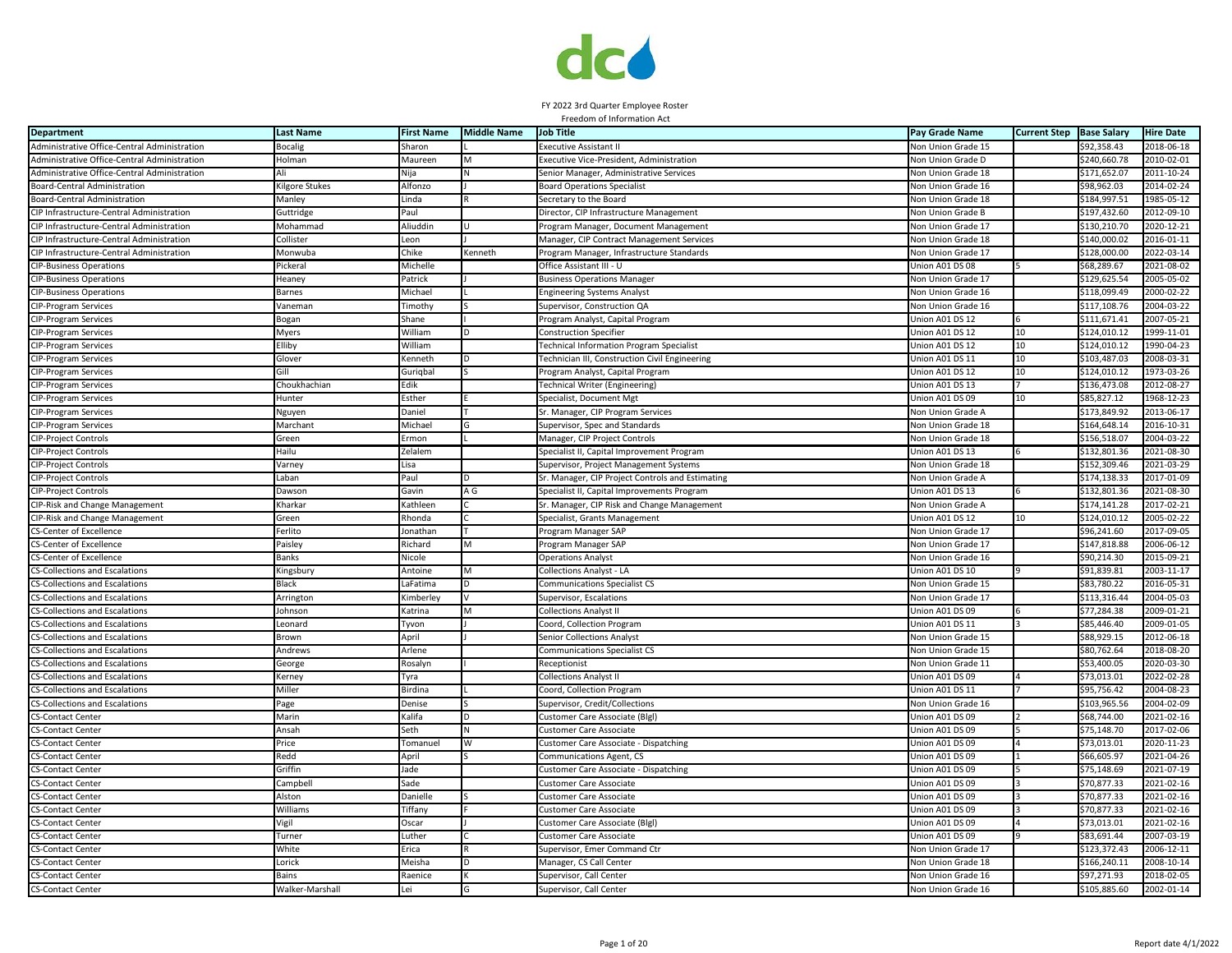

| <b>Department</b>           | <b>Last Name</b> | <b>First Name</b> | <b>Middle Name</b> | <b>Job Title</b>                         | Pay Grade Name            | <b>Current Step</b> | <b>Base Salary</b> | <b>Hire Date</b> |
|-----------------------------|------------------|-------------------|--------------------|------------------------------------------|---------------------------|---------------------|--------------------|------------------|
| <b>CS-Contact Center</b>    | Marr             | Venus             |                    | Supervisor, Call Center                  | Non Union Grade 16        |                     | \$102,826.73       | 2007-02-05       |
| <b>CS-Contact Center</b>    | Akinyosoye       | Olubunmi          |                    | Specialist, Emergency Command Center, CS | <b>Von Union Grade 15</b> |                     | \$109,156.83       | 2004-09-07       |
| <b>CS-Contact Center</b>    | Dunn             | Mary              |                    | Communications Agent, CS                 | Jnion A01 DS 09           | 10                  | \$85,827.12        | 2002-01-14       |
| <b>CS-Contact Center</b>    | Welcher          | David             |                    | Customer Care Associate - Dispatching    | Jnion A01 DS 09           |                     | \$75,150.40        | 2016-11-14       |
| <b>CS-Contact Center</b>    | Gray             | Donna             | M                  | <b>Customer Care Associate</b>           | Union A01 DS 09           |                     | \$79,420.06        | 2012-07-02       |
| <b>CS-Contact Center</b>    | Jones            | LaShawn           |                    | Customer Care Associate - Dispatching    | Union A01 DS 09           |                     | \$83,691.44        | 2006-05-15       |
| <b>CS-Contact Center</b>    | Blair            | Gloria            | м                  | Customer Care Associate - Dispatching    | Union A01 DS 09           | 10                  | \$106,425.00       | 2010-04-12       |
| <b>CS-Contact Center</b>    | Taylor           | Karen             |                    | <b>Customer Care Associate</b>           | Union A01 DS 09           |                     | \$75,148.69        | 2002-02-25       |
| <b>CS-Contact Center</b>    | Wilson           | Ebony             |                    | <b>Customer Care Associate</b>           | Union A01 DS 09           |                     | \$70,877.33        | 2019-04-29       |
| <b>CS-Contact Center</b>    | Hill             | Chakia            |                    | Customer Care Associate                  | Jnion A01 DS 09           |                     | \$75,148.69        | 2017-05-15       |
| <b>CS-Contact Center</b>    | Brown            | Wilbert           |                    | Customer Care Associate - Dispatching    | Jnion A01 DS 09           |                     | \$77,284.38        | 2017-02-06       |
| <b>CS-Contact Center</b>    | Mitchell         | Dominique         |                    | Customer Care Associate                  | Jnion A01 DS 09           |                     | \$68,741.65        | 2021-05-10       |
| <b>CS-Contact Center</b>    | Jenkins          | Kevin             |                    | <b>Customer Care Associate</b>           | Jnion A01 DS 09           | 10                  | \$85,827.12        | 2002-01-14       |
| <b>CS-Contact Center</b>    | Collins          | Gregory           |                    | Customer Care Associate - Dispatching    | Union A01 DS 09           |                     | \$79,420.06        | 2011-10-24       |
| <b>CS-Contact Center</b>    | Crumel           | Diante            |                    | Customer Care Associate - Dispatching    | Union A01 DS 09           |                     | \$70,877.25        | 2020-09-28       |
| <b>CS-Contact Center</b>    | Gibson           | Kristen           |                    | <b>Customer Care Associate</b>           | Union A01 DS 09           |                     | \$70,877.33        | 2019-05-13       |
| <b>CS-Contact Center</b>    | Laughter         | Annette           |                    | Customer Care Associate - Dispatching    | Union A01 DS 09           |                     | \$79,420.06        | 2009-03-02       |
| <b>CS-Contact Center</b>    | Wicker           | Tyler             |                    | Customer Care Associate - Dispatching    | Jnion A01 DS 09           |                     | \$73,008.00        | 2020-09-28       |
| <b>CS-Contact Center</b>    | Harrison         | Kim               |                    | Customer Care Associate - Dispatching    | Jnion A01 DS 09           | 10                  | \$85,827.12        | 1987-10-21       |
| <b>CS-Contact Center</b>    | Roach            | Sharon            |                    | Customer Care Associate - Dispatching    | Jnion A01 DS 09           |                     | \$83,691.44        | 1984-08-13       |
| <b>CS-Contact Center</b>    | Banks            | Tammy             |                    | Customer Care Associate - Dispatching    | Union A01 DS 09           | 10                  | \$85,827.12        | 1987-06-15       |
| <b>CS-Contact Center</b>    | Dugger           | Preston           | W                  | <b>Customer Care Associate</b>           | Union A01 DS 09           | 10                  | \$85,827.12        | 2008-11-10       |
| <b>CS-Meter Operations</b>  | McCoy            | Kenard            |                    | Field Technician                         | Union B01 RW 09           |                     | \$81,383.31        | 1986-08-04       |
| <b>CS-Meter Operations</b>  | Campbel          | Warren            |                    | Meter Technician II                      | Jnion B01 RW 11           |                     | \$89,269.94        | 1994-05-01       |
| <b>CS-Meter Operations</b>  | Bryant           | Samuel            | W                  | <b>Field Technician</b>                  | Union B01 RW 09           |                     | \$81,383.33        | 1988-03-28       |
| <b>CS-Meter Operations</b>  | Ferrell          | George            |                    | <b>Field Technician</b>                  | Jnion B01 RW 09           |                     | \$81,383.31        | 1990-04-09       |
| <b>CS-Meter Operations</b>  | Brevard          | Dearell           |                    | Meter Technician I                       | Jnion B01 RW 08           |                     | \$77,649.75        | 2012-10-09       |
| <b>CS-Meter Operations</b>  | Cryor            | Devin             |                    | Meter Operations Leader/Inspector        | Jnion B02 LW 11           |                     | \$90,372.63        | 2018-07-23       |
| <b>CS-Meter Operations</b>  | Saunders         | Michael           |                    | Field Techniciar                         | Jnion B01 RW 09           |                     | \$81,383.31        | 1994-09-06       |
| <b>CS-Meter Operations</b>  | Baker            | Charles           |                    | Field Technician                         | Jnion B01 RW 09           |                     | \$81,383.31        | 2004-10-18       |
| <b>CS-Meter Operations</b>  | Johnson          | Ravel             |                    | Meter Technician II                      | Union B01 RW 11           |                     | \$86,081.74        | 2011-11-07       |
| <b>CS-Meter Operations</b>  | Shipman          | Vernell           |                    | Foreman, Field Services                  | Non Union Grade 15        |                     | \$94,889.60        | 1989-08-28       |
| <b>CS-Meter Operations</b>  | Badmus           | Kehinde           |                    | Meter Technician II                      | Union B01 RW 11           |                     | \$82,888.00        | 2012-01-17       |
| <b>CS-Meter Operations</b>  | Fergusor         | Alan              |                    | Meter Technician I                       | Union B01 RW 08           |                     | \$77,649.75        | 2019-06-17       |
| <b>CS-Meter Operations</b>  | Webb             | Larry             |                    | Meter Technician II                      | Jnion B01 RW 11           |                     | \$89,269.94        | 1986-02-18       |
| CS-Meter Operations         | Ewell            | Marc              |                    | Field Technician                         | Jnion B01 RW 09           |                     | \$81,383.31        | 1986-02-18       |
| <b>CS-Meter Operations</b>  | Hicks            | Michael           |                    | Meter Technician I                       | Jnion B01 RW 08           |                     | \$74,876.55        | 2016-08-08       |
| <b>CS-Meter Operations</b>  | Hassan           | Almuthana         |                    | Meter Technician I                       | Jnion B01 RW 08           |                     | \$74,876.55        | 2017-06-26       |
| <b>CS-Meter Operations</b>  | Wagner           | Kenneth           |                    | Meter Technician I                       | Union B01 RW 11           |                     | \$86,081.74        | 2011-07-18       |
| <b>CS-Meter Operations</b>  | Huntley          | Bryant            |                    | <b>Field Technician</b>                  | Union B01 RW 09           |                     | \$78,476.76        | 2018-08-20       |
| <b>CS-Meter Operations</b>  | Tinsley          | Mark              |                    | Field Technician                         | Union B01 RW 09           |                     | \$81,383.31        | 2007-04-02       |
| <b>CS-Meter Operations</b>  | Robinson         | Sheena            |                    | Manager, CS Meter & FS                   | <b>Von Union Grade 18</b> |                     | \$138,219.62       | 2015-10-05       |
| <b>CS-Meter Operations</b>  | McMillan         | LaTonya           |                    | Meter Account Representative             | Jnion A01 DS 09           |                     | \$77,284.38        | 2005-02-07       |
| <b>CS-Meter Operations</b>  | Williams         | Bruce             |                    | Meter Operator                           | Jnion B01 RW 06           |                     | \$62,138.67        | 2020-11-23       |
| <b>CS-Meter Operations</b>  | Pendergast       | Damein            |                    | Meter Operator                           | Jnion B01 RW 06           |                     | \$62,138.67        | 2020-12-21       |
| <b>CS-Meter Operations</b>  | Gilliam          | Odell             |                    | Meter Technician II                      | Jnion B01 RW 11           |                     | \$89,269.94        | 2004-10-18       |
| <b>CS-Meter Operations</b>  | Hawkins          | Darryl            |                    | Meter Technician I                       | Union B01 RW 08           |                     | \$77,649.75        | 1985-05-13       |
| <b>CS-Meter Operations</b>  | Hodnett          | Javon             |                    | Meter Operations Leader/Inspector        | Union B02 LW 11           |                     | \$93,848.56        | 1999-06-01       |
| <b>CS-Meter Operations</b>  | Franklin         | Terry             |                    | Field Technician                         | Jnion B01 RW 09           |                     | \$81,383.31        | 2004-10-04       |
| <b>CS-Meter Operations</b>  | Roach            | Harvey            |                    | Meter Technician I                       | Union B01 RW 11           |                     | \$89,269.94        | 1995-08-07       |
| <b>CS-Meter Operations</b>  | Makal            | Sheila            |                    | <b>Field Technician</b>                  | Union B01 RW 09           |                     | \$81,383.31        | 1989-04-10       |
| <b>CS-Meter Operations</b>  | Ottley           | Kyle              | M                  | Field Technician                         | Jnion B01 RW 09           |                     | \$78,476.76        | 2016-09-19       |
| <b>CS-Meter Operations</b>  | Badmus           | Taiwo             |                    | Meter Warehouse Technician               | Jnion B01 RW 10           |                     | \$85,284.68        | 2011-06-06       |
| CS-Revenue Assurance        | Edwards          | Toledo            |                    | Billing Agent                            | Jnion A01 DS 10           | 10                  | \$94,182.57        | $-986 - 09 - 03$ |
| CS-Revenue Assurance        | Russell          | Stephen           |                    | Billing Agent                            | Jnion A01 DS 11           |                     | \$90,602.70        | 2017-06-26       |
| CS-Revenue Assurance        | Confesor         | Valerine          |                    | <b>Billing Agent I</b>                   | Union A01 DS 10           |                     | \$91,839.80        | 2000-12-18       |
| <b>CS-Revenue Assurance</b> | Smith            | LaTish            |                    | Senior Revenue Analyst                   | Non Union Grade 15        |                     | \$90,000.02        | 2021-12-20       |
|                             |                  |                   |                    |                                          |                           |                     |                    |                  |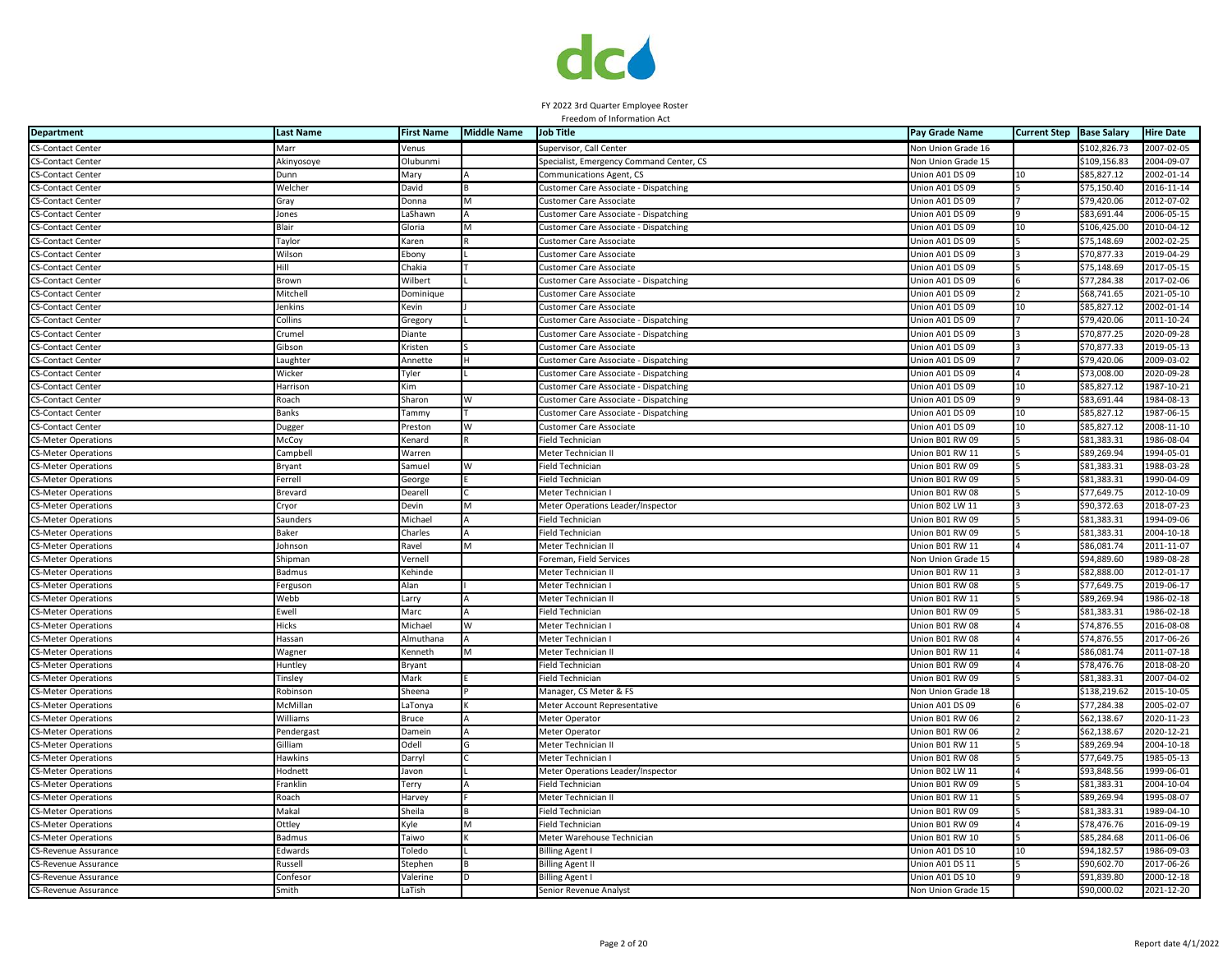

| <b>Department</b>                          | <b>Last Name</b> | <b>First Name</b> | <b>Middle Name</b> | <b>Job Title</b>                               | Pay Grade Name            | <b>Current Step</b> | <b>Base Salary</b> | <b>Hire Date</b> |
|--------------------------------------------|------------------|-------------------|--------------------|------------------------------------------------|---------------------------|---------------------|--------------------|------------------|
| CS-Revenue Assurance                       | Larris           | Mary              |                    | Senior Billing Agent                           | Non Union Grade 15        |                     | \$98,891.69        | 1983-05-02       |
| CS-Revenue Assurance                       | Anderson         | Tarsha            |                    | Supervisor, GIS Billing                        | Non Union Grade 17        |                     | \$107,372.60       | 2002-01-28       |
| <b>CS-Revenue Assurance</b>                | Hart             | Alicia            |                    | <b>Senior Billing Agent</b>                    | Non Union Grade 15        |                     | \$87,101.31        | 2017-05-15       |
| CS-Revenue Assurance                       | Vinson           | Gregory           |                    | <b>Supervisor Billing</b>                      | Non Union Grade 17        |                     | \$118,007.93       | 2011-10-24       |
| <b>CS-Revenue Assurance</b>                | Milton           | Bonnie            |                    | <b>Supervisor Billing</b>                      | Non Union Grade 17        |                     | \$112,741.22       | 2018-07-23       |
| <b>CS-Revenue Assurance</b>                | <b>Hamlet</b>    | Krystal           |                    | <b>Billing Agent I</b>                         | Union A01 DS 10           |                     | \$82,472.00        | 2017-10-02       |
| <b>CS-Revenue Assurance</b>                | Lindsey          | Olayemi           |                    | <b>Billing Agent II</b>                        | Jnion A01 DS 11           |                     | \$85,446.40        | 2015-06-29       |
| CS-Revenue Assurance                       | Washington       | Migdalia          |                    | <b>Billing Agent II</b>                        | Jnion A01 DS 11           |                     | \$88,025.83        | 2006-08-21       |
| CS-Revenue Assurance                       | Brown-Ervir      | Jacqueline        |                    | Billing Agent II                               | Inion A01 DS 11           |                     | \$100,900.80       | 2003-09-08       |
| CS-Revenue Assurance                       | McKenzie         | Marcus            |                    | Manager Revenue Assurance                      | <b>Von Union Grade 18</b> |                     | \$155,209.82       | 2011-05-23       |
| CS-Revenue Assurance                       | Edwards          | Shanae            |                    | <b>GIS Billing Agent</b>                       | Jnion A01 DS 11           |                     | \$85,448.96        | $2016 - 07 - 25$ |
| CS-Revenue Assurance                       | Njai             | Amie              |                    | <b>Billing Agent II</b>                        | Union A01 DS 11           |                     | \$90,602.70        | 2017-06-26       |
| CS-Revenue Assurance                       | Allen            | Randall           |                    | <b>Billing Agent II</b>                        | Jnion A01 DS 11           |                     | \$82,872.09        | 2015-09-21       |
| <b>CS-Revenue Assurance</b>                | Green-Lyons      | Cherie            |                    | <b>GIS Billing Agent</b>                       | Union A01 DS 11           |                     | \$117,783.51       | 2005-10-03       |
| <b>CS-Revenue Assurance</b>                | Barrett          | Kenise            |                    | <b>Billing Agent I</b>                         | Jnion A01 DS 10           |                     | \$89,497.03        | 2005-03-21       |
| Clean Rivers-Central Administration        | Outland          | Monica            |                    | Program Manager, OA (DCCR)                     | Non Union Grade 18        |                     | \$144.549.56       | 2010-10-27       |
| Clean Rivers-Central Administration        | Charde           | Seth              |                    | Senior Manager, Green Infrastructure (DCCR)    | <b>Non Union Grade A</b>  |                     | \$160,214.56       | 2013-08-12       |
| Clean Rivers-Central Administration        | <b>Beesley</b>   | John              |                    | Program Manager, Tunnel Consti                 | <b>Von Union Grade 18</b> |                     | \$161,472.29       | $2021 - 05 - 10$ |
| Clean Rivers-Central Administration        | Evans            | Gordon            |                    | Program Manager, Tunnel Design                 | Non Union Grade 18        |                     | \$159,417.71       | 2013-04-22       |
| Clean Rivers-Central Administration        | Peterson         | Jeffrey           |                    | Sr. Manager, Construction                      | Non Union Grade A         |                     | \$197,177.18       | 2017-08-21       |
| Clean Rivers-Central Administration        | Wone             | Moussa            |                    | Director, Clean Rivers                         | Non Union Grade B         |                     | \$206,936.43       | 2013-08-12       |
| Clean Rivers-Central Administration        | som              | Kimberly          |                    | Coordinator, Clean Rivers                      | Non Union Grade 16        |                     | \$92,293.20        | 2010-07-06       |
| Clean Rivers-Central Administration        | Brennan          | Garry             |                    | Program Manager, Tunnel Constr                 | <b>Non Union Grade 18</b> |                     | \$161,163.52       | 2014-09-22       |
| Customer Experience-Central Administration | Minor            | Nakeysha          |                    | <b>Executive Assistant II</b>                  | <b>Non Union Grade 15</b> |                     | \$100.271.81       | 1994-11-14       |
| Customer Experience-Central Administration | Parker           | Geneva            |                    | Manager CS and CIS Supp                        | Von Union Grade 18        |                     | \$138,616.61       | 2006-09-05       |
| ETS-Construction                           | Wilson           | Thomas            |                    | Technician III, Construction Civil Engineering | Jnion A01 DS 11           |                     | \$100,910.16       | 2008-10-14       |
| ETS-Construction                           | Masih            | Snehalata         |                    | Engineer III, Civil Constr                     | Jnion A01 DS 13           |                     | \$129,129.52       | 2014-03-24       |
| ETS-Construction                           | Delaney          | Richard           |                    | Technician III, Construction Civil Engineering | Union A01 DS 11           | 10                  | \$103,480.00       | 2005-01-24       |
| <b>ETS-Construction</b>                    | Henry            | Stanley           |                    | Supervisor Field Technician                    | Non Union Grade 16        |                     | \$108,661.28       | 2020-03-02       |
| <b>ETS-Construction</b>                    | Saunders         | Deidre            |                    | Sr. Manager, Construction                      | Non Union Grade A         |                     | \$189,355.19       | 1982-05-03       |
| <b>ETS-Construction</b>                    | Peters           | Francis           |                    | Supervisor Field Technician                    | <b>Von Union Grade 16</b> |                     | \$111,048.97       | 2009-12-21       |
| <b>ETS-Construction</b>                    | Wilson           | Brian             |                    | Supervisor Field Technician                    | Von Union Grade 16        |                     | \$110,919.85       | 2005-09-19       |
| <b>ETS-Construction</b>                    | Landry           | Mark              |                    | Supervisor Field Technician                    | Non Union Grade 16        |                     | \$113,001.41       | 1989-02-13       |
| <b>ETS-Construction</b>                    | Collins          | Michael           |                    | Supervisor Field Technician                    | Non Union Grade 16        |                     | \$124,391.88       | 2012-09-24       |
|                                            | Holmes           |                   |                    |                                                |                           |                     | \$130,611.50       | 2003-02-10       |
| ETS-Construction                           |                  | Dexter            |                    | Supervisor Field Inspection                    | <b>Von Union Grade 17</b> |                     |                    |                  |
| ETS-Construction                           | Hicks            | Erik              |                    | Supervisor Field Technician                    | Non Union Grade 16        |                     | \$112,073.33       | 2013-05-20       |
| <b>ETS-Construction</b>                    | Ajemba           | Ignatius          |                    | Supervisor, Construction                       | Non Union Grade 18        |                     | \$153,645.79       | 1985-11-25       |
| ETS-Construction                           | Thomas           | Willis            |                    | Supervisor, Construction                       | Non Union Grade 18        |                     | \$147,954.68       | 1988-06-05       |
| <b>ETS-Construction</b>                    | Mensah           | Nathan            |                    | Engineer III, Civil Constr                     | Union A01 DS 13           |                     | \$140,144.80       | 1988-11-07       |
| ETS-Construction                           | <b>Beattie</b>   | Ray               |                    | Civil Engineering Tech 11                      | Jnion A01 DS 11           |                     | \$103,487.03       | 2002-10-21       |
| <b>ETS-Construction</b>                    | Carter           | Patricia          |                    | Technician II, Const Civil Eng                 | Union A01 DS 09           |                     | \$81,555.76        | 1987-10-05       |
| <b>ETS-Construction</b>                    | Gigova           | Maria             |                    | Engineer III, Civil Constr                     | Jnion A01 DS 13           |                     | \$136,473.08       | 2008-01-22       |
| <b>ETS-Construction</b>                    | Quattlebaum      | Jermaine          |                    | Technician III, Construction Civil Engineering | Jnion A01 DS 11           |                     | \$100,910.16       | 1995-08-07       |
| ETS-Construction                           | Thomas           | Shante            |                    | Office Assistant III - U                       | Jnion A01 DS 08           |                     | \$72,150.46        | 2007-01-08       |
| <b>ETS-Construction</b>                    | Staten           | Leroy             |                    | <b>Electrical Engineering Tech</b>             | Jnion A01 DS 11           |                     | \$103,487.03       | $1970 - 05 - 31$ |
| <b>ETS-Construction</b>                    | Yoda             | Alex              | м                  | Technician III, Construction Civil Engineering | Union A01 DS 11           |                     | \$95,756.42        | 2014-02-10       |
| <b>ETS-Construction</b>                    | Lucas            | Jonathan          |                    | Technician III, Const Civil Eng                | Jnion A01 DS 11           |                     | \$100,910.16       | 2015-06-15       |
| <b>ETS-Construction</b>                    | Spargo           | Christopher       |                    | Technician III, Construction Civil Engineering | Union A01 DS 11           |                     | \$100,900.80       | 2013-10-21       |
| <b>ETS-Construction</b>                    | Khan             | Mohammad          |                    | Technician III, Construction Civil Engineering | Jnion A01 DS 11           | 10                  | \$103,487.03       | 2008-11-10       |
| ETS-Construction                           | Khan             | Wisal             |                    | Engineer II, Civil Constr                      | Jnion A01 DS 12           |                     | \$120,925.44       | 2010-08-16       |
| ETS-Construction                           | Eaton            | Christopher       |                    | Technician III, Construction Civil Engineering | Jnion A01 DS 11           |                     | \$100,910.16       | 1986-04-02       |
| ETS-Construction                           | Bascom           | Henry             |                    | Technician III, Construction Civil Engineering | Jnion A01 DS 11           |                     | \$100,910.16       | 2007-09-17       |
| <b>ETS-Construction</b>                    | Milton           | Barbara           |                    | Civil Engineering Tech 11                      | Union A01 DS 11           | 10                  | \$103,487.03       | 1982-05-17       |
| ETS-Construction                           | Adu-Gyamfi       | Francis           |                    | Technician III, Construction Civil Engineering | Jnion A01 DS 11           |                     | \$100,900.80       | 2011-09-12       |
| <b>ETS-Construction</b>                    | Giles            | Howard            |                    | Technician III, Construction Civil Engineering | Jnion A01 DS 11           | 10                  | \$103,487.03       | 2012-08-27       |
| <b>ETS-Construction</b>                    | Atiase           | lemence           |                    | Fechnician III, Construction Civil Engineering | Jnion A01 DS 11           |                     | \$95,756.42        | 2012-09-10       |
| <b>ETS-Construction</b>                    | Drayer           | Michael           |                    | Technician III, Construction Civil Engineering | Union A01 DS 11           |                     | \$100,910.16       | 2007-05-14       |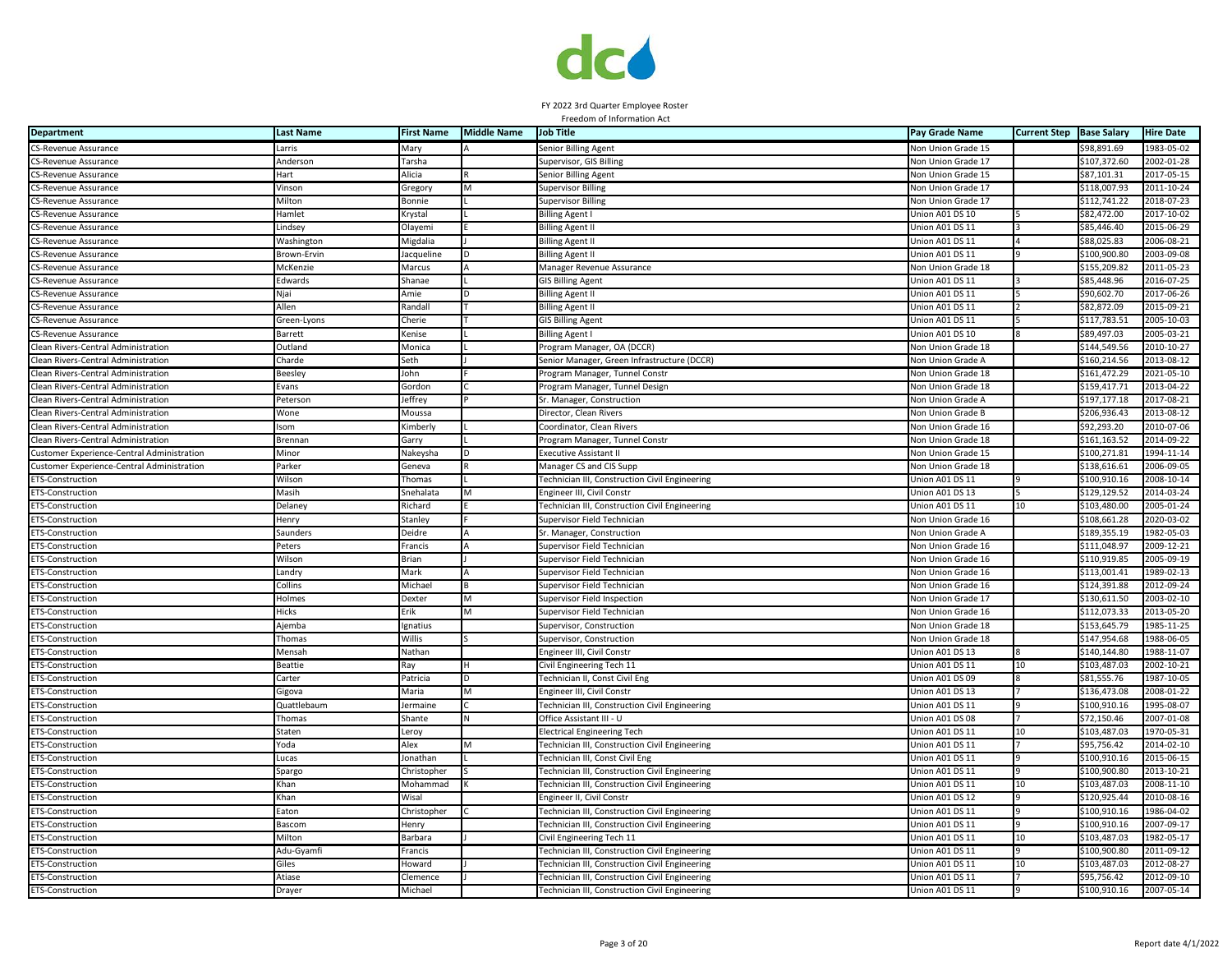

| <b>Department</b>       | <b>Last Name</b> | <b>First Name</b> | <b>Middle Name</b> | <b>Job Title</b>                               | Pay Grade Name            | <b>Current Step</b> | <b>Base Salary</b> | <b>Hire Date</b> |
|-------------------------|------------------|-------------------|--------------------|------------------------------------------------|---------------------------|---------------------|--------------------|------------------|
| <b>ETS-Construction</b> | Richmond         | Kevin             |                    | Civil Engineering Tech 11                      | Union A01 DS 11           |                     | \$103,487.03       | 1999-11-01       |
| ETS-Construction        | Martin           | Carrie            |                    | Civil Engineering Tech 11                      | Union A01 DS 11           | 10                  | \$103,487.03       | 2001-05-07       |
| <b>ETS-Construction</b> | Bogale           | Fikru             |                    | Technician II, Const Civil Eng                 | Jnion A01 DS 09           |                     | \$79,420.06        | 2016-12-12       |
| <b>ETS-Construction</b> | Tinubu           | Peter             |                    | Engineer III, Civil Constr                     | Jnion A01 DS 13           |                     | \$136,473.08       | 2007-10-15       |
| ETS-Construction        | Jennings         | Timothy           |                    | Fechnician III, Construction Civil Engineering | Jnion A01 DS 11           |                     | \$100,910.16       | 2012-07-16       |
| ETS-Construction        | Scipio           | Paul              |                    | Technician II, Const Civil Eng                 | Jnion A01 DS 09           |                     | \$79,420.06        | 2015-06-29       |
| <b>ETS-Construction</b> | Nelson           | Jeanetta          |                    | Office Assistant III - U                       | Union A01 DS 08           |                     | \$74,080.86        | 1987-01-20       |
| <b>ETS-Construction</b> | Singh            | Sukhchain         |                    | Engineer II, Civil Constr                      | Union A01 DS 12           | 10                  | \$124,010.12       | 2012-03-12       |
| <b>ETS-Construction</b> | Wilson           | Jeffrey           |                    | Technician III, Construction Civil Engineering | Union A01 DS 11           |                     | \$100,910.16       | 2006-12-26       |
| ETS-Construction        | Turner           | Warren            |                    | Technician III, Construction Civil Engineering | Jnion A01 DS 11           |                     | \$98.342.40        | 2017-02-06       |
| ETS-Design              | Philpotts        | Shayne            | O                  | Engineer III, Civil Design                     | Union A01 DS 13           |                     | \$132,801.36       | 2016-03-21       |
| ETS-Design              | Kaynak           | Burak             |                    | Engineer III, Civil Design                     | Jnion A01 DS 13           |                     | \$121,786.29       | 2015-01-26       |
| ETS-Design              | Edwards          | Denise            | Doreen             | Supervisor Elec n Mech Design                  | Von Union Grade 18        |                     | \$171,433.70       | 2002-11-25       |
| ETS-Design              | Douglas          | Susaye            |                    | Engineer III, Civil Design                     | Union A01 DS 13           |                     | \$121,786.20       | 2015-02-09       |
| ETS-Design              | Cutler           | Michael           |                    | Technician II, Surveying                       | Union A01 DS 09           |                     | \$68,741.65        | 2022-03-28       |
| ETS-Design              | Lee              | Donovan           |                    | Engineer I, Civil (Design)                     | Union A05 DS 11           |                     | \$88,026.02        | 2018-08-20       |
| ETS-Design              | Austin           | Soyane            |                    | Technician III, Dsgn Civil Eng                 | Jnion A01 DS 11           |                     | \$80,295.23        | 2021-12-20       |
| ETS-Design              | Qureshi          | Muhammad          |                    | Engineer III, Civil - Geotech                  | Jnion A01 DS 13           |                     | \$140.144.80       | 2011-08-08       |
| ETS-Design              | Tura             | Zed               |                    | Engineer III, Civil Design                     | Jnion A01 DS 13           |                     | \$129,129.52       | 2011-10-24       |
| ETS-Design              | <b>Baltimore</b> | Michael           |                    | Technician II, Surveying                       | Jnion A01 DS 09           |                     | \$77,284.38        | 2014-12-29       |
| ETS-Design              | Patterson        | Jamaal            |                    | Lead Technician, CADD                          | Jnion A01 DS 12           |                     | \$105,502.05       | 2018-09-04       |
| ETS-Design              | Kidanemariam     | Yonas             |                    | Engineer III, Civil Design                     | Jnion A01 DS 13           |                     | \$125,457.92       | 2008-05-28       |
| ETS-Design              | Williams         | Katrina           |                    | Office Assistant II (Union)                    | Union A01 DS 06           | 10                  | \$63,818.41        | 2010-07-06       |
| ETS-Design              | Hodnett          | Elsie             |                    | Technician II Dsgn Civil Eng                   | Jnion A01 DS 09           | 10                  | \$85,827.12        | 1988-02-01       |
| ETS-Design              | MacNei           | Susan             |                    | Engineer III, Civil Design                     | Union A01 DS 13           | 10                  | \$147,488.24       | 2012-09-04       |
| ETS-Design              | Zhao             | Renni             |                    | Engineer III, Civil Design                     | Union A01 DS 13           | 10                  | \$147,488.24       | 2010-03-15       |
| ETS-Design              | Dorgan           | Bret              |                    | Technician III, GIS                            | Jnion A01 DS 11           |                     | \$93,179.57        | 2011-06-20       |
| ETS-Design              | Barker           | Daniel            |                    | Supervisor, GIS Asset Mapping                  | Von Union Grade 16        |                     | \$100,422.23       | 2011-06-06       |
| ETS-Design              | Reid             | Mark              |                    | Supervisor, Utility Design Svcs                | Non Union Grade 18        |                     | \$146,923.88       | 2012-07-16       |
| ETS-Design              | Bian             | Shikui            |                    | Supervisor, Civil/Struct Dsgn                  | Non Union Grade 18        |                     | \$173,395.33       | 2005-01-24       |
| ETS-Design              | Tsehayu          | Haile             |                    | Supervisor, Utility Design Svcs                | Non Union Grade 18        |                     | \$163,218.08       | 2015-11-30       |
| ETS-Design              | Elledge          | William           |                    | Sr. Manager, Design                            | Non Union Grade A         |                     | \$174,882.57       | 2012-10-22       |
| ETS-Design              | Somers           | Calwood           |                    | Supervisor, CAD                                | Non Union Grade 16        |                     | \$131,294.40       | 2012-04-09       |
| ETS-Design              | Nixon            | Valarie           |                    | Office Assistant III - U                       | Union A01 DS 08           | 10                  | \$77,941.66        | 1986-06-09       |
| ETS-Design              | Soni             | Satish            |                    | Engineer III, Structural                       | Jnion A01 DS 13           | 10                  | \$147,488.24       | 2012-08-27       |
| ETS-Design              | He               |                   |                    | Engineer III, Structural                       | Jnion A01 DS 13           |                     | \$140,144.80       | 2009-08-31       |
| ETS-Design              | Chimah           | Boniface          |                    | Mechanical Engineer 13                         | Jnion A01 DS 13           | 10                  | \$147,488.24       | 1998-05-26       |
| ETS-Design              | Edwards          | Charles           |                    | Technician II, GIS                             | Jnion A01 DS 09           |                     | \$79,420.06        | 2015-08-24       |
| ETS-Design              | <b>Burfield</b>  | Aidan             |                    | Technician III, Dsgn Civil Eng                 | Union A01 DS 11           |                     | \$96,248.03        | 2015-08-10       |
| ETS-Design              | Walker           | Malcolm           | W                  | Lead Technician, CADD                          | Jnion A01 DS 12           |                     | \$108,586.73       | 2011-02-28       |
| ETS-Design              | Cobb             | Phillip           |                    | Technician II, GIS                             | Union A01 DS 09           |                     | \$73,013.01        | 2020-01-21       |
| ETS-Design              | Kelley           | Peter             |                    | Engineer III, Civil Design                     | Jnion A01 DS 13           |                     | \$132.801.36       | 2016-03-21       |
| ETS-Design              | Bawa             | Peter             |                    | Technician II Dsgn Civil Eng                   | Jnion A01 DS 09           |                     | \$73,013.01        | 2019-09-30       |
| ETS-Design              | Nadjmabadi       | Parviz            |                    | <b>Electrical Engineer 13</b>                  | Jnion A01 DS 13           | 10                  | \$147,488.24       | 1989-11-06       |
| ETS-Design              | Belayneh         | Sirak             |                    | Engineer III Electrical                        | Jnion A01 DS 13           |                     | \$140,144.78       | 1989-06-19       |
| ETS-Design              | Du               | Diem-Chau         |                    | Civil Engineer 12                              | Union A01 DS 12           | 10                  | \$124,010.12       | 2003-04-21       |
| ETS-Design              | Essien           | Sema              |                    | Engineer III, Civil Design                     | Union A01 DS 13           |                     | \$143,816.52       | 2009-07-20       |
| ETS-Design              | Tyler            | Kyle              |                    | Lead Technician, CADD                          | Union A01 DS 12           |                     | \$105,502.05       | 2015-03-23       |
| ETS-Planning            | Gadiparthi       | Srinivasa         |                    | Program Manager, WS Reg Coord                  | <b>Non Union Grade 17</b> |                     | \$138,241.85       | 2016-02-22       |
| ETS-Planning            | Shiao            | Jessica           |                    | Supervisor Systems Assessment                  | <b>Von Union Grade 18</b> |                     | \$141,000.00       | 2022-03-14       |
| ETS-Planning            | Abate            | Bethel            |                    | Engineer III, Civil Design                     | Jnion A01 DS 13           |                     | \$132,801.36       | 2018-07-23       |
| ETS-Planning            | Knowles          | Shenica           |                    | Analyst, Public Space                          | Von Union Grade 17        |                     | \$121,604.56       | 2021-03-15       |
| <b>ETS-Planning</b>     | Melsew           | Getachew          |                    | Sr. Manager, Planning                          | Non Union Grade A         |                     | \$172,392.02       | 2008-12-15       |
| ETS-Planning            | Baranova         | Tatiana           |                    | Engineer III, Civil Design                     | Jnion A01 DS 13           |                     | \$132,801.36       | 2017-04-03       |
| ETS-Planning            | Arguello         | Louis             |                    | Supervisor, Inter Plng & Permitting            | Non Union Grade 18        |                     | \$160,748.37       | 2015-02-23       |
| <b>ETS-Planning</b>     | Garcia           | Maria Ella        |                    | Supervisor, Planning                           | Non Union Grade 18        |                     | \$145,615.68       | 2012-02-27       |
| ETS-Planning            | Elahi            | Rizwan            |                    | Engineer III, Civil Design                     | Union A01 DS 13           | 10                  | \$147,488.24       | 2005-08-08       |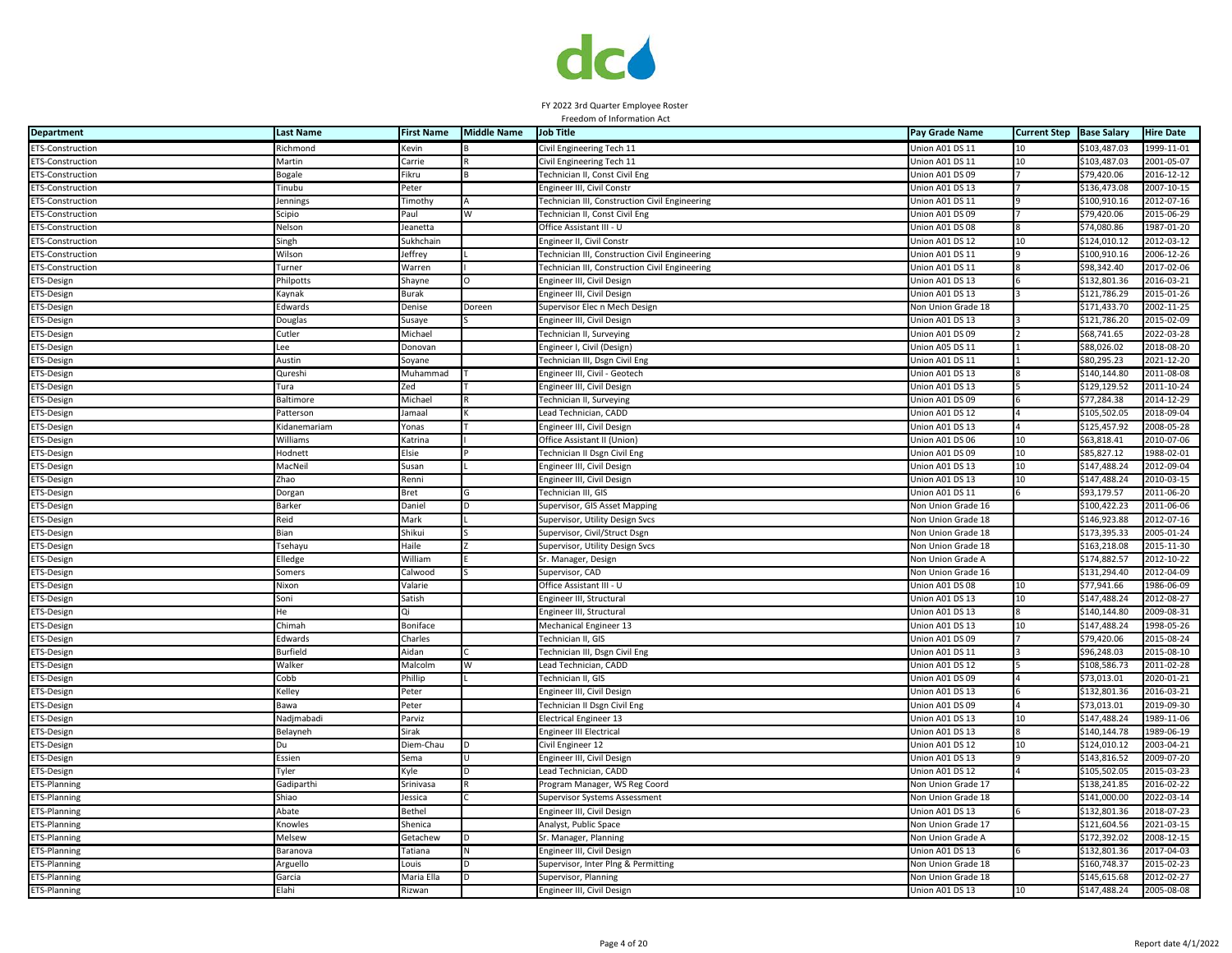

| <b>Department</b>                                         | <b>Last Name</b>           | <b>First Name</b> | <b>Middle Name</b> | <b>Job Title</b>                               | Pay Grade Name            | <b>Current Step</b> | <b>Base Salary</b> | <b>Hire Date</b> |
|-----------------------------------------------------------|----------------------------|-------------------|--------------------|------------------------------------------------|---------------------------|---------------------|--------------------|------------------|
| ETS-Planning                                              | Ranasinghe Kankanamalage D | Pubudu            |                    | Engineer III, Civil Design                     | Union A01 DS 13           |                     | \$132,801.36       | 2018-03-05       |
| ETS-Planning                                              | Abebe                      | <b>Bisrat</b>     |                    | Program Manager, CIP                           | Von Union Grade 17        |                     | \$129,512.30       | 2014-11-17       |
| ETS-Planning                                              | Parhami                    | Alireza           |                    | Supervisor Systems Assessment                  | <b>Von Union Grade 18</b> |                     | \$154,394.22       | $2017 - 05 - 01$ |
| Engineering and Technical Services-Central Administration | Manley                     | Senail            |                    | <b>Executive Assistant II</b>                  | Non Union Grade 15        |                     | \$85,680.92        | 2010-11-22       |
| Engineering and Technical Services-Central Administration | Cossa                      | Gian              |                    | Senior Management Analyst                      | Non Union Grade 18        |                     | \$143,886.60       | 2012-12-17       |
| Engineering and Technical Services-Central Administration | Menker                     | Nahome            |                    | Engineer II, Civil (Design)                    | Jnion A01 DS 12           |                     | \$105,502.18       | 2015-07-27       |
| Facilities-Central Administration                         | Wilkinson                  | Quintin           |                    | Assistant, Facilities Mgt.                     | Non Union Grade 14        |                     | \$89,434.03        | 1993-02-22       |
| Facilities-Central Administration                         | Jackson                    | Tamika            |                    | Coordinator, Asset Mgtm                        | Non Union Grade 15        |                     | \$83,727.20        | 2020-02-03       |
| Facilities-Central Administration                         | Brewstei                   | RoDonna           |                    | <b>Business Operations Manager, Facilities</b> | Non Union Grade 17        |                     | \$119,255.68       | 2006-07-10       |
| Facilities-Central Administration                         | Quaofio                    | Richard           |                    | Program Manager, Energy Systems                | <b>Von Union Grade 17</b> |                     | \$123.160.63       | 2020-10-13       |
| Facilities-Central Administration                         | Perez                      | Martin            |                    | Coordinator, Constr/Data Mgmt                  | Non Union Grade 15        |                     | \$100,685.75       | 2011-06-20       |
| Facilities-Central Administration                         | Christ                     | Brent             |                    | Director, Facilities Management                | <b>Von Union Grade B</b>  |                     | \$187,744.17       | 2008-07-21       |
| Facilities-Central Administration                         | Ricketts                   | Forrest           |                    | Manager, Facilities Maint Svcs                 | <b>Von Union Grade 18</b> |                     | \$147,211.06       | 1999-03-01       |
| <b>Facilities-Mechanical Services</b>                     | .ewis                      | Kevin             |                    | Journeyman Plumber                             | Union B01 RW 10           |                     | \$85,284.68        | 2004-10-04       |
| Facilities-Mechanical Services                            | Cox                        | John              |                    | HVAC Mechanic 11                               | Union B01 RW 11           |                     | \$89,269.94        | 2005-04-04       |
| <b>Facilities-Mechanical Services</b>                     | Shackleford                | William           | M                  | AC Equipment Mechanic 10                       | Union B01 RW 10           |                     | \$85,284.68        | 2010-04-12       |
| <b>Facilities-Mechanical Services</b>                     | Minor                      | Cameron           |                    | AC Equipment Mechanic 10                       | Jnion B01 RW 10           |                     | \$85,284.68        | 2013-09-09       |
| Facilities-Mechanical Services                            | Neufville                  | Dwight            |                    | AC Equipment Mechanic 10                       | Jnion B01 RW 10           |                     | \$85,284.68        | 2014-12-01       |
| acilities-Mechanical Services                             | .ittleton                  | Michael           |                    | Foreman, HVAC Equipment                        | Non Union Grade 16        |                     | \$125,472.30       | $1982 - 03 - 22$ |
| acilities-Mechanical Services                             | Frazier                    | Matthias          |                    | Apprentice AC Equipment Mechanic               |                           |                     | \$54,828.80        | 2020-04-27       |
| <b>Facilities-Mechanical Services</b>                     | luffin                     | Dwayne            |                    | Apprentice AC Equipment Mechanic               |                           |                     | \$54,828.80        | 2020-04-27       |
| <b>Facilities-Mechanical Services</b>                     | ackson                     | James             |                    | General Foreman, Facilities                    | Non Union Grade 16        |                     | \$115,928.40       | 2006-01-09       |
| <b>Facilities-Mechanical Services</b>                     | Lyles                      | Domitrick         |                    | Apprentice Plumber                             |                           |                     | \$54,828.80        | 2020-04-27       |
| Facilities-Operations                                     | uentes                     | Eber              |                    | Painter                                        | Union B01 RW 09           |                     | \$81,383.31        | 2015-09-28       |
| Facilities-Operations                                     | Smith                      | Gimbu             |                    | Painter                                        | Union B01 RW 09           |                     | \$78,476.76        | 2016-09-19       |
| Facilities-Operations                                     | auntleroy                  | Shawntaveus       |                    | Building and Grounds Maintenance Worker        | Jnion B01 RW 07           |                     | \$68,480.67        | 2012-11-05       |
| Facilities-Operations                                     | Cherry                     | Aaron             | M                  | Building and Grounds Maintenance Worker        | Jnion B01 RW 07           |                     | \$68,480.67        | 2006-12-12       |
| Facilities-Operations                                     | Cook                       | Erin              |                    | <b>Building and Grounds Maintenance Worker</b> | Jnion B01 RW 07           |                     | \$68,480.67        | 2010-12-20       |
| Facilities-Operations                                     | Epps                       | Shawn             |                    | Facilities Equip Oper 11/CDI                   | Jnion B01 RW 11           |                     | \$89,269.94        | 1989-03-27       |
| Facilities-Operations                                     | Harris                     | Randy             |                    | Foreman, Grounds Maintenance                   | Non Union Grade 15        |                     | \$93,724.80        | 2017-08-21       |
| Facilities-Operations                                     | arquin                     | German            |                    | Foreman, Mechanical Maint                      | Non Union Grade 15        |                     | \$92,860.31        | 2000-01-24       |
| Facilities-Operations                                     | Wright                     | Mount             |                    | Foreman, Mechanical Maint                      | Non Union Grade 15        |                     | \$91,196.21        | 1999-01-19       |
| Facilities-Operations                                     | Harris El                  | Nathaniel         |                    | Foreman, Painting                              | Non Union Grade 15        |                     | \$107,693.04       | 1986-01-27       |
| Facilities-Operations                                     | Green                      | Donovan           |                    | Building and Grounds Maintenance Worker        | Union B01 RW 07           |                     | \$68,480.67        | 2000-04-17       |
| Facilities-Operations                                     | Scott                      | Donald            |                    | Building and Grounds Maintenance Worker        | Jnion B01 RW 07           |                     | \$73,748.38        | 1999-05-10       |
| Facilities-Operations                                     | Hill                       | Alan              |                    | Carpenter                                      | Jnion B01 RW 09           |                     | \$81,383.33        | 2015-12-28       |
| Facilities-Operations                                     | Williams                   | Moses             |                    | Maintenance Worker                             | Jnion B01 RW 07           |                     | \$73,748.38        | 1990-07-02       |
| Facilities-Operations                                     | Orozco                     | Angela            |                    | <b>Building and Grounds Maintenance Worker</b> | Jnion B01 RW 07           |                     | \$68,480.67        | 2012-11-05       |
| Facilities-Operations                                     | Young                      | Lawrence          |                    | <b>Building and Grounds Maintenance Worker</b> | Union B01 RW 07           |                     | \$68,480.67        | 2012-01-17       |
| Facilities-Operations                                     | Duronsle <sup>,</sup>      | Everett           |                    | Carpenter                                      | Union B01 RW 09           |                     | \$81,383.31        | 2005-09-26       |
| Facilities-Operations                                     | Heath                      | David             |                    | Building and Grounds Maintenance Worker        | Union B01 RW 07           |                     | \$73,748.38        | 2001-04-09       |
| Facilities-Operations                                     | McNair                     | Stephon           |                    | Journeyman Plumber                             | Jnion B01 RW 10           |                     | \$79,192.92        | 2021-04-26       |
| Facilities-Operations                                     | Mackall                    | Andre             |                    | Painter                                        | Jnion B01 RW 09           |                     | \$81,383.31        | 2010-09-13       |
| Facilities-Operations                                     | Sescoe                     | Thomas            |                    | Carpenter                                      | Jnion B01 RW 09           |                     | \$81,383.31        | 2006-07-10       |
| Facilities-Operations                                     | Sinkfield                  | Kirk              |                    | Painter                                        | Jnion B01 RW 09           |                     | \$81,383.31        | 1988-11-21       |
| Facilities-Operations                                     | ackson                     | Tyrone            |                    | Building and Grounds Maintenance Worker        | Union B01 RW 07           |                     | \$73,748.38        | 1987-05-26       |
| Facilities-Operations                                     | efferies                   | Coy               |                    | Maintenance Mechanic                           | Union B01 RW 09           |                     | \$81,383.31        | 2006-07-10       |
| Facilities-Operations                                     | Stewart                    | Robert            | G                  | Carpenter                                      | Union B01 RW 09           |                     | \$81,383.31        | 1987-09-14       |
| Facilities-Operations                                     | Simms                      | Tielonzo          |                    | Maintenance Mechanic                           | Jnion B01 RW 09           |                     | \$81,383.31        | 2006-07-10       |
| Facilities-Operations                                     | Midkiff                    | Donavan           | <sub>D</sub>       | Journeyman Plumber                             | Jnion B01 RW 10           |                     | \$76,147.03        | 2015-06-08       |
| Facilities-Operations                                     | <b>Burns</b>               | Michael           | M                  | Bldgs and Grnds Maint Wrkr/CDL                 | Jnion B01 RW 08           |                     | \$77,649.75        | 2014-09-08       |
| Finance-Budget                                            | O'Neal                     | Patrice           |                    | Analyst, Senior Financia                       | <b>Von Union Grade 17</b> |                     | \$121,148.48       | 2018-06-25       |
| Finance-Budget                                            | <b>Celler</b>              | Schannon          |                    | Analyst, Senior Financial                      | Non Union Grade 17        |                     | \$114,411.36       | 2020-04-13       |
| Finance-Budget                                            | Nimoh                      | Melody            |                    | Analyst, Senior Financial                      | Non Union Grade 17        |                     | \$109,023.05       | 2017-07-10       |
| Finance-Budget                                            | Fulton-George              | Annie             |                    | Manager, Budget                                | Non Union Grade 18        |                     | \$143,656.70       | 2006-06-26       |
| Finance-Budget                                            | <b>Hines</b>               | Rodea             |                    | Finance Liaison                                | Non Union Grade 16        |                     | \$92,775.51        | 2009-04-13       |
| Finance-Budget                                            | Thomas                     | Shirley           |                    | Analyst, Senior Financial                      | Non Union Grade 17        |                     | \$130,582.00       | 2016-03-07       |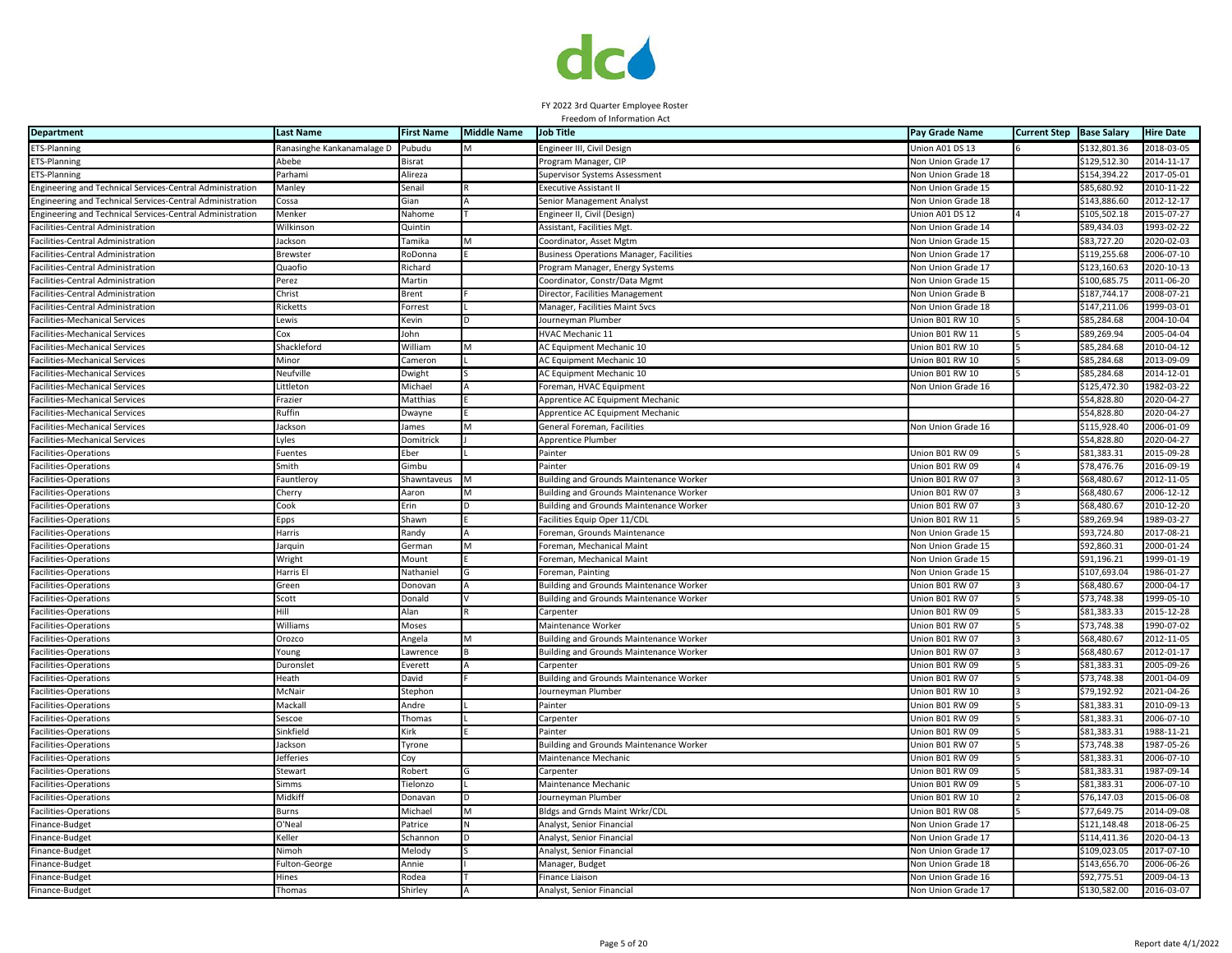

| <b>Department</b>                      | <b>Last Name</b> | <b>First Name</b> | <b>Middle Name</b> | <b>Job Title</b>                                                              | Pay Grade Name            | <b>Current Step</b> | <b>Base Salary</b> | <b>Hire Date</b> |
|----------------------------------------|------------------|-------------------|--------------------|-------------------------------------------------------------------------------|---------------------------|---------------------|--------------------|------------------|
| Finance-Budget                         | Delgado          | Yulkiana          |                    | Analyst, Senior Financial                                                     | Non Union Grade 17        |                     | \$118,000.00       | 2021-12-20       |
| Finance-Budget                         | Inoni            | Loretta           |                    | Analyst, Senior Financial                                                     | Non Union Grade 17        |                     | \$120,000.00       | 2021-12-06       |
| inance-Budget                          | Zuokemefa        | Pade              |                    | Manager, Budget                                                               | <b>Jon Union Grade 18</b> |                     | \$150,463.23       | 2005-06-13       |
| Finance-Budget                         | Oyeyemi          | Ololade           |                    | Director, Budget                                                              | Non Union Grade B         |                     | \$195,211.41       | 2012-02-13       |
| Finance-Central Administration         | Alexander-Reeves | Gail              |                    | Sr. Advisor to the CFO                                                        | Non Union Grade A         |                     | \$199,049.57       | 1984-09-04       |
| inance-Central Administration          | ohnson           | Stacey            |                    | Senior Program Manager, Budget Administration                                 | <b>Von Union Grade 18</b> |                     | \$149,845.90       | 2011-05-09       |
| Finance-Central Administration         | Mancilla         | Linley            |                    | Program Manager ERP Sys                                                       | Non Union Grade 17        |                     | \$134,061.03       | 2017-10-16       |
| Finance-Central Administration         | Cole             | Deborah           |                    | Executive Assistant I                                                         | Non Union Grade 15        |                     | \$108,783.98       | $1983 - 10 - 30$ |
| Finance-Central Administration         | Brown            | Matthew           |                    | Chief Financial Officer and Executive Vice-President, Finance and Procurement | Non Union Grade D         |                     | \$252,777.78       | 2017-09-05       |
| inance-Central Administration          | <b>Blinkoff</b>  | Val               |                    | Manager ERP Sys Controls                                                      | Non Union Grade 18        |                     | \$161.153.41       | 2001-09-24       |
| Finance-Controller                     | Hunter           | Michelle          | M                  | Specialist, Accounting                                                        | Union A01 DS 11           | 10                  | \$103,487.03       | 1984-11-19       |
| inance-Controller                      | Warner-Jones     | Elisia            |                    | Specialist Payroll                                                            | Jnion A01 DS 11           | 10                  | \$103,487.03       | 1988-09-12       |
| inance-Controller                      | ohnson           | Michelle          |                    | Specialist, Accounts Payable                                                  | Jnion A01 DS 11           |                     | \$93,179.57        | 2013-12-30       |
| Finance-Controller                     | Blanchard        | Michelle          |                    | Specialist Payroll                                                            | Jnion A01 DS 11           |                     | \$95,756.42        | 2012-04-30       |
| Finance-Controller                     | Idowu            | Michelle          |                    | Specialist, Accounts Payable                                                  | Jnion A01 DS 11           |                     | \$93,179.57        | 2017-01-09       |
| Finance-Controller                     | Kaneh            | Easmon            |                    | Staff Accountant                                                              | Union A01 DS 13           |                     | \$140,144.80       | 1987-12-07       |
| Finance-Controller                     |                  | Yilan             |                    | <b>Staff Accountant</b>                                                       | Union A01 DS 13           |                     | \$129,129.64       | 2019-07-22       |
| Finance-Controller                     | Covington        | Shandra           | M                  | Specialist, Accounts Payable                                                  | Union A01 DS 11           |                     | \$95,763.20        | 2012-08-20       |
| inance-Controller                      | iи               |                   |                    | Staff Accountant                                                              | Union A01 DS 13           |                     | \$125,457.92       | 2019-05-28       |
| Finance-Controller                     | Little           | Jacqueline        |                    | Specialist, Accounts Payable                                                  | Union A01 DS 11           |                     | \$95,763.20        | 2007-05-29       |
| Finance-Controller                     | Reyes            | Raymond           |                    | Analyst, Senior Financial                                                     | <b>Non Union Grade 17</b> |                     | \$111.000.03       | 2021-07-06       |
| Finance-Controller                     | Bartley          | Richard           |                    | Specialist Payroll                                                            | Union A01 DS 11           |                     | \$98,333.29        | 2008-06-23       |
| Finance-Controller                     | Pitt             | Otis              |                    | Manager, Accounts Payable                                                     | <b>Von Union Grade 18</b> |                     | \$146,883.38       | 2011-04-25       |
| Finance-Controller                     | Bosemar          | Robin             |                    | Payroll Accountant                                                            | <b>Non Union Grade 17</b> |                     | \$113,462.27       | 2008-06-23       |
| Finance-Controller                     | Byrd             | Tina              |                    | <b>Assistant Payroll Manager</b>                                              | Non Union Grade 17        |                     | \$131,245.85       | 2021-04-26       |
| Finance-Controller                     | Acharya          | Tika              |                    | Manager, Grants and Wholesale Billings                                        | Non Union Grade 18        |                     | \$140,927.78       | 2017-05-01       |
| Finance-Controller                     | Truong           | Hoa               |                    | Manager, Accounting                                                           | Non Union Grade 18        |                     | \$147,016.65       | 2012-10-09       |
| inance-Controller                      | Paudel           | Yagya             |                    | Senior Accountant                                                             | <b>Non Union Grade 17</b> |                     | \$136,370.21       | 2014-02-10       |
| inance-Controller                      | Abosede          | Temi              |                    | Program Manager, AFP                                                          | <b>Von Union Grade 18</b> |                     | \$161,644.37       | 2001-03-12       |
| Finance-Controller                     | Malasy           | Genes             |                    | Controller                                                                    | Non Union Grade B         |                     | \$192,150.98       | 2014-08-25       |
| Finance-Controller                     | Redd             | Cassandra         |                    | Manager Payroll                                                               | <b>Von Union Grade 18</b> |                     | \$165,669.88       | 2000-10-02       |
| Finance-Debt and Treasury Management   | Nelson           | Denita            |                    | Finance Liaison                                                               | Non Union Grade 16        |                     | \$93,640.21        | 2012-01-03       |
| Finance-Debt and Treasury Management   | Barrett          | Clarissa          |                    | Analyst, Senior Financial                                                     | Non Union Grade 17        |                     | \$110,000.18       | 2021-07-19       |
| Finance-Debt and Treasury Management   | Getahur          | Henok             |                    | Manager Treasury & Debt                                                       | Non Union Grade 18        |                     | \$143,281.07       | 2015-07-27       |
| inance-Debt and Treasury Management    | Boykin           | Ivan              |                    | Director, Finance                                                             | Non Union Grade B         |                     | \$194,636.31       | 1999-08-02       |
| inance-Debt and Treasury Management    | Parker-Griffin   | Tracey            |                    | Supervisor, Accts Receivable                                                  | Non Union Grade 16        |                     | \$95,132.83        | 2010-02-16       |
| inance-Debt and Treasury Management    | Fisher           | Andrea            |                    | Specialist, Accts Receivable                                                  | Jnion A01 DS 11           |                     | \$90,602.70        | 2002-01-28       |
| Finance-Debt and Treasury Management   | Ako              | Abnet             |                    | Specialist, Accts Receivable                                                  | Jnion A01 DS 11           |                     | \$90,602.70        | 1989-12-11       |
| inance-Rates and Revenue               | Snyder           | Tammy             |                    | Risk Management Liaison                                                       | <b>Von Union Grade 16</b> |                     | \$105,000.00       | 2022-03-28       |
| Finance-Rates and Revenue              | Banerj           | Pinak             |                    | Analyst, Senior Financia                                                      | Non Union Grade 17        |                     | \$130,420.62       | 2005-07-11       |
| Finance-Rates and Revenue              | Khalil           | Syed              |                    | Director, Rates and Revenue                                                   | Non Union Grade B         |                     | \$200,516.06       | 1998-11-02       |
| Finance-Rates and Revenue              | Arega            | Ashenafi          |                    | Analyst, Senior Financial                                                     | Non Union Grade 17        |                     | \$116,029.93       | 2019-08-19       |
| Finance-Risk Management                | ones             | Linda             | <sub>D</sub>       | Office Assistant II                                                           | Non Union Grade 12        |                     | \$53,903.91        | 1999-06-21       |
| inance-Risk Management                 | <b>Donati</b>    | Robert            |                    | Sr. Risk Mgmt Analyst                                                         | Non Union Grade 17        |                     | \$113,888.57       | 2014-10-06       |
| inance-Risk Management                 | DeLeon           | Tanya             |                    | Manager, Risk                                                                 | Non Union Grade 18        |                     | \$142,801.98       | 2002-09-30       |
| Fleet-Acquisition and Disposal         | <b>Torcisi</b>   | Frank             |                    | Fleet Program Manager - A&D                                                   | Non Union Grade 17        |                     | \$113,135.09       | 2006-01-23       |
| leet-Automotive Parts and Maintenance  | Keith            | <b>Bradley</b>    |                    | CDL and Safe Driver Prog Spec                                                 | <b>Von Union Grade 15</b> |                     | \$90,832.23        | 2015-05-04       |
| leet-Automotive Parts and Maintenance  | Andersor         | Chauncey          |                    | Technician, Automotive Parts Supply                                           | Von Union Grade 13        |                     | \$64,625.00        | 2020-03-30       |
| Fleet-Automotive Parts and Maintenance | .ancaste         | Anthony           |                    | Fleet Program Manager - Mtr                                                   | Non Union Grade 17        |                     | \$129,921.21       | 2000-10-23       |
| Fleet-Automotive Parts and Maintenance | Nelson           | James             |                    | Supervisor, Automotive Parts                                                  | Non Union Grade 16        |                     | \$96,000.11        | 2019-11-12       |
| Fleet-Automotive Parts and Maintenance | Talley           | Jerrod            |                    | Apprentice Technician, Quality Assurance                                      |                           |                     | \$45,510.40        | 2020-04-27       |
| Fleet-Automotive Parts and Maintenance | Carpenter        | Breona            | N                  | Apprentice Technician, Quality Assurance                                      |                           |                     | \$45,510.40        | 2020-04-27       |
| leet-Automotive Parts and Maintenance  | Nathan           | James             |                    | Technician, Quality Assurance                                                 | Non Union Grade 15        |                     | \$91,296.32        | 2021-03-15       |
| leet-Automotive Parts and Maintenance  | Myers            | Rona              |                    | Fleet Data Management Analyst                                                 | <b>Von Union Grade 15</b> |                     | \$85,500.00        | 2022-03-14       |
| leet-Central Administration            | itzgerald        | Timothy           |                    | Director, Fleet Management                                                    | <b>Von Union Grade B</b>  |                     | \$182,238.20       | 2010-03-29       |
| Fleet-Central Administration           | Williams         | Lauvern           |                    | Executive Assistant                                                           | Von Union Grade 14        |                     | \$86,306.90        | 985-07-08        |
| IT-Enterprise Info Architect           | Huang            | Qishen            |                    | <b>Enterprise Integration Specit</b>                                          | Non Union Grade 16        |                     | \$109,986.18       | 2015-10-05       |
|                                        |                  |                   |                    |                                                                               |                           |                     |                    |                  |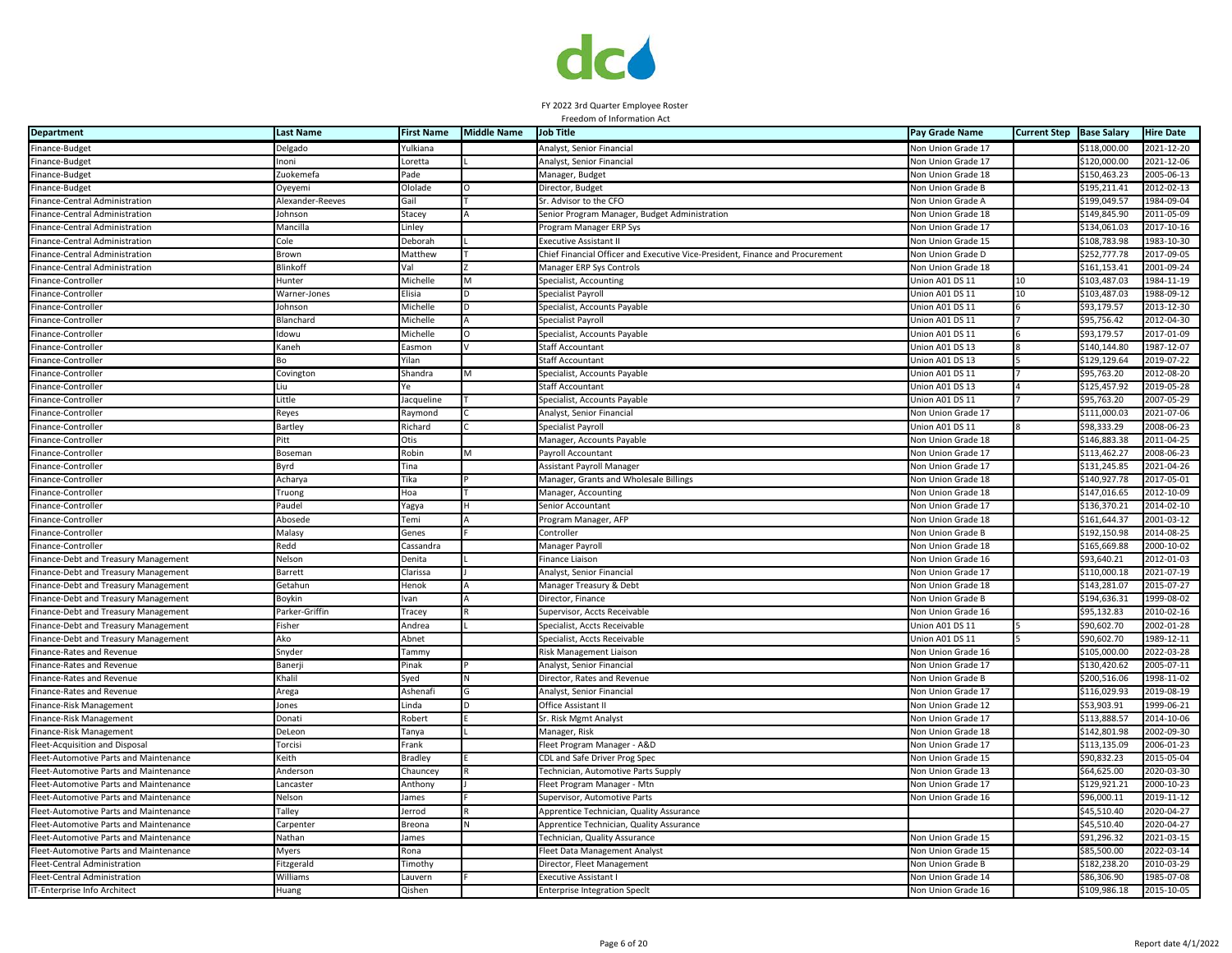

| <b>Department</b>                             | <b>Last Name</b> | <b>First Name</b> | <b>Middle Name</b> | <b>Job Title</b>                                                              | Pay Grade Name            | <b>Current Step</b> | <b>Base Salary</b> | <b>Hire Date</b> |
|-----------------------------------------------|------------------|-------------------|--------------------|-------------------------------------------------------------------------------|---------------------------|---------------------|--------------------|------------------|
| IT-Enterprise Info Architect                  | Erfani           | Aref              |                    | Sr. Program Manager, Data & Analytics                                         | Non Union Grade 18        |                     | \$166,436.17       | 2017-09-05       |
| IT-Enterprise Info Architect                  | Mulugeta         | l ia              |                    | Enterprise Data Warehouse Dev                                                 | Von Union Grade 17        |                     | \$143,812.32       | 2015-03-23       |
| <b>T-Enterprise Solutions</b>                 | Cesur            | Durmus            |                    | Manager, Work & Asset Management Systems                                      | <b>Von Union Grade 18</b> |                     | \$138,394.88       | 2019-07-08       |
| IT-Enterprise Solutions                       | Ryan             | William           |                    | Webmaster/E-Business Arch                                                     | Non Union Grade 17        |                     | \$136,595.08       | 2011-09-19       |
| IT-Enterprise Solutions                       | Euell            | Eric              |                    | Manager, Financial Systems                                                    | <b>Von Union Grade 18</b> |                     | \$147,054.77       | 2005-07-11       |
| IT-Enterprise Solutions                       | Allotey          | Yunusa            |                    | SharePoint Administrator                                                      | Non Union Grade 17        |                     | \$128,057.65       | $2007 - 12 - 10$ |
| IT-Enterprise Solutions                       | Rogers           | Chad              |                    | GIS Systems Technical Lead                                                    | Non Union Grade 17        |                     | \$119,902.97       | 2017-10-16       |
| IT-Enterprise Solutions                       | Suliman          | Rami              |                    | Maximo Work & Asset Management Technical Lead                                 | Non Union Grade 17        |                     | \$131,400.36       | 2018-09-17       |
| IT-Enterprise Solutions                       | Legesse          | Haymanate         |                    | Microsoft Net Developer                                                       | <b>Non Union Grade 16</b> |                     | \$116,069.57       | 2017-07-10       |
| T-Information Security                        | Sims             | Velson            |                    | Sr. Advisor, Information Security                                             | <b>Jon Union Grade A</b>  |                     | \$180,266.51       | 2015-05-04       |
| IT-Information Security                       | Casey            | Christian         |                    | <b>Cyber Security Analyst</b>                                                 | Non Union Grade 16        |                     | \$77,000.14        | 2021-07-06       |
| IT-Infrastructure                             | Olawunmi         | Oludotun          |                    | Manager, Infrastructure Svcs                                                  | <b>Von Union Grade 18</b> |                     | \$166,166.17       | 2014-02-24       |
| IT-Infrastructure                             | Mackall          | Kevin             |                    | SCADA Network Engineer, IT                                                    | <b>Non Union Grade 17</b> |                     | \$135,000.11       | 2021-08-30       |
| IT-Infrastructure                             | Sharp            | Ronny             |                    | Network Engineer                                                              | Non Union Grade 17        |                     | \$143,577.72       | 2013-12-30       |
| IT-Infrastructure                             | Stewart          | Mark              |                    | Manager, Telecommunications                                                   | Non Union Grade 17        |                     | \$121,000.00       | 2013-08-19       |
| IT-Infrastructure                             | Littlejohn       | Damon             | м                  | Technician, Telecommunications                                                | Non Union Grade 14        |                     | \$65,256.34        | 2012-09-04       |
| IT-Infrastructure                             | Edwards          | loseph            |                    | Director, IT Infrastructure                                                   | <b>Non Union Grade B</b>  |                     | \$187,989.80       | 2011-04-11       |
| IT-Infrastructure                             | Coleman          | Rial              |                    | VolP Administrator                                                            | <b>Von Union Grade 16</b> |                     | \$110.073.27       | 2015-09-21       |
| T-Infrastructure                              | lackson-Brockett | Cheryl            |                    | Manager, IT Customer Svc                                                      | <b>Von Union Grade 17</b> |                     | \$138,304.98       | 2011-02-14       |
| IT-Project Management                         | acques           | Reginald          |                    | Manager, IT Proj Mgmt Office                                                  | <b>Von Union Grade 18</b> |                     | \$160,645.16       | 2021-01-04       |
| IT-Project Management                         | Price            | isa               |                    | Logistics Coordinator                                                         | <b>Von Union Grade 16</b> |                     | \$103,191.48       | 2012-08-20       |
| IT-Project Management                         | Tamadonigamchi   | Torkamar          |                    | <b>Enterprise Business Analyst</b>                                            | Non Union Grade 16        |                     | \$80,886.46        | 2016-10-31       |
| IT-Project Management                         | Zavala           | Yesenia           |                    | Logistics Coordinator                                                         | Non Union Grade 16        |                     | \$96,552.83        | 2012-10-09       |
| Information Technology-Central Administration | <b>Graham</b>    | ovesha            |                    | <b>Executive Assistant II</b>                                                 | Non Union Grade 15        |                     | \$85,512.59        | 2011-01-03       |
| Information Technology-Central Administration | Tesfamariam      | Kibreab           |                    | Customer Service Supervisor, IT                                               | Non Union Grade 16        |                     | \$110,000.18       | 2021-08-16       |
| Information Technology-Central Administration | Kuczynski        | Thomas            |                    | Vice President, Information Technology                                        | <b>Non Union Grade C</b>  |                     | \$238,402.03       | 2013-08-05       |
| Legal Affairs-Central Administration          | Bhatt            | Mukesh            | M                  | Compliance Officer                                                            | Non Union Grade 17        |                     | \$132,136.08       | 2012-07-02       |
| Legal Affairs-Central Administratior          | Fleming          | Victoria          |                    | Sr Paralegal FOIA Coord                                                       | <b>Von Union Grade 15</b> |                     | \$93,457.89        | 999-11-01        |
| Legal Affairs-Central Administratior          | Gowda            | Meena             |                    | <b>Deputy General Counse</b>                                                  | Non Union Grade B         |                     | \$211,811.50       | 2000-01-03       |
| Legal Affairs-Central Administration          | Battle           | Marc              |                    | Chief Legal Officer, and Executive Vice-President, Government & Legal Affairs | Non Union Grade D         |                     | \$251,463.12       | 2019-11-18       |
| Legal Affairs-Central Administration          | <b>Flowers</b>   | Michelle          |                    | <b>Executive Assistant I</b>                                                  | Non Union Grade 14        |                     | \$78,232.09        | 2015-07-06       |
| Legal Affairs-Central Administration          | Fisher           | Kelly             |                    | <b>Assistant General Counsel</b>                                              | Non Union Grade 18        |                     | \$160,553.18       | 2020-06-22       |
| Legal Affairs-Central Administration          | <b>Barnes</b>    | Webster           |                    | Associate General Counsel, Legal Afffairs                                     | <b>Von Union Grade A</b>  |                     | \$169,975.04       | 2018-08-20       |
| Legal Affairs-Central Administration          | Nwora            | Apera             |                    | Director, Government Affairs and Public Policy                                | <b>Von Union Grade B</b>  |                     | \$178,352.89       | 2020-12-21       |
| Legal Affairs-Central Administration          | Tate             | Daryl             |                    | Sr Paralegal                                                                  | <b>Von Union Grade 15</b> |                     | \$88,947.21        | 2017-03-20       |
| Legal Affairs-Central Administration          | Mitchell         | Barbara           |                    | <b>Assistant General Counsel</b>                                              | <b>Von Union Grade 18</b> |                     | \$155,336.71       | 2020-06-22       |
| Legal Affairs-Central Administration          | lackson          | Amber             |                    | Assistant General Counsel                                                     | Von Union Grade 18        |                     | \$160,464.30       | 2020-06-22       |
| Legal Affairs-Central Administration          | Hope             | Gregory           |                    | Deputy General Counse                                                         | Non Union Grade B         |                     | \$203,248.76       | 2005-05-31       |
| Legal Affairs-Central Administration          | Campbel          | Michele           |                    | Senior Executive Coordinator, Legal                                           | Non Union Grade 16        |                     | \$89,358.05        | 2016-07-25       |
| MS-Electrical                                 | Wahba            | Sameh             |                    | Manager, WWT Electrical Maintenance                                           | Non Union Grade 18        |                     | \$150,628.67       | 2016-04-18       |
| MS-Electrical                                 | Thompson         | Raymond           | W                  | Foreman, Power Dist - Master                                                  | Non Union Grade 16        |                     | \$119,897.48       | 2012-10-19       |
| MS-Electrical                                 | Bolembakh        | Yevgeniy          |                    | Foreman, Elect-Master                                                         | <b>Non Union Grade 15</b> |                     | \$97,293.68        | 2009-03-30       |
| MS-Electrica                                  | Knapp            | Michael           |                    | Indust Elect - Journeyman 11                                                  | Jnion B01 RW 11           |                     | \$89,269.94        | 2018-07-23       |
| MS-Electrical                                 | Walton           | Frank             |                    | Indust Elect - Journeyman 11                                                  | Jnion B01 RW 11           |                     | \$89,269.94        | 1989-02-27       |
| MS-Electrica                                  | lackson          | Quentir           |                    | ndust Elect - Journeyman 11                                                   | Inion B01 RW 11           |                     | \$89,269.94        | 1994-09-06       |
| MS-Electrical                                 | Harrod           | Bobby             | W                  | Indust Elect - Journeyman 11                                                  | Union B01 RW 11           |                     | \$89,269.94        | 2009-03-16       |
| MS-Electrica                                  | Holmes           | Harold            |                    | Indust Elect - Journeyman 11                                                  | Union B01 RW 11           |                     | \$82,893.51        | 2021-07-19       |
| MS-Electrical                                 | Facen            | Henry             |                    | Foreman, Elect-Master                                                         | Non Union Grade 15        |                     | \$96,411.54        | 2015-04-06       |
| MS-Electrical                                 | Pearson          | obert             |                    | Indust Elect - Journeyman 11                                                  | Jnion B01 RW 11           |                     | \$89,269.94        | 2018-07-23       |
| MS-Electrical                                 | Johnson          | Dan               |                    | Indust Elect - Journeyman 11                                                  | Jnion B01 RW 11           |                     | \$89,269.94        | 2008-11-10       |
| MS-Electrical                                 | Arredondo        | Eduardo           |                    | Indust Elect - Journeyman 11                                                  | Jnion B01 RW 11           |                     | \$89,269.94        | 1988-08-15       |
| MS-Electrical                                 | Winston          | Maurice           |                    | Indust Elect - Journeyman 11                                                  | Jnion B01 RW 11           |                     | \$89,269.94        | 2007-05-29       |
| MS-Electrical                                 | Valouiski        | Dmitri            |                    | Indust Elect - Journeyman 11                                                  | Jnion B01 RW 11           |                     | \$89,269.94        | 2009-09-14       |
| MS-Electrical                                 | Brown            | <b>Jamon</b>      |                    | Indust Elect - Journeyman 11                                                  | Jnion B01 RW 11           |                     | \$89,269.94        | 2014-12-15       |
| MS-Electrical                                 | Harper           | Reginald          |                    | Indust Elect - Journeyman 11                                                  | Jnion B01 RW 11           |                     | \$89,269.94        | 1988-08-15       |
| MS-Electrical                                 | Mitchel          | Marcus            |                    | Indust Elect - Journeyman 11                                                  | Jnion B01 RW 11           |                     | \$89,269.94        | 2017-10-02       |
| MS-Electrica                                  | <b>Belt</b>      | Timothy           |                    | Indust Elect - Journeyman 11                                                  | Union B01 RW 11           |                     | \$89,269.94        | 2013-09-09       |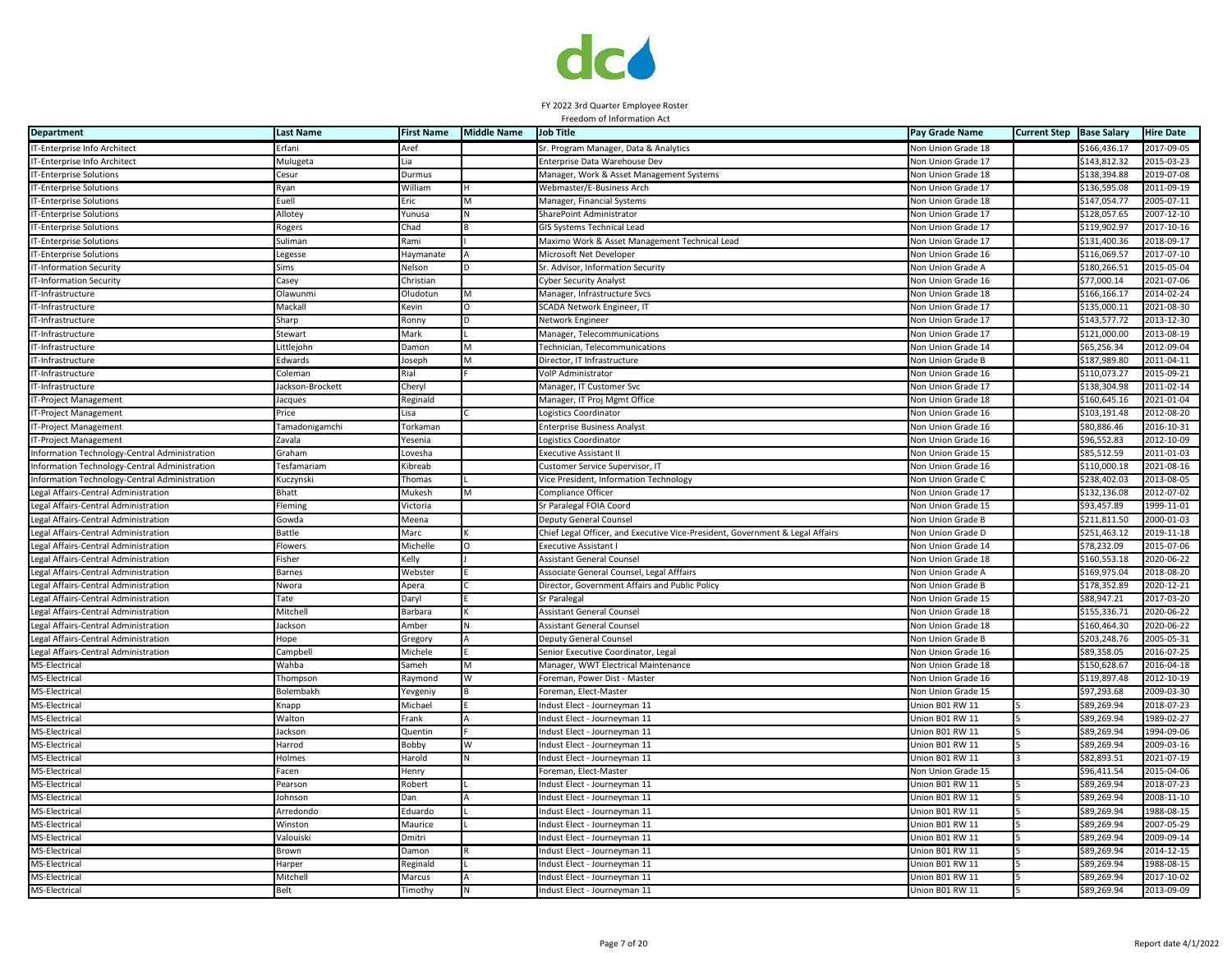

| <b>Department</b>              | <b>Last Name</b>     | <b>First Name</b> | <b>Middle Name</b> | <b>Job Title</b>                                                       | Pay Grade Name                     | <b>Current Step</b> | <b>Base Salary</b>         | <b>Hire Date</b>               |
|--------------------------------|----------------------|-------------------|--------------------|------------------------------------------------------------------------|------------------------------------|---------------------|----------------------------|--------------------------------|
| MS-Electrical                  | Anthony              | Jarreau           |                    | ndust Elect - Journeyman 11                                            | Union B01 RW 11                    |                     | \$89,269.94                | 2016-09-19                     |
| MS-Electrical                  | Rotunno              | Robert            |                    | Maintenance Planner/Scheduler                                          | Union A01 DS 12                    |                     | \$120,925.44               | 2013-03-11                     |
| MS-Electrical                  | Tran                 | Dai               |                    | Engineer II, Electrical                                                | Union A01 DS 12                    | 10                  | \$124,010.12               | 1988-04-11                     |
| MS-Electrical                  | Reyes                | Ronaldo           |                    | Indust Elect - Journeyman 11                                           | Union B01 RW 11                    |                     | \$89,269.94                | 2006-02-06                     |
| MS-Electrical                  | Couvillon            | Louis             |                    | ndust Elect - Journeyman 11                                            | Jnion B01 RW 11                    |                     | \$89,269.94                | 1987-09-27                     |
| MS-Electrical                  | Neal                 | James             |                    | Indust Elect - Journeyman 11                                           | Union B01 RW 11                    |                     | \$89,269.94                | 1987-07-20                     |
| MS-Electrical                  | Lyon                 | Calvin            |                    | Indust Elect - Journeyman 11                                           | Union B01 RW 11                    |                     | \$89,269.94                | 2015-01-12                     |
| MS-Electrical                  | Martin               | Ronald            |                    | Maintenance Planner/Scheduler                                          | Union A01 DS 12                    |                     | \$114,756.10               | 2016-05-31                     |
| MS-Electrical                  | Fortu                | lon               |                    | Indust Elect - Journeyman 11                                           | Union B01 RW 11                    |                     | \$89,269.94                | 2018-08-06                     |
| MS-Electrical                  | ameson               | Karl              |                    | Foreman, Elect-Master                                                  | <b>Von Union Grade 15</b>          |                     | \$99,314.78                | 2008-04-14                     |
| MS-Maintenance                 | Jamison              | Gearl             |                    | Work Order Assistant                                                   | Union A01 DS 07                    | 10                  | \$70,668.44                | 1988-08-15                     |
| MS-Maintenance                 | Blankenship          | Edward            |                    | Technician I, Equip Reliability                                        | Jnion B01 RW 11                    |                     | \$89,269.94                | 1989-09-11                     |
| MS-Maintenance                 | Viloria              | Carlos            |                    | <b>Technician I, Equip Reliability</b>                                 | Jnion B01 RW 11                    |                     | \$82,893.51                | 2018-05-14                     |
| MS-Maintenance                 | Fenwick              | Ray               |                    | Mechanic I Process Systems                                             | Union B01 RW 10                    |                     | \$85,284.68                | 2014-06-30                     |
| MS-Mechanical                  | Quarles              | Darnell           | M                  | Mechanic I Process Systems                                             | Union B01 RW 10                    |                     | \$85,284.68                | 1993-04-19                     |
| MS-Mechanical                  | Cooper               | Howard            | W                  | <b>Mechanic I Process Systems</b>                                      | Union B01 RW 10                    |                     | \$85,284.68                | 2007-04-30                     |
| MS-Mechanical                  | Hall                 | David             |                    | Mechanic I Process Systems                                             | Union B01 RW 10                    |                     | \$79,192.92                | 2021-03-01                     |
| MS-Mechanical                  | <b>Butler</b>        | Sidney            |                    | Mechanic I Process Systems                                             | Union B01 RW 10                    |                     | \$85,284.68                | 2018-04-02                     |
| MS-Mechanical                  | Hawkins              | Ward              |                    | Technician Process Systems                                             | Union B01 RW 11                    |                     | \$89,269.94                | 2000-01-03                     |
| MS-Mechanical                  | Taylor               | Donald            |                    | Mechanic I Process Systems                                             | Jnion B01 RW 10                    |                     | \$85,284.68                | 2009-04-13                     |
| MS-Mechanical                  | Holloman             | Gregory           |                    | Mechanic I Process Systems                                             | Jnion B01 RW 10                    |                     | \$85,284.68                | 1995-06-25                     |
| MS-Mechanical                  | Wright               | Lawrence          | W                  | Mechanic I Process Systems                                             | Jnion B01 RW 10                    |                     | \$82,238.79                | 2016-06-13                     |
| MS-Mechanical                  | White                | Johnnie           | W                  |                                                                        | Union B01 RW 10                    |                     | \$85,284.68                | 1995-06-26                     |
| MS-Mechanical                  | McAlpine             | Leonard           |                    | Mechanic I Process Systems<br><b>Mechanic I Process Systems</b>        | Union B01 RW 10                    |                     | \$85,284.68                | 1981-05-22                     |
| MS-Mechanical                  | King                 | Gaston            |                    | Mechanic I Process Systems                                             | Union B01 RW 10                    |                     | \$82,243.20                | 2017-10-16                     |
| MS-Mechanical                  | Davis                | Phillip           |                    | Mechanic I Process Systems                                             | Union B01 RW 10                    |                     | \$85,284.68                | 2014-09-22                     |
| MS-Mechanical                  | Savoy                | Anthony           |                    | Mechanic I Process Systems                                             | Union B01 RW 10                    |                     | \$76,147.03                | 2021-08-30                     |
| MS-Mechanical                  | each.                | Matthew           |                    | Mechanic I Process Systems                                             | Jnion B01 RW 10                    |                     | \$79,192.92                | 2019-02-04                     |
| MS-Mechanical                  | Hamilton             | David             |                    | Technician, Proc Systems MCO                                           | Jnion B01 RW 11                    |                     | \$89,269.94                | 1993-05-17                     |
| MS-Mechanical                  | Riley                | Moses             |                    | Technician Process Systems                                             | Jnion B01 RW 11                    |                     | \$89,269.94                | 2009-01-21                     |
| MS-Mechanical                  | Holtzclaw            | Jeffrey           |                    |                                                                        | Union B01 RW 10                    |                     | \$85,284.68                | 2006-01-23                     |
| MS-Mechanical                  |                      |                   |                    | Mechanic I Process Systems                                             |                                    |                     | \$85,284.68                | 2013-12-16                     |
| MS-Mechanical                  | Thompson<br>Clements | Eugene<br>Charles | M                  | <b>Mechanic I Process Systems</b><br><b>Mechanic I Process Systems</b> | Union B01 RW 10<br>Union B01 RW 10 |                     | \$76,147.03                | 2021-03-15                     |
| MS-Mechanical                  | Smith                | Michael           | D                  |                                                                        | Union B01 RW 10                    |                     | \$85,284.68                | 1986-12-01                     |
| MS-Mechanical                  | Grimes               | Jeffrey           | W                  | <b>Mechanic I Process Systems</b><br>Mechanic II, Process Systems      | Jnion B01 RW 11                    |                     | \$89,269.94                | 1989-04-24                     |
| MS-Mechanical                  |                      |                   |                    |                                                                        | Jnion B01 RW 10                    |                     | \$79,192.92                | 2021-08-30                     |
| MS-Mechanical                  | Sweet<br>Proctor     | Troy<br>Domonique |                    | Mechanic I Process Systems<br>Mechanic I Process Systems               | Jnion B01 RW 10                    |                     | \$85,280.00                | 2016-06-13                     |
| MS-Mechanical                  | Proctor              | Ernest            |                    |                                                                        | Jnion B01 RW 10                    |                     | \$85,284.68                | 2014-09-22                     |
| MS-Mechanical                  |                      |                   |                    | Mechanic I Process Systems                                             | Union B01 RW 11                    |                     | \$89,269.94                | 2006-01-23                     |
| MS-Mechanical                  | Strong<br>Reeves     | Steven<br>Michael |                    | Technician, Proc Systems MCO<br>Mechanic I Process Systems             | Union B01 RW 10                    |                     | \$85,284.68                | 2014-06-30                     |
| MS-Mechanical                  | Salaam               | Malik             |                    | <b>Mechanic I Process Systems</b>                                      | Union B01 RW 10                    |                     | \$85,284.68                | 2011-05-23                     |
| MS-Mechanical                  | Diniz                | Shawn             |                    | Mechanic I Process Systems                                             | Union B01 RW 10                    |                     | \$82,243.20                | 2017-10-16                     |
| MS-Mechanical                  | Emerick              | Albert            | <sub>D</sub>       | Mechanic I Process Systems                                             | Union B01 RW 10                    |                     | \$85.284.68                | 2014-07-28                     |
| MS-Mechanical                  | Howard               | Eddie             |                    | Mechanic I Process Systems                                             | Union B01 RW 10                    |                     | \$85,284.68                | 1994-09-06                     |
| MS-Mechanical                  | Davis                | DeJuan            |                    | Mechanic I Process Systems                                             | Jnion B01 RW 10                    |                     | \$85,284.68                | 1985-01-07                     |
| MS-Mechanical                  |                      |                   |                    |                                                                        | Union B01 RW 11                    |                     | \$89,269.94                | 1988-05-23                     |
| MS-Mechanical                  | Gerena               | Ruben<br>Michael  |                    | Technician Process Systems                                             | Union B01 RW 11                    |                     | \$89,269.94                | 1993-05-17                     |
| MS-Mechanical                  | Grimes<br>Shinnamon  | Frederick         |                    | Mechanic II, Process Systems                                           | Union B01 RW 11                    |                     | \$89,269.94                | 2006-01-23                     |
| MS-Mechanical                  |                      | Vanika            |                    | Mechanic II, Process Systems                                           | Union B01 RW 10                    |                     | \$85,284.68                | 2007-05-14                     |
| MS-Mechanical                  | Watson<br>Ball       | Shawn             | W                  | <b>Mechanic I Process Systems</b><br><b>Mechanic I Process Systems</b> | Union B01 RW 10                    |                     | \$85,284.68                | 2019-03-04                     |
| MS-Mechanical                  | Myers                | Keith             |                    | Mechanic II, Process Systems                                           | Union B01 RW 11                    |                     | \$89,269.94                | 1973-06-19                     |
| MS-Mechanical                  | Watson               | Gina              |                    |                                                                        |                                    |                     | \$76,148.80                | 1988-08-01                     |
| MS-Mechanical                  | Karnik               |                   |                    | Mechanic I Process Systems                                             | Union B01 RW 10<br>Jnion A01 DS 12 |                     |                            | 2013-03-25                     |
|                                |                      | Ratnadeep         |                    | Maintenance Planner/Scheduler                                          |                                    |                     | \$120,925.44               |                                |
| MS-Mechanical                  | Poythress            | Marion            |                    | Mechanic I Process Systems                                             | Jnion B01 RW 10<br>Jnion B01 RW 10 |                     | \$79,192.92<br>\$82,238.79 | $2019 - 03 - 04$<br>2021-03-01 |
| MS-Mechanical                  | Frazee<br>Virts      | Montee<br>Michael |                    | Mechanic I Process Systems                                             |                                    |                     | \$89,269.86                | 2016-06-13                     |
| MS-Mechanical<br>MS-Mechanical | Radonich             |                   |                    | Technician Process Systems                                             | Union B01 RW 11<br>Union B01 RW 10 |                     |                            | 2022-03-28                     |
|                                |                      | Edgar             |                    | <b>Mechanic I Process Systems</b>                                      |                                    |                     | \$79,192.88                |                                |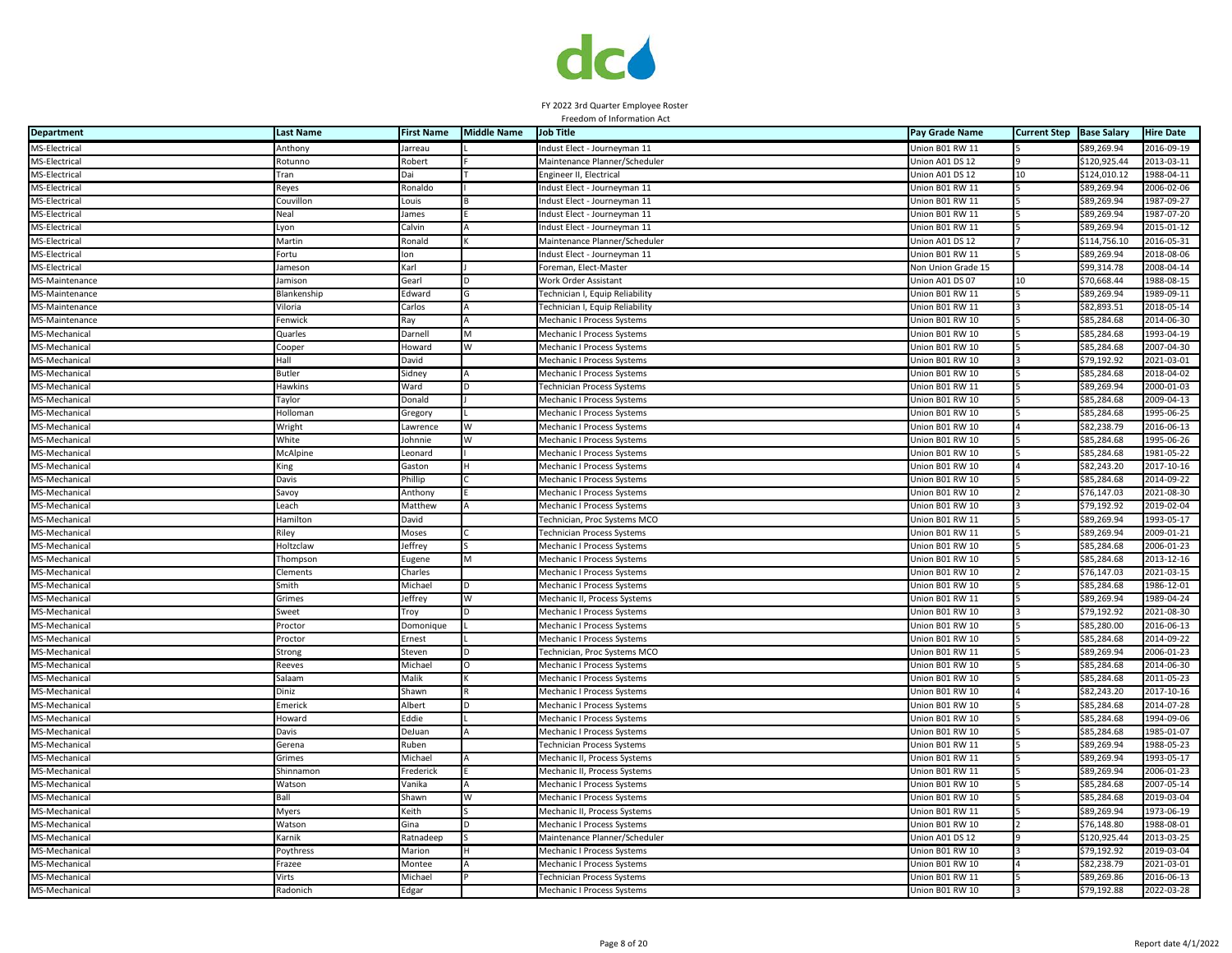

| <b>Department</b>                                   | <b>Last Name</b>  | <b>First Name</b> | <b>Middle Name</b> | <b>Job Title</b>                                                                     | Pay Grade Name     | <b>Current Step</b> | <b>Base Salary</b> | <b>Hire Date</b> |
|-----------------------------------------------------|-------------------|-------------------|--------------------|--------------------------------------------------------------------------------------|--------------------|---------------------|--------------------|------------------|
| MS-Mechanical                                       | Hanson            | Leonard           |                    | Mechanic I Process Systems                                                           | Union B01 RW 10    |                     | \$85,284.68        | 1990-06-04       |
| MS-Mechanical                                       | Stephens          | Robert            |                    | Mechanic I Process Systems                                                           | Union B01 RW 10    |                     | \$85,284.68        | 1990-04-23       |
| MS-Mechanical                                       | McAllister        | Damian            |                    | Maintenance Planner/Scheduler                                                        | Union A01 DS 12    |                     | \$114,756.10       | 2013-02-11       |
| MS-Mechanical                                       | Robinson          | Lawrence          | M                  | Technician, Proc Systems MCO                                                         | Union B01 RW 11    |                     | \$89,269.94        | 1989-03-27       |
| MS-Mechanical                                       | Noguez            | Alfredo           |                    | Mechanic I Process Systems                                                           | Union B01 RW 10    |                     | \$82,238.79        | 2018-04-02       |
| MS-Mechanical                                       | Little            | Ryan              |                    | Mechanic I Process Systems                                                           | Union B01 RW 10    |                     | \$85,284.68        | 2011-05-23       |
| MS-Mechanical                                       | Guy               | Ernest            |                    | Mechanic I Process Systems                                                           | Union B01 RW 10    |                     | \$82,243.20        | 2019-05-28       |
| MS-Mechanical                                       | Morris            | Dennis            |                    | Foreman, Industrial Equip Mech                                                       | Non Union Grade 15 |                     | \$95,549.75        | 2014-03-10       |
| MS-Mechanical                                       | Island            | Shawn             |                    | Foreman, Industrial Equip Mech                                                       | Non Union Grade 15 |                     | \$96,403.07        | 1987-03-16       |
| MS-Mechanical                                       | Middleton         | Andre             |                    | Foreman, Industrial Equip Mech                                                       | Non Union Grade 15 |                     | \$93,724.80        | 1988-08-15       |
| MS-Mechanical                                       | Washington        | Corey             |                    | Foreman, Industrial Equip Mech                                                       | Non Union Grade 15 |                     | \$100,486.71       | 1999-02-01       |
| MS-Mechanical                                       | Knox              | Laura             |                    | Manager WWT Maintenance                                                              | Non Union Grade 18 |                     | \$157,336.69       | 2016-05-16       |
| MS-Mechanical                                       | Clarke            | lames             |                    | Program Manager, MS                                                                  | Non Union Grade 17 |                     | \$109,505.70       | 2008-06-23       |
| Maintenance Services-Central Administration         | Hernandez         | Elkin             |                    | Director, Maintenance Services                                                       | Non Union Grade B  |                     | \$190,601.07       | 2012-07-30       |
| Maintenance Services-Central Administration         | Crespo            | Margarita         |                    | Admin Services Coordinator                                                           | Non Union Grade 16 |                     | \$108,531.13       | 2003-04-21       |
| Maintenance Services-Central Administration         | Maddox            | Constance         |                    | <b>Equipment Specialist</b>                                                          | Union A01 DS 11    |                     | \$100,910.16       | 1990-11-05       |
| Marketing and Communications-Central Administration | Carpenter         | Jonathan          |                    | Vice-President, Industry Relations                                                   | Non Union Grade C  |                     | \$196,602.66       | 2019-02-04       |
| Marketing and Communications-Central Administration | <b>Briggs</b>     | Emmanuel          |                    | Manager, Community Outreach                                                          | Non Union Grade 18 |                     | \$142,012.10       | 2010-09-27       |
| Marketing and Communications-Central Administration | Nelson            | Anthony           |                    | Executive Assistant II                                                               | Non Union Grade 15 |                     | \$88,626.45        | 2018-02-05       |
| Marketing and Communications-Central Administration | Samson            | Dennis            |                    | Specialist, Multimedia                                                               | Non Union Grade 16 |                     | \$96,734.31        | 2014-08-11       |
| Marketing and Communications-Central Administration | Williams          | Kirsten           |                    | Chief Communications & Stakeholders Engagement Officer, and Executive Vice-President | Non Union Grade D  |                     | \$244,000.00       | 2021-03-01       |
| Marketing and Communications-Central Administration | Coyle             | Edwin             |                    | <b>Specialist Graphics</b>                                                           | Non Union Grade 16 |                     | \$107,319.78       | 2007-10-15       |
| Marketing and Communications-Central Administration | Lisle             | John              |                    | Vice President, Marketing and Communications                                         | Non Union Grade C  |                     | \$217,505.54       | 2013-02-11       |
| Marketing and Communications-Central Administration | Mooring           | amela?            |                    | <b>External Comm Manager</b>                                                         | Non Union Grade 17 |                     | \$133,869.07       | 2007-10-29       |
| Marketing and Communications-Central Administration | Stevensor         | Tamara            |                    | Senior Manager, Marketing, Production and Operations - EA                            | Non Union Grade A  |                     | \$174,635.61       | 1993-01-11       |
| Marketing and Communications-Central Administration | Ellinwood         |                   |                    | Internal Comm Manager                                                                | Non Union Grade 17 |                     | \$116,133.76       | 2015-10-19       |
| <b>OCEO-Central Administration</b>                  | Powell            | Kishia            |                    | Chief Operating Officer, and Executive Vice-President                                | Non Union Grade D  |                     | \$265,850.60       | 2020-05-11       |
| <b>OCEO-Central Administration</b>                  | Gadis             | David             |                    | CEO & General Manager                                                                |                    |                     | \$300,888.02       | 2018-06-04       |
| <b>DCEO-Central Administration</b>                  | Judge             | Yvette            |                    | Director, Business Analysis - Office of the CEO                                      | Non Union Grade B  |                     | \$195,211.33       | 2017-04-03       |
| <b>DCEO-Central Administration</b>                  | Barton            | Lisa              |                    | Senior Executive Coordinator to the CEO/General Manager                              | Non Union Grade 17 |                     | \$152,254.36       | 2004-10-04       |
| OCEO-Central Administration                         | <b>Headley</b>    | Nadine            |                    | Senior Executive Coordinator to the COO                                              | Non Union Grade 17 |                     | \$120,000.19       | 2021-08-16       |
| <b>OCEO-Central Administration</b>                  | Lindsey           | Keith             |                    | Chief of Staff                                                                       | Non Union Grade D  |                     | \$242,685.04       | 2017-03-27       |
| <b>OCEO-Central Administration</b>                  | Ude               | Sheryl            |                    | Senior Advisor to the COO                                                            | Non Union Grade A  |                     | \$173,669.14       | 2020-12-07       |
| <b>OEM-Central Administration</b>                   | Lowndes           | Dusti             |                    | Director, Emergency Management                                                       | Non Union Grade B  |                     | \$191,375.54       | 2014-11-17       |
| OEM-Central Administration                          | Vernon            | Gregory           |                    | Manager, Emergency Mgmt                                                              | Non Union Grade 18 |                     | \$145,000.13       | 2021-09-13       |
| OEM-Emergency Planning and Training                 | Baron             | Adam              |                    | Coordinator, Emergency Planning                                                      | Non Union Grade 16 |                     | \$104,338.25       | 2020-03-30       |
| OEM-Emergency Planning and Training                 | Lampson           | Alexandra         |                    | Coordinator, Emergency Planning                                                      | Non Union Grade 16 |                     | \$99,144.80        | 2020-03-30       |
| <b>OEM-Risk Resilience</b>                          | Walters           | Edward            |                    | Program Manager, Critical Infrastructure Protection                                  | Non Union Grade 17 |                     | \$116,251.60       | 2021-04-12       |
| Occupational Safety-Central Administration          | Miles             | Tameca            |                    | Safety Operations Specialist                                                         | Non Union Grade 16 |                     | \$122,533.61       | 2008-08-18       |
| Occupational Safety-Central Administration          | Slocomb Jr        | Robert            |                    | Specialist, Safety                                                                   | Non Union Grade 16 |                     | \$112,000.10       | 2021-09-13       |
| Occupational Safety-Central Administration          | Rawls             | Dustin            |                    | Executive Assistant                                                                  | Non Union Grade 14 |                     | \$72,500.00        | 2019-11-12       |
| Occupational Safety-Central Administration          | Gil               | David             |                    | Manager, Safety Operations                                                           | Non Union Grade 18 |                     | \$169,611.21       | 2018-01-08       |
| Occupational Safety-Central Administration          | Wynes             | Ashley            |                    | Specialist, Construction Safety                                                      | Non Union Grade 17 |                     | \$112,952.78       | 2019-09-16       |
| Occupational Safety-Central Administration          | Bouyat            | George            | M                  | Specialist Env & Safety                                                              | Non Union Grade 17 |                     | \$106,542.07       | 2014-07-28       |
| Occupational Safety-Central Administration          | Price             | Joshua            |                    | Specialist, Safety                                                                   | Non Union Grade 16 |                     | \$94,054.69        | 2021-04-26       |
| Occupational Safety-Central Administration          | Beatty            | Ken               |                    | Manager, Construction Safety                                                         | Non Union Grade 18 |                     | \$144,050.34       | 2020-08-17       |
| Operations and Engineering-Central Administration   | Kharkar           | Salil             |                    | Senior Vice-President, Operations and Engineering                                    | Non Union Grade C  |                     | \$223,926.66       | 2002-02-25       |
| PE-Process Control Maintenance                      | Sutton            | Erwin             |                    | Technician II, Instrumentation                                                       | Union B01 RW 11    |                     | \$89,269.94        | 1987-05-04       |
| PE-Process Control Maintenance                      | Mondragon Ahumada | Javier            |                    | Specialist II, Inst & PCS                                                            | Union A01 DS 12    |                     | \$102,417.39       | 2017-04-17       |
| PE-Process Control Maintenance                      | Fitzhugh          | Brian             |                    | Maintenance Planner/Scheduler                                                        | Union A01 DS 12    |                     | \$117,840.76       | 1986-03-31       |
| PE-Process Control Maintenance                      | Bayron            | Richard           |                    | Fechnician II, Instrumentation                                                       | Union B01 RW 11    |                     | \$89,269.94        | 1989-02-13       |
| PE-Process Control Maintenance                      | Beard             | Charles           |                    | Technician II, Instrumentation                                                       | Union B01 RW 11    |                     | \$89.269.94        | 2017-12-26       |
| PE-Process Control Maintenance                      | Butler            | Patrick           |                    | Fechnician II, Instrumentation                                                       | Union B01 RW 11    |                     | \$89,269.94        | 2000-01-03       |
| PE-Process Control Maintenance                      | Korzie            | Nicholas          |                    | Fechnician II, Instrumentation                                                       | Union B01 RW 11    |                     | \$82,893.51        | 2016-06-13       |
| PE-Process Control Maintenance                      | Phillips          | Barry             |                    | Specialist II, Inst & PCS                                                            | Union A01 DS 12    |                     | \$102,417.39       | 2018-07-23       |
| PE-Process Control Maintenance                      | Gregory           | Joel              |                    | Supervisor Equip Reliability                                                         | Non Union Grade 16 |                     | \$124,575.90       | 2016-08-08       |
| PE-Process Control Maintenance                      | Murchisor         | Shawn             |                    | Specialist I, Instr & PCS                                                            | Union A01 DS 11    |                     | \$93,184.00        | 2013-11-18       |
|                                                     |                   |                   |                    |                                                                                      |                    |                     |                    |                  |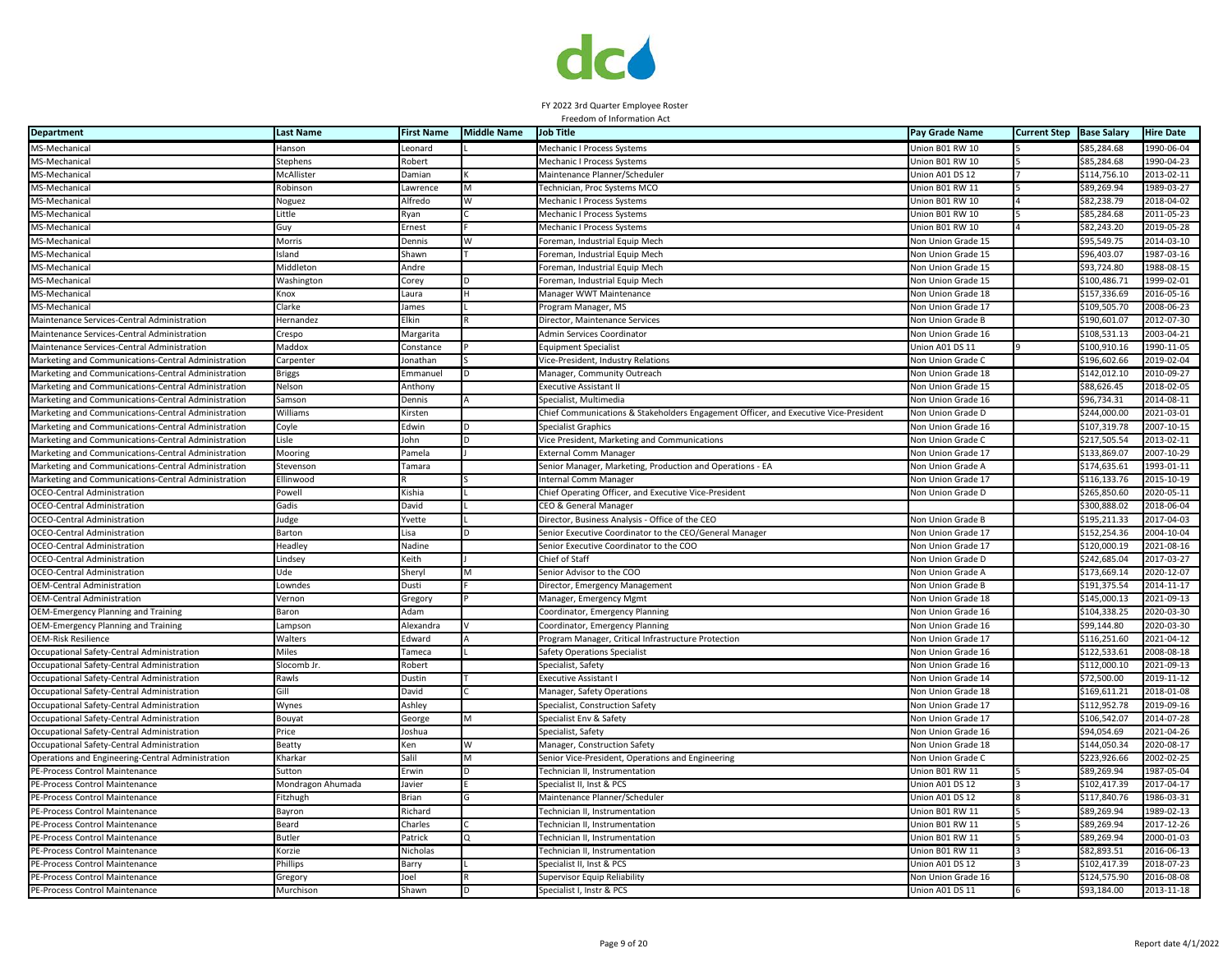

| <b>Department</b>                        | <b>Last Name</b> | <b>First Name</b> | <b>Middle Name</b> | <b>Job Title</b>                                                                  | Pay Grade Name            | <b>Current Step</b> | <b>Base Salary</b> | <b>Hire Date</b> |
|------------------------------------------|------------------|-------------------|--------------------|-----------------------------------------------------------------------------------|---------------------------|---------------------|--------------------|------------------|
| PE-Process Control Maintenance           | Scott            | Matthew           |                    | Technician II, Instrumentation                                                    | Union B01 RW 11           |                     | \$82,893.51        | 2016-06-13       |
| PE-Process Control Maintenance           | Morton           | David             |                    | Foreman, Instrumentation                                                          | Von Union Grade 15        |                     | \$99,669.52        | 1986-03-03       |
| PE-Process Control Maintenance           | Butts            | Michell           |                    | Technician II, Instrumentation                                                    | Jnion B01 RW 11           |                     | \$79,705.31        | 2016-06-13       |
| PE-Process Control Systems               | Abu Jadouo       | Omar              |                    | Sr Specialist PCS                                                                 | Jnion A01 DS 13           |                     | \$129.129.73       | 2019-10-28       |
| PE-Process Control Systems               | Morales          | Francisco         |                    | Sr Specialist PCS                                                                 | Jnion A01 DS 13           |                     | \$118,114.48       | 2009-11-09       |
| PE-Process Control Systems               | Reilly           | Christopher       |                    | Process Engineer                                                                  | Jnion A05 DS 11           |                     | \$108,640.75       | 2013-05-06       |
| PE-Process Control Systems               | Wright           | Tarik             |                    | Process Control Engineer II                                                       | Non Union Grade 17        |                     | \$141,291.45       | 2016-03-21       |
| PE-Process Control Systems               | Hopkins          | Robert            |                    | <b>Sr Specialist PCS</b>                                                          | Union A01 DS 13           |                     | \$118,114.48       | 2014-11-17       |
| PE-Process Control Systems               | Barnett          | Eric              |                    | Specialist, PC Systems                                                            | Union A01 DS 13           | 10                  | \$147,488.24       | 2016-01-26       |
| PE-Process Control Systems               | Adalian          | Diran             |                    | Process Engineer I                                                                | Jnion A05 DS 11           |                     | \$100.910.16       | 2018-08-20       |
| PE-Process Control Systems               | Gill             | Shawna            | M                  | Process Engineer II                                                               | Non Union Grade 17        |                     | \$125,658.69       | 2015-09-28       |
| PE-Process Control Systems               | Ploetz           | David             | W                  | Sr Coordinator PCS                                                                | <b>Von Union Grade 18</b> |                     | \$184,204.57       | 2017-08-21       |
| PE-Process Control Systems               | Parret           | Pierric           |                    | Process Control Engineer II                                                       | <b>Non Union Grade 17</b> |                     | \$125,322.83       | 2014-06-16       |
| PE-Process Control Systems               | Alba             | Jaime             |                    | Process Control Engineer II                                                       | Non Union Grade 17        |                     | \$136,218.49       | 2014-06-16       |
| PE-Process Control Systems               | Suzuki           | Ryu               |                    | Manager, Process Engineering                                                      | Non Union Grade 18        |                     | \$141,517.33       | 2011-02-14       |
| PE-Process Control Systems               | ang              | Jun               |                    | Process Engineer II                                                               | Non Union Grade 17        |                     | \$124,966.15       | 2016-04-04       |
| People and Talent-Central Administration | Stone            | Lisa              |                    | Chief People and Inclusion Officer, and Executive Vice-President, People & Talent | <b>Non Union Grade D</b>  |                     | \$243,386.27       | 2020-02-24       |
| eople and Talent-Central Administration  | Oglesby          | Odalisa           |                    | <b>Executive Assistant II</b>                                                     | <b>Von Union Grade 15</b> |                     | \$98,000.03        | 2021-09-13       |
| People and Talent-Labor Relations        | Roberts          | Crystal           |                    | Specialist, Labor Relations                                                       | Non Union Grade 17        |                     | \$136,145.63       | 2017-02-21       |
| eople and Talent-Labor Relations         | Bagwell          | Andria            |                    | Specialist, Labor Relations                                                       | <b>Von Union Grade 17</b> |                     | \$130,366.95       | 2019-11-25       |
| People and Talent-Labor Relations        | Spears           | George            |                    | Director, Labor Relations                                                         | Non Union Grade B         |                     | \$191,077.04       | 2018-06-11       |
| People and Talent-Labor Relations        | Pasour           | Fredrick          |                    | Specialist, Labor Relations                                                       | Non Union Grade 17        |                     | \$130,554.01       | 2019-11-25       |
| People and Talent-Labor Relations        | ackson           | Toshiko           |                    | Program Manager, Compl Prgms                                                      | Non Union Grade 17        |                     | \$120,720.68       | 2021-06-07       |
| eople and Talent-Labor Relations         | layes            | <b>Robin</b>      |                    | Program Manager, Workers Comp                                                     | <b>Von Union Grade 17</b> |                     | \$130,807.31       | 2004-09-07       |
| eople and Talent-Operations <sup></sup>  | Sprague          | Nicole            |                    | Manager, Talent Acquisition                                                       | Non Union Grade 18        |                     | \$151,709.06       | 2018-09-17       |
| People and Talent-Operations             | Craft-Woodard    | Lisa              |                    | Sr. Specialist, Compensation                                                      | <b>Non Union Grade 17</b> |                     | \$139,889.81       | 2020-02-03       |
| People and Talent-Operations             | Spriggs          | Nicole            |                    | Program Manager, Workforce Planning (PT)                                          | Non Union Grade 17        |                     | \$114,136.03       | 2017-08-07       |
| People and Talent-Operations             | Capolarello      | Nicholas          |                    | Manager, HCM Systems                                                              | Von Union Grade 18        |                     | \$157,659.35       | 2014-12-01       |
| People and Talent-Operations             | Dingle           | Toymeika          |                    | Program Manager, Talent Management - Communications (P&T)                         | <b>Von Union Grade 17</b> |                     | \$119,287.48       | 2016-02-08       |
| People and Talent-Operations             | Taylor-Lytle     | Patricia          |                    | Director, Talent Management                                                       | Non Union Grade B         |                     | \$179,271.85       | 2018-06-25       |
| People and Talent-Operations             | Kargbo           | Vera              |                    | Specialist II, Compensation                                                       | Non Union Grade 16        |                     | \$96,880.39        | 2018-04-16       |
| People and Talent-Operations             | Webb             | Tonya             | M                  | Sr. Specialist, Compensation                                                      | Non Union Grade 17        |                     | \$122,000.00       | 2021-12-13       |
| eople and Talent-Operations              | ewis             | Ronald            |                    | Manager, Benefits                                                                 | Non Union Grade 18        |                     | \$138,912.47       | 2003-12-08       |
| People and Talent-Operations             | Nelson           | Jasmine           |                    | Sr. Analyst, HCM Systems                                                          | Non Union Grade 17        |                     | \$122,000.00       | 2022-01-03       |
| People and Talent-Operations             | Zeigler          | Ikenya            |                    | Senior Specialist, Benefits                                                       | Non Union Grade 17        |                     | \$114,573.66       | $2015 - 09 - 08$ |
| eople and Talent-Operations <sup></sup>  | Carter           | Chad              |                    | Director, Total Rewards                                                           | <b>Von Union Grade B</b>  |                     | \$192,836.61       | 2012-03-26       |
| People and Talent-Operations             | Austin           | Pamela            |                    | Specialist II, Benefits                                                           | Von Union Grade 16        |                     | \$88,045.40        | 2019-01-22       |
| People and Talent-Operations             | Driver           | lohn              |                    | Senior HR Business Partner                                                        | Non Union Grade 17        |                     | \$126,537.97       | 2018-06-25       |
| People and Talent-Operations             | Titus            | Courtney          | M                  | <b>HR Business Partner</b>                                                        | Non Union Grade 16        |                     | \$100,736.08       | 2017-03-20       |
| eople and Talent-Operations              | Walker           | Tiffany           |                    | Senior Recruiter                                                                  | Non Union Grade 17        |                     | \$120,914.73       | 2011-10-17       |
| People and Talent-Operations             | Tatel            | Joshua            |                    | Senior HR Business Partner                                                        | Non Union Grade 17        |                     | \$113,803.00       | 2021-06-21       |
| People and Talent-Operations             | Richardson       | Giselle           |                    | Recruiter II                                                                      | <b>Non Union Grade 16</b> |                     | \$100.691.97       | 2014-10-06       |
| Performance-Central Administration       | Bornhofen        | Robert            |                    | Director, Innovation                                                              | <b>Von Union Grade B</b>  |                     | \$193,154.54       | 2021-06-21       |
| Performance-Central Administration       | Griffith         | Wayne             |                    | Chief Strategy and Performance Officer, and EVP, Strategy and Performance         | Von Union Grade D         |                     | \$247,348.82       | 2018-07-30       |
| Performance-Central Administration       | Okpechi          | Immaculata        |                    | Senior Program Manager, Enterprise Program Management Office                      | <b>Von Union Grade 18</b> |                     | \$162,422.60       | 2017-07-10       |
| Performance-Central Administration       | Cooper           | Francis           |                    | Director, Enterprise Program Management Office (EPMO)                             | Non Union Grade B         |                     | \$208,544.38       | 2019-04-01       |
| erformance-Central Administration        | Mathis           | Debra             |                    | Executive Assistant, Senior                                                       | Non Union Grade 16        |                     | \$111,342.67       | 1978-11-19       |
| Performance-Strategic Management         | Wood             | Brittaney         |                    | Business Analyst, Strategy & Performance                                          | Non Union Grade 16        |                     | \$85,000.00        | 2021-12-20       |
| Performance-Strategic Management         | lagos            | Helen             |                    | Program Manager, Strategic Planning & Cultural Transformation                     | <b>Non Union Grade 17</b> |                     | \$124,863.04       | 2014-08-11       |
| Performance-Strategic Management         | Costa Lopes      | Helia             | M                  | Program Manager, Strategy & Performance                                           | <b>Von Union Grade 17</b> |                     | \$100,000.16       | 2018-09-17       |
| Performance-Sustainability               | Ries             | Matthew           |                    | Director, Sustainability and Watershed Management                                 | Non Union Grade B         |                     | \$199,100.64       | 2017-11-29       |
| Permit Operations-Central Administration | Contee           | Ruth              |                    | Coordinator, Intake and DM PO                                                     | Jnion A01 DS 11           |                     | \$93,179.56        | 2017-02-21       |
| Permit Operations-Central Administration | Chen             | Zhongmin          |                    | Engineer III, Civil Design                                                        | Union A01 DS 13           |                     | \$132,801.36       | 2018-02-20       |
| Permit Operations-Central Administration | 3ian             | Kevin             |                    | Engineer II, Civil Design                                                         | Jnion A01 DS 12           |                     | \$102,417.38       | 2018-09-17       |
| Permit Operations-Central Administration | Paige            | David             |                    | Technician III, Permit Ops                                                        | Union A01 DS 11           |                     | \$90,602.70        | 2012-02-13       |
| Permit Operations-Central Administration | <b>Hunter</b>    | Tonya             |                    | Executive Assistant I                                                             | Non Union Grade 14        |                     | \$73,100.08        | 2012-03-12       |
| Permit Operations-Central Administration | McDermott        | Brian             |                    | Director, DCW Permit Operations                                                   | Non Union Grade B         |                     | \$182,501.72       | 2005-05-16       |
|                                          |                  |                   |                    |                                                                                   |                           |                     |                    |                  |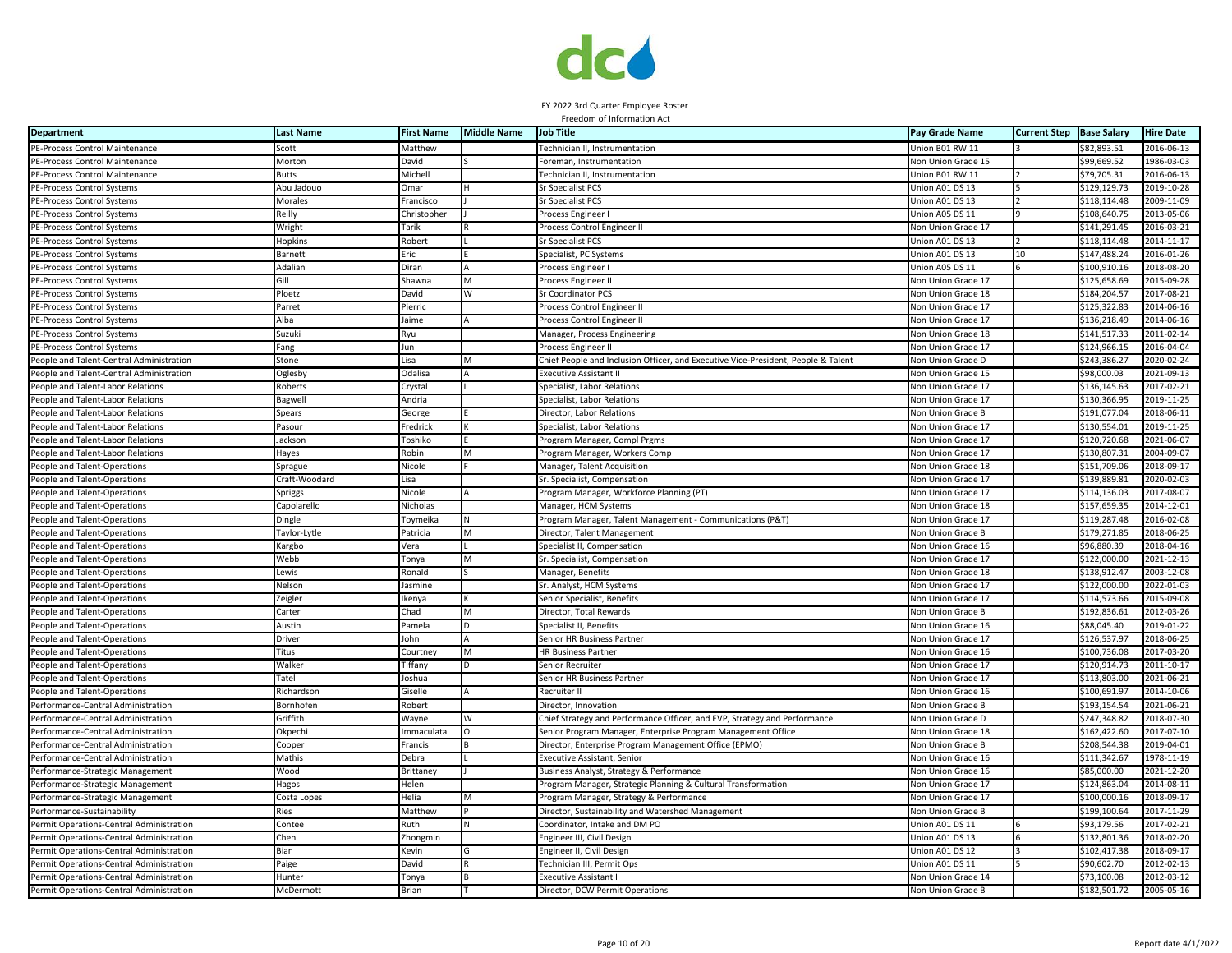

| <b>Department</b>                                 | <b>Last Name</b>                                                                                                                                             | <b>First Name</b> | <b>Middle Name</b> | <b>Job Title</b>                                             | Pay Grade Name     | <b>Current Step</b> | <b>Base Salary</b> | <b>Hire Date</b> |
|---------------------------------------------------|--------------------------------------------------------------------------------------------------------------------------------------------------------------|-------------------|--------------------|--------------------------------------------------------------|--------------------|---------------------|--------------------|------------------|
| Permit Operations-Central Administration          | Gorrell                                                                                                                                                      | John              |                    | Coordinator, Intake and DM PO                                | Jnion A01 DS 11    |                     | \$90,602.70        | 2017-05-01       |
| Permit Operations-Central Administration          | <b>Babbitt</b>                                                                                                                                               | Mark              |                    | Manager, Developer Engineering Review                        | Non Union Grade 18 |                     | \$201,504.31       | 2016-01-11       |
| Permit Operations-Central Administration          | Bhatt                                                                                                                                                        | ligar             |                    | Supervisor, Develop Eng Review                               | Non Union Grade 17 |                     | \$143,208.25       | 2015-01-26       |
| Permit Operations-Central Administratior          | Bilvardi                                                                                                                                                     | Vahid             |                    | Supervisor, Develop Eng Review                               | Non Union Grade 17 |                     | \$142,953.47       | 2011-12-05       |
| Permit Operations-Central Administration          | Tong                                                                                                                                                         | Rebecca           |                    | Technician II, Permit Ops                                    | Union A01 DS 09    |                     | \$75,148.69        | 2015-07-26       |
| Permit Operations-Central Administration          | Villavicencio Moreno                                                                                                                                         | Ana               |                    | Permit Operations Associate (Bilingual)                      | Union A01 DS 09    |                     | \$73,013.01        | 2020-03-16       |
| Permit Operations-Central Administration          | Pearson                                                                                                                                                      | LaShanta          |                    | Technician III, Permit Ops                                   | Union A01 DS 11    |                     | \$93,179.57        | 2012-02-13       |
| Permit Operations-Central Administration          | Ancalle                                                                                                                                                      | Javier            |                    | Engineer III, Civil Design                                   | Union A01 DS 13    |                     | \$140,144.80       | 2016-11-28       |
| Permit Operations-Central Administration          | Caver                                                                                                                                                        | Jaton             |                    | Commercial Acct Assoc PO                                     | Jnion A01 DS 10    |                     | \$89,497.03        | 2004-10-18       |
| Permit Operations-Central Administration          | Zafar                                                                                                                                                        | Asim              |                    | Engineer II, Civil Desigr                                    | Union A01 DS 12    |                     | \$114,756.30       | 2018-09-17       |
| Permit Operations-Central Administration          | Williams                                                                                                                                                     | Christopher       |                    | Technician II, Permit Ops                                    | Union A01 DS 09    |                     | \$77,292.80        | 2017-10-16       |
| Permit Operations-Central Administration          | Omosun                                                                                                                                                       | Michael           |                    | Engineer II, Civil Design                                    | Union A01 DS 12    | 10                  | \$124,010.12       | 1987-10-26       |
| Permit Operations-Central Administration          | Harney                                                                                                                                                       | Kevin             |                    | Specialist, Easement/Covenants                               | Union A01 DS 11    |                     | \$100,910.16       | 2012-07-16       |
| Permit Operations-Central Administration          | awrence                                                                                                                                                      | Deborah           | V                  | Commercial Acct Assoc PO                                     | Union A01 DS 10    | 10                  | \$94,182.57        | 1984-09-06       |
| Permit Operations-Central Administration          | Mohammad                                                                                                                                                     | Tariq             |                    | Engineer II, Civil Desigr                                    | Union A01 DS 12    |                     | \$117,840.76       | 2011-12-05       |
| Process Engineering-Central Administration        | Passarelli                                                                                                                                                   | Nicholas          |                    | Director, DCW Process Engineering                            | Non Union Grade B  |                     | \$197,504.61       | 2006-09-18       |
| Process Engineering-Central Administration        | Miranda                                                                                                                                                      | Miguel            |                    | Process Engineer II                                          | Non Union Grade 17 |                     | \$117,055.95       | 2013-04-08       |
| Procurement and Compliance-Central Administration | Bae                                                                                                                                                          | Dan               |                    | Vice-President, Procurement and Compliance                   | Non Union Grade C  |                     | \$217,898.87       | 2015-01-12       |
| Procurement and Compliance-Central Administration | lones                                                                                                                                                        | Jamal             |                    | Contract Compliance Specialist II (U)                        | Union A01 DS 12    |                     | \$96,248.03        | 2012-06-04       |
| Procurement-Contract Compliance                   | Fennell                                                                                                                                                      | inda              |                    | Contract Compliance Specialist II (U)                        | Jnion A01 DS 12    |                     | \$117,840.76       | 2016-02-22       |
| Procurement-Contract Compliance                   | Iohnson                                                                                                                                                      | Tiffany           |                    | Contract Compliance Specialist I (U)                         | Union A01 DS 11    |                     | \$93,179.56        | 2022-02-14       |
| Procurement-Contract Compliance                   | Slack                                                                                                                                                        | Albert            |                    | Contract Compliance Specialist II (U)                        | Union A01 DS 12    |                     | \$111,671.41       | 2016-07-11       |
| Procurement-Contract Compliance                   | Gray                                                                                                                                                         | Korey             |                    | Vice-President, Contract Compliance and Business Development | Non Union Grade C  |                     | \$205,902.01       | 2010-09-27       |
| rocurement-Contract Compliance                    | <b>Talley</b>                                                                                                                                                | Sharon            |                    | Contract Compliance Specialist I (U)                         | Union A01 DS 11    |                     | \$100,910.16       | 2003-10-06       |
| Procurement-Engineering Services                  | Scott                                                                                                                                                        | Reginald          |                    | Manager, Capital Procurement                                 | Non Union Grade 18 |                     | \$138,720.80       | 2020-08-17       |
| Procurement-Engineering Services                  | Perla                                                                                                                                                        | Orfa              |                    | Category Manager, Capital Procurement                        | Non Union Grade 17 |                     | \$125,000.10       | 2021-10-25       |
| Procurement-Engineering Services                  | Bellamy                                                                                                                                                      | Kevin             |                    | Manager, Capital Procurement                                 | Non Union Grade 18 |                     | \$138,679.34       | 2020-08-17       |
| Procurement-Engineering Services                  | Santana-Eden                                                                                                                                                 | Ines              |                    | Category Manager, Capital Procurement                        | Non Union Grade 17 |                     | \$126,875.38       | 2021-02-16       |
| Procurement-Engineering Services                  | Gonzalez                                                                                                                                                     | lesus             |                    | Director of Procurement, Capital Programs                    | Non Union Grade B  |                     | \$179,519.81       | 2019-08-19       |
| Procurement-Goods and Services                    | Soares                                                                                                                                                       | Mina              |                    | Category Manager, Goods & Services                           | Non Union Grade 17 |                     | \$124,000.00       | 2020-12-21       |
| Procurement-Goods and Services                    | ang)                                                                                                                                                         | Scott             |                    | Sr. Sourcing Specialist                                      | Non Union Grade 17 |                     | \$131,321.80       | 2015-11-16       |
| Procurement-Goods and Services                    | Allison                                                                                                                                                      | Angelia           |                    | Manager, Category Management                                 | Non Union Grade 18 |                     | \$138,917.71       | 2019-11-12       |
| Procurement-Goods and Services                    | Pepper                                                                                                                                                       | Hildred           |                    | Sr. Sourcing Specialist                                      | Non Union Grade 17 |                     | \$130,971.26       | 2014-10-20       |
| Procurement-Goods and Services                    | Grosser                                                                                                                                                      | Joel              |                    | Director of Procurement, Goods & Services                    | Non Union Grade B  |                     | \$186,627.00       | 2015-12-14       |
| Procurement-Goods and Services                    | .ee                                                                                                                                                          | Chris             |                    | Category Manager, Goods & Services                           | Non Union Grade 17 |                     | \$125,677.20       | 2020-12-21       |
| Procurement-Goods and Services                    | Randall                                                                                                                                                      | Jean              |                    | Sourcing Specialist                                          | Union A01 DS 11    |                     | \$100,910.16       | 2009-05-11       |
| Procurement-Goods and Services                    | <b>Martinez Martinez</b>                                                                                                                                     | Paula             |                    | Manager, Purchasing Operations and Business Analysis         | Non Union Grade 18 |                     | \$142,650.68       | 2018-03-05       |
| Procurement-Goods and Services                    | Mundy                                                                                                                                                        | Michael           |                    | Sr. Sourcing Specialist                                      | Non Union Grade 17 |                     | \$126,047.13       | 2019-11-25       |
| Procurement-Goods and Services                    | Boemerman                                                                                                                                                    | Steve             |                    | Manager, Category Management                                 | Non Union Grade 18 |                     | \$146,972.63       | 2017-12-11       |
| Procurement-Goods and Services                    | Toulson                                                                                                                                                      | Betty             | Valerie            | Contract Compliance Specialist I (U)                         | Union A01 DS 11    |                     | \$95,756.00        | 2022-03-14       |
| Procurement-Goods and Services                    | Copeland                                                                                                                                                     | Shelley           |                    | <b>Sourcing Specialist II</b>                                | Union A01 DS 12    | 10                  | \$124,010.12       | 2009-03-02       |
| Procurement-Goods and Services                    | Garrett                                                                                                                                                      | Esther            |                    | Sourcing Coordinator                                         | Non Union Grade 14 |                     | \$75,211.99        | 2006-05-10       |
| Procurement-Goods and Services                    | Ko Sun                                                                                                                                                       | Ma Kainnayi       |                    | Category Manager, Capital Procurement                        | Non Union Grade 17 |                     | \$126,777.29       | 2020-09-28       |
| Procurement-Material Management                   | Barbero                                                                                                                                                      | Ricardo           |                    | Buyer II, M&S Parts Materials                                | Union A01 DS 13    |                     | \$136,473.08       | 2013-01-02       |
| Procurement-Material Management                   | Pitt                                                                                                                                                         | Shanna            |                    | M&S Parts Data Analyst                                       | Union A01 DS 09    |                     | \$75,148.69        | 2017-07-24       |
| Procurement-Material Management                   | Perry                                                                                                                                                        | Scott             | A                  | Manager, Mtn & Svcs Parts Materials (Procurement)            | Non Union Grade 18 |                     | \$147,037.05       | 2015-04-20       |
| Procurement-Material Management                   | Thomas                                                                                                                                                       | Elvis             |                    | Warehouse Worker                                             | Union B01 RW 08    |                     | \$77,649.75        | 1988-11-21       |
| Procurement-Material Management                   | Young                                                                                                                                                        | Randem            |                    | Buyer I, M&S Parts Materials                                 | Union A01 DS 12    |                     | \$111,671.41       | 2014-12-01       |
| Procurement-Material Management                   | Parrish                                                                                                                                                      | Lamar             |                    | Warehouse Worker                                             | Union B01 RW 08    |                     | \$69,330.12        | 2021-01-19       |
| Procurement-Material Management                   | <b>Henry</b>                                                                                                                                                 | William           |                    | Warehouse Worker                                             | Union B01 RW 08    |                     | \$77,649.75        | 1995-07-10       |
| Procurement-Material Management                   | Gamble                                                                                                                                                       | Barron            |                    | Warehouse Worker                                             | Union B01 RW 08    |                     | \$74,876.55        | 2018-07-09       |
| Procurement-Material Management                   | Anyaso                                                                                                                                                       | Christopher       |                    | Warehouse Worker                                             | Jnion B01 RW 08    |                     | \$74,876.55        | 2017-08-21       |
| Procurement-Material Management                   | Edwards                                                                                                                                                      | Rodney            |                    | Warehouse Worker                                             | Union B01 RW 08    |                     | \$77,649.75        | 1986-11-10       |
| Procurement-Material Management                   | Quick                                                                                                                                                        | Derell            |                    | Asst Mgr, M&S Parts Materials (Procurement)                  | Non Union Grade 17 |                     | \$117,231.32       | 2015-01-12       |
| Procurement-Material Management                   | <emp< td=""><td>Linda</td><td></td><td>Buyer I, M&amp;S Parts Materials</td><td>Union A01 DS 12</td><td></td><td>\$117,840.74</td><td>2010-10-12</td></emp<> | Linda             |                    | Buyer I, M&S Parts Materials                                 | Union A01 DS 12    |                     | \$117,840.74       | 2010-10-12       |
| Pumping-Central Administration                    | Assefa                                                                                                                                                       | Tsegaye           |                    | Supervisor, Field Tech (PI)                                  | Non Union Grade 16 |                     | \$97,667.96        | 2008-05-28       |
| Pumping-Central Administration                    | LeBlanc                                                                                                                                                      | Mandy             |                    | Senior Manager, Pumping Operations                           | Non Union Grade A  |                     | \$160,371.83       | 2015-11-30       |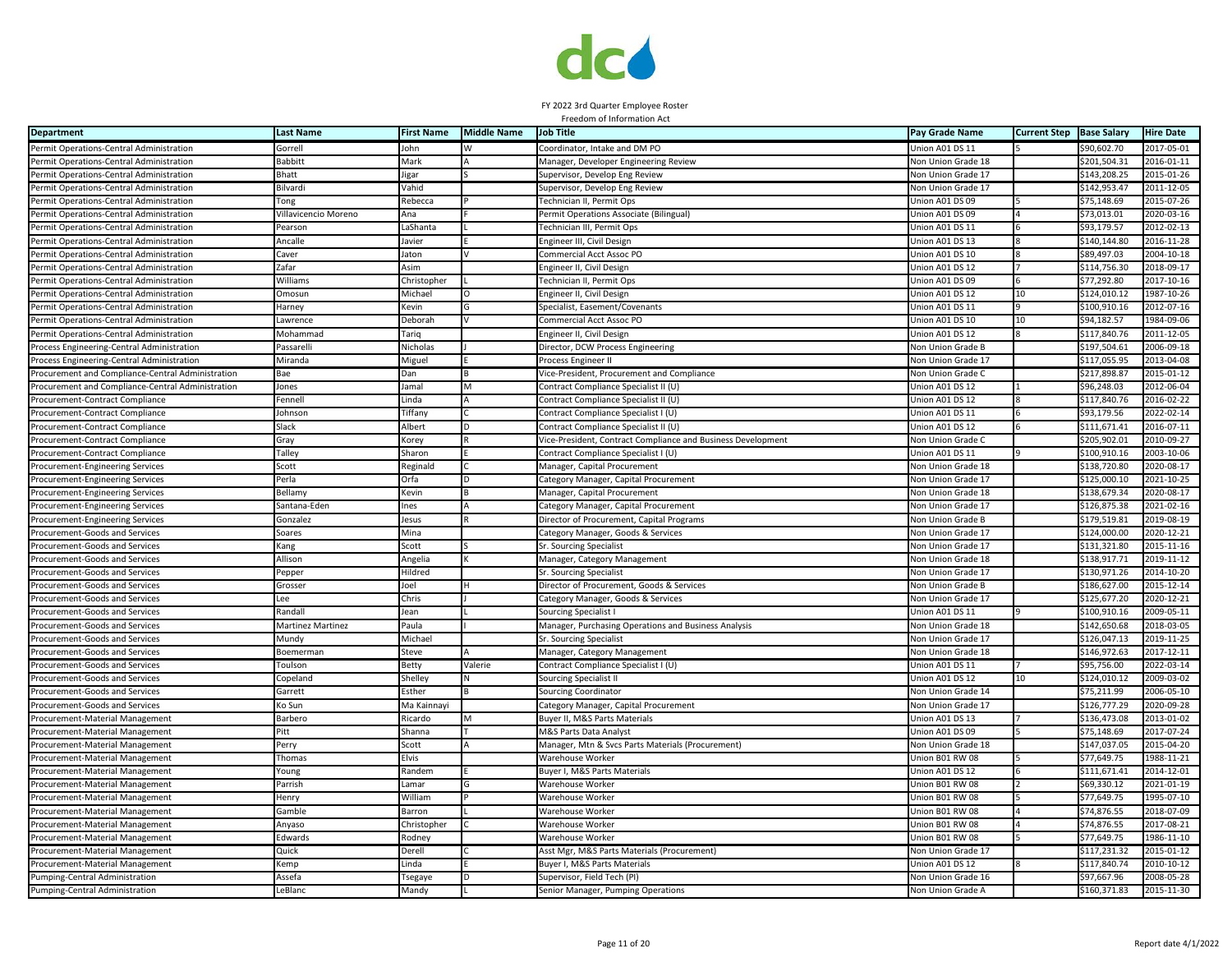

| <b>Department</b>              | <b>Last Name</b> | <b>First Name</b> | <b>Middle Name</b> | <b>Job Title</b>                             | Pay Grade Name            | <b>Current Step</b> | <b>Base Salary</b> | <b>Hire Date</b> |
|--------------------------------|------------------|-------------------|--------------------|----------------------------------------------|---------------------------|---------------------|--------------------|------------------|
| Pumping-Central Administration | Mirabeau         | Monique           |                    | Program Manager, Contract Mgmt               | Non Union Grade 17        |                     | \$115,563.55       | 2018-05-29       |
| Pumping-Central Administration | St Louis         | Kenrick           | n.                 | Vice-President, Pumping and Sewer Operations | Non Union Grade C         |                     | \$211,450.64       | 2015-05-18       |
| Pumping-Central Administration | Ayodeji          | Adeniyi           | G                  | Technician III, CC Eng Pump Oprs             | Jnion A01 DS 11           |                     | \$90,602.70        | 2009-04-13       |
| Pumping-Central Administration | Edozie           | Victor            | IN.                | Maximo Admr, DDCS                            | Non Union Grade 17        |                     | \$99,182.47        | 2006-07-10       |
| Pumping-Central Administration | Gobeze           | Sisay             |                    | Technician III, CC Eng Pump Oprs             | Jnion A01 DS 11           |                     | \$93,179.57        | 2011-06-20       |
| Pumping-Central Administration | Balcha           | Daniel            |                    | <b>Technician III, CC Eng Pump Oprs</b>      | Jnion A01 DS 11           |                     | \$93,184.00        | $2017 - 10 - 30$ |
| Pumping-Maintenance            | Peeler           | David             |                    | General Foreman, Maintenance                 | Non Union Grade 16        |                     | \$106,488.66       | 1989-05-08       |
| Pumping-Maintenance            | Mackall          | Lee               |                    | Mechanic II, Industrial PS                   | Union B01 RW 11           |                     | \$89,269.94        | 2015-12-14       |
| Pumping-Maintenance            | Barbee           | Marc              | W                  | Foreman, Industrial Mechanical - NCDL        | <b>Von Union Grade 15</b> |                     | \$93,724.80        | 1986-11-10       |
| Pumping-Maintenance            | Philson          | Elie              |                    | Mechanic II, Industrial PS                   | Jnion B01 RW 11           |                     | \$89,269.94        | 2000-06-19       |
| Pumping-Maintenance            | Stan             | Ion               | M                  | Industrial Journeyman Elect                  | Union B01 RW 11           |                     | \$89,269.94        | 2011-11-21       |
| Pumping-Maintenance            | Gordon           | Antoine           |                    | Industrial Journeyman Elect                  | Jnion B01 RW 11           |                     | \$89,269.94        | 2015-07-27       |
| Pumping-Maintenance            | Jriona           | lorge             |                    | Technician I, Equip Reliability              | Jnion B01 RW 11           |                     | \$89,269.94        | 2015-04-13       |
| Pumping-Maintenance            | imith            | Tawan             |                    | Industrial Journeyman Elect                  | Jnion B01 RW 11           |                     | \$82,893.51        | 2019-09-03       |
| Pumping-Maintenance            | Mallard-Reid Jr. | Cecil             |                    | Industrial Journeyman Elect                  | Jnion B01 RW 11           |                     | \$82,893.51        | 2019-01-07       |
| Pumping-Maintenance            | Littlejohn       | Anthony           |                    | Mechanic I, Industrial PS                    | Union B01 RW 10           |                     | \$85,284.68        | 2007-04-30       |
| Pumping-Maintenance            | Smith            | Floyd             |                    | Foreman, Industrial Mechanical - NCDL        | <b>Von Union Grade 15</b> |                     | \$96,408.00        | 1988-02-29       |
| Pumping-Maintenance            | Jones            | Dwayne            |                    | Foreman, Industrial Electrical - NCDL        | Von Union Grade 15        |                     | \$93,724.80        | 2012-02-13       |
| Pumping-Maintenance            | <b>Redd</b>      | Charles           |                    | Mechanic II, Industrial PS                   | Jnion B01 RW 11           |                     | \$89,269.94        | 2006-05-30       |
| Pumping-Maintenance            | Small            | Warren            |                    | Industrial Journeyman Elect                  | Jnion B01 RW 11           |                     | \$89,269.94        | 2012-02-13       |
| Pumping-Maintenance            | Adams            | Guy               |                    | Mechanic I, Industrial PS                    | Jnion B01 RW 10           |                     | \$85,284.68        | 2008-05-12       |
| Pumping-Maintenance            | Taylor           | Julius            |                    | Mechanic II, Industrial PS                   | Jnion B01 RW 11           |                     | \$89,269.94        | 2016-01-11       |
| Pumping-Maintenance            | Iracks           | Andre             | M                  | Mechanic II, Industrial PS                   | Jnion B01 RW 11           |                     | \$82,893.51        | 2015-04-06       |
| Pumping-Maintenance            | James            | Everald           |                    | Maintenance Planner/Scheduler                | Jnion A01 DS 12           |                     | \$114,756.10       | 2015-05-04       |
| Pumping-Maintenance            | <b>Regis</b>     | Enrique           | N                  | Industrial Journeyman Elect                  | Jnion B01 RW 11           |                     | \$89,269.94        | 2015-08-10       |
| Pumping-Maintenance            | Harris           | Lorelle           |                    | Mechanic II, Industrial PS                   | Jnion B01 RW 11           |                     | \$89,269.94        | 2010-12-20       |
| Pumping-Maintenance            | Lynch            | Samuel            |                    | Industrial Journeyman Elect                  | Jnion B01 RW 11           |                     | \$89,269.94        | 1995-07-10       |
| Pumping-Maintenance            | <b>Ransom</b>    | Anthony           |                    | Industrial Journeyman Elect                  | Jnion B01 RW 11           |                     | \$86,081.74        | 2018-08-06       |
| Pumping-Maintenance            | Bradley          | Charles           |                    | Industrial Journeyman Elect                  | Jnion B01 RW 11           |                     | \$89,269.94        | 2015-07-13       |
| Pumping-Maintenance            | McMillian        | Ronney            |                    | Maintenance Planner/Scheduler                | Jnion A01 DS 12           |                     | \$105,502.05       | 1995-07-10       |
| Pumping-Maintenance            | Nilliams         | Rodney            |                    | Mechanic I, Industrial PS                    | Jnion B01 RW 10           |                     | \$85,284.68        | 2010-12-20       |
| Pumping-Maintenance            | McManus          | Darren            |                    | Mechanic I, Industrial PS                    | Union B01 RW 10           |                     | \$82,238.79        | 2015-04-06       |
| Pumping-Maintenance            | Smalls           | Calvin            |                    | Mechanic I, Industrial PS                    | Union B01 RW 10           |                     | \$85,284.68        | 1995-06-26       |
| Pumping-Maintenance            | Lewis            | Saleem            |                    | Mechanic II, Industrial PS                   | Jnion B01 RW 11           |                     | \$89,269.94        | 2017-04-03       |
| Pumping-Maintenance            | Almeida          | Carlos            |                    | Sr. Manager, Maintenance Oprs                | <b>Von Union Grade A</b>  |                     | \$160,208.53       | 2009-09-28       |
| Pumping-Operations             | Watts            | Keith             |                    | General Foreman, Operations                  | Von Union Grade 16        |                     | \$113,157.47       | 1989-11-20       |
| <b>Pumping-Operations</b>      | Wilson           | Calvert           |                    | Utility Systems Operator Leader              | Jnion B02 LW 11           |                     | \$97,324.36        | 1995-04-03       |
| Pumping-Operations             | ewis             | Deyonka           |                    | Operations Analys                            | <b>Von Union Grade 16</b> |                     | \$95,686.57        | 2018-04-16       |
| <b>Pumping-Operations</b>      | Simpkins         | Robert            |                    | Foreman, Operations                          | Non Union Grade 15        |                     | \$93,524.18        | 2016-06-13       |
| Pumping-Operations             | Spence           | Roger             |                    | Utility Systems Operator 11                  | Union B01 RW 11           |                     | \$89,269.94        | 2010-03-29       |
| Pumping-Operations             | Sims             | Ronald            |                    | Utility Systems Operator 11                  | Union B01 RW 11           |                     | \$82,893.51        | 2019-01-07       |
| Pumping-Operations             | Scipio           | Christopher       |                    | Utility Systems Operator 11                  | Jnion B01 RW 11           |                     | \$89,269.94        | 2008-10-27       |
| Pumping-Operations             | Huffman          | Ray               |                    | Utility Systems Operator 11                  | Jnion B01 RW 11           |                     | \$82.893.51        | 2016-03-21       |
| Pumping-Operations             | Johnson          | Darin             |                    | Utility Systems Operator 11                  | Jnion B01 RW 11           |                     | \$79,705.39        | 2022-03-28       |
| Pumping-Operations             | Bagley           | Geoffrey          | W                  | Utility Systems Operator 11                  | Jnion B01 RW 11           |                     | \$86,081.63        | 2022-03-28       |
| <b>Pumping-Operations</b>      | 3ennett          | Alvin             |                    | Utility Systems Operator 11                  | Jnion B01 RW 11           |                     | \$89,269.94        | 2016-06-27       |
| Pumping-Operations             | ohnson           | lermaine          |                    | Utility Systems Operator 11                  | Jnion B01 RW 11           |                     | \$86,081.63        | 2017-10-16       |
| Pumping-Operations             | Templeton        | Micheal           | A                  | Utility Systems Operator 11                  | Jnion B01 RW 11           |                     | \$86,081.63        | 2017-10-02       |
| <b>Pumping-Operations</b>      | Stephens         | Gregory           |                    | Foreman, Operations                          | Non Union Grade 15        |                     | \$101,994.94       | 2008-10-27       |
| <b>Pumping-Operations</b>      | ackson           | Cory              | W                  | Utility Systems Operator 11                  | Union B01 RW 11           |                     | \$79,705.39        | 2020-03-16       |
| Pumping-Operations             | Murdaugh         | Scottie           | O                  | Utility Systems Operator 11                  | Jnion B01 RW 11           |                     | \$89,269.94        | 2015-06-01       |
| Pumping-Operations             | Hubbard          | Alphonse          | W                  | Screening Removal Operator/CDL               | Union B01 RW 09           |                     | \$78,476.76        | 2018-02-05       |
| <b>Pumping-Operations</b>      | Frazier          | Gregory           |                    | Screening Removal Operator/CDL               | Jnion B01 RW 09           |                     | \$81,383.31        | 2001-01-02       |
| <b>Pumping-Operations</b>      | <b>Bradley</b>   | Carlett           |                    | Utility Systems Operator 11                  | Jnion B01 RW 11           |                     | \$89,269.94        | $2007 - 06 - 11$ |
| Pumping-Operations             | .ee              | Orlando           |                    | Utility Systems Operator 11                  | Jnion B01 RW 11           |                     | \$89,269.94        | 999-03-01        |
| Pumping-Operations             | Naters           | James             |                    | Utility Systems Operator 11                  | Union B01 RW 11           |                     | \$89,269.94        | 2016-02-08       |
| <b>Pumping-Operations</b>      | Gottschalk       | Edward            | W                  | Utility Systems Operator 11                  | Union B01 RW 11           |                     | \$89,269.94        | 2016-01-26       |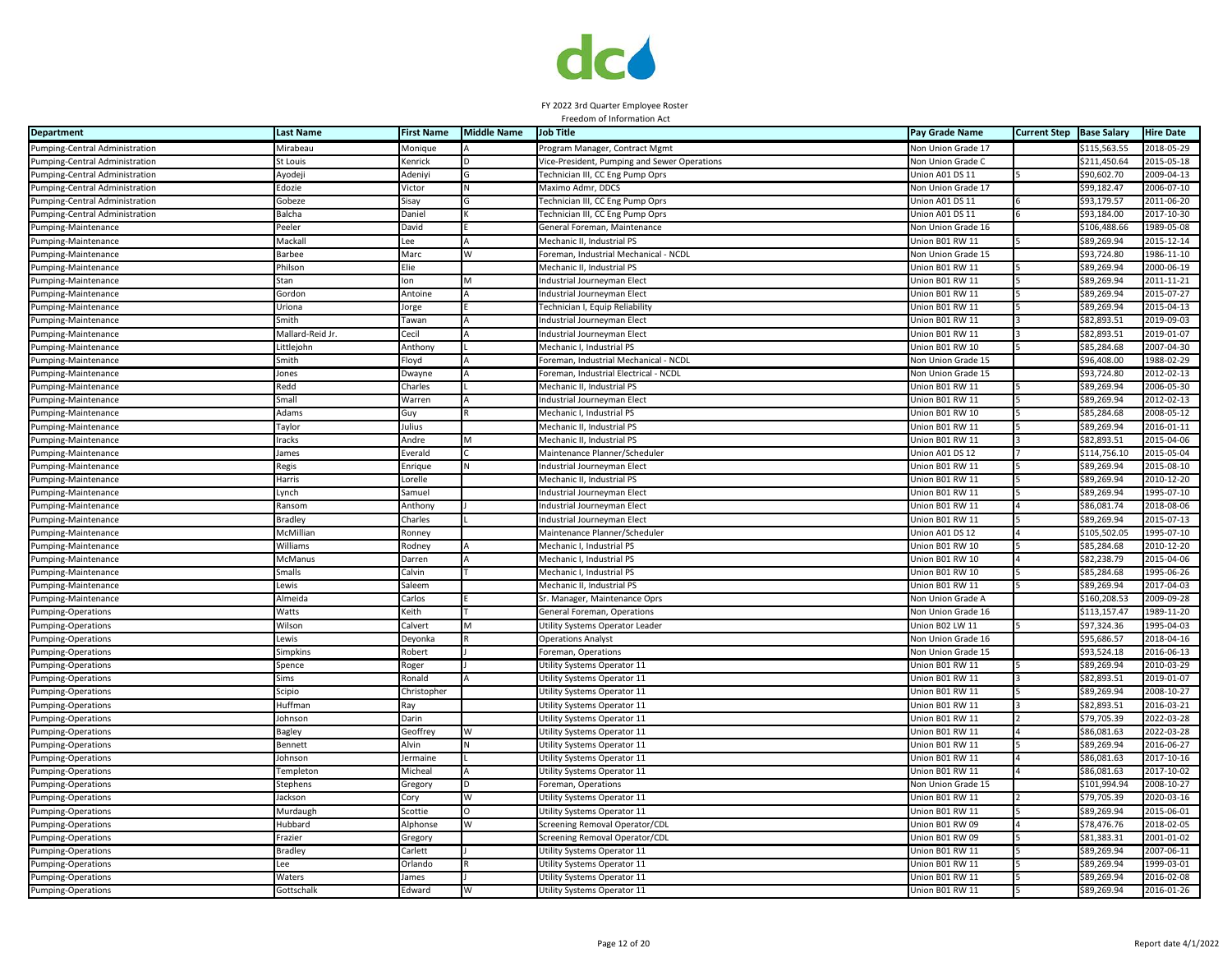

| <b>Department</b>                       | <b>Last Name</b> | <b>First Name</b> | <b>Middle Name</b> | <b>Job Title</b>                         | Pay Grade Name     | <b>Current Step</b> | <b>Base Salary</b> | <b>Hire Date</b> |
|-----------------------------------------|------------------|-------------------|--------------------|------------------------------------------|--------------------|---------------------|--------------------|------------------|
| Pumping-Operations                      | Harrison         | Kevin             |                    | Utility Systems Operator 11              | Union B01 RW 11    |                     | \$86,081.74        | 2016-08-08       |
| Pumping-Operations                      | <b>Bradford</b>  | Tambua            | $\mathbf{H}$       | Screening Removal Operator/CDL           | Union B01 RW 09    |                     | \$72,654.40        | 2020-12-07       |
| Pumping-Operations                      | Williams         | Keith             |                    | Utility Systems Operator 11              | Union B01 RW 11    |                     | \$89,269.94        | 2003-04-21       |
| <b>Pumping-Operations</b>               | Jones            | Jonathan          | M                  | Utility Systems Operator 11              | Union B01 RW 11    |                     | \$82,893.51        | 2018-04-16       |
| Pumping-Operations                      | Bennett          | Mikhaila          |                    | Specialist, Compliance                   | Non Union Grade 15 |                     | \$72,000.00        | 2022-02-14       |
| Pumping-Potomac Interceptor             | Yilma            | Eyasu             |                    | Manager, Potomac Interceptor             | Non Union Grade 18 |                     | \$152,225.69       | 2015-11-30       |
| Pumping-Potomac Interceptor             | Hardy            | Janelle           | O                  | MJUF Coder, Pumping Operations           | Union A01 DS 09    |                     | \$75,148.70        | 2018-02-05       |
| Pumping-Potomac Interceptor             | Satyadev         | Abhiram           |                    | Program Manager PI Renewal               | Non Union Grade 17 |                     | \$104,658.15       | 2018-03-19       |
| Pumping-SCADA and Process Control       | Warrick          | Aaron             |                    | <b>SCADA Analyst</b>                     | Non Union Grade 17 |                     | \$123,033.85       | 2019-04-15       |
| Pumping-SCADA and Process Control       | Chen             | Qing              |                    | <b>SCADA Analyst</b>                     | Non Union Grade 17 |                     | \$117,000.00       | 2021-09-27       |
| Pumping-SCADA and Process Control       | Green            | Karen             |                    | Senior Manager, SCADA and PCS Operations | Non Union Grade A  |                     | \$157,205.86       | 2015-02-09       |
| Pumping-SCADA and Process Control       | Williams         | Willie            |                    | Foreman, Industrial Instrument           | Non Union Grade 15 |                     | \$93,724.80        | 2016-05-16       |
| Pumping-SCADA and Process Control       | McNeill-Burton   | Duncan            |                    | <b>SCADA Analyst</b>                     | Non Union Grade 17 |                     | \$120,000.00       | 2022-03-14       |
| Pumping-SCADA and Process Control       | O'Connor         | Sean              |                    | Technician II, Instrumentation           | Union B01 RW 11    |                     | \$89,269.94        | 2017-03-20       |
| Pumping-SCADA and Process Control       | Jones            | Quinton           |                    | Technician II, Instrumentation           | Union B01 RW 11    |                     | \$89,269.94        | 2015-09-08       |
| Pumping-SCADA and Process Control       | Keonakhone       | Lamngern          |                    | Technician II, Instrumentation           | Union B01 RW 11    |                     | \$89,269.94        | 2017-08-07       |
| Pumping-SCADA and Process Control       | Djateu Pettang   | Christian         |                    | Fechnician II, Instrumentation           | Union B01 RW 11    |                     | \$86,081.63        | 2018-06-25       |
| Pumping-SCADA and Process Control       | Johnson          | Antonio           |                    | Technician II, Instrumentation           | Union B01 RW 11    |                     | \$89,269.94        | 2016-05-16       |
| Pumping-SCADA and Process Control       | Schreuder        | Arthur            |                    | Technician II, Instrumentation           | Union B01 RW 11    |                     | \$89,269.94        | 2011-04-18       |
| Security-Central Administration         | Gainey           | Eric              | W                  | Manager, Security                        | Non Union Grade 18 |                     | \$137,460.86       | 2013-02-11       |
| Security-Central Administration         | Cassas           | Ivelisse          |                    | Director, DCW Security                   | Non Union Grade B  |                     | \$185,075.86       | 2014-05-19       |
| Security-Operations                     | Barker           | Stanley           |                    | Specialist, Security Operations          | Non Union Grade 16 |                     | \$90,000.14        | 2021-09-13       |
| Security-Operations                     | Richardson       | Robert            |                    | Locksmith                                | Union B01 RW 09    |                     | \$81,383.31        | 2015-12-14       |
| Security-Operations                     | Doucet           | Lucas             |                    | Locksmith                                | Union B01 RW 09    |                     | \$81,383.31        | 2008-11-24       |
| Security-Programs                       | Mafwenga         | Jerry             |                    | Program Manager Elect Sec Sys            | Non Union Grade 17 |                     | \$98,734.48        | 2015-01-26       |
| Sewer Operations-Central Administration | Parish           | Nicole            |                    | Office Assistant III - U                 | Union A01 DS 08    |                     | \$74,080.86        | 1994-11-28       |
| Sewer Operations-Central Administration | Sowell           | Nichol            |                    | Sr. Manager, Insp and Mtn - SS           | Non Union Grade A  |                     | \$157,199.35       | 2011-10-11       |
| Sewer-Inspection                        | Poland           | Jayson            |                    | Foreman, Utility Svcs                    | Non Union Grade 15 |                     | \$92,445.06        | 2005-03-07       |
| Sewer-Inspection                        | Oguns            | Clement           |                    | Supervisor, Utility Mtn                  | Non Union Grade 17 |                     | \$130,622.34       | 1999-03-29       |
| Sewer-Inspection                        | Shaffer          | David             |                    | Foreman, Small Craft                     | Non Union Grade 15 |                     | \$89,952.91        | 2010-02-01       |
| Sewer-Inspection                        | Medley           | Steven            |                    | Foreman, Utility Services - NCDL         | Non Union Grade 15 |                     | \$102,828.36       | 1988-08-15       |
| Sewer-Inspection                        | Reid             | Ricardo           |                    | Foreman, Utility Services - NCDL         | Non Union Grade 15 |                     | \$98,763.77        | 1994-09-06       |
| Sewer-Inspection                        | Newsome          | Sercolia          |                    | <b>Executive Assistant</b>               | Non Union Grade 14 |                     | \$82,943.29        | 1994-11-14       |
| Sewer-Inspection                        | Richards         | Anthony           |                    | General Foreman, Utitliy Services - NCDL | Non Union Grade 16 |                     | \$114,186.28       | 1985-01-14       |
| Sewer-Inspection                        | Bradford-El      | Kevin             | M                  | Sewer I/M Worker-CDL/11                  | Union B01 RW 11    |                     | \$89,269.94        | 2008-07-21       |
| Sewer-Inspection                        | Whitaker         | Allan             |                    | Utility Svcs Wkr III/CDL                 | Union B01 RW 10    |                     | \$79,192.92        | 2016-11-28       |
| Sewer-Inspection                        | Coleman          | Jeffrey           |                    | Utility Svcs Wkr I                       | Union B01 RW 06    |                     | \$69,595.32        | 1988-07-18       |
| Sewer-Inspection                        | Owens            | Marquelle         |                    | Utility Svcs Wkr III/CDL                 | Union B01 RW 10    |                     | \$82,238.79        | 2012-09-24       |
| Sewer-Inspection                        | Bellmon          | Adrian            |                    | Utility Svcs Wkr II/CDL                  | Union B01 RW 08    |                     | \$72,103.35        | 2020-11-23       |
| Sewer-Inspection                        | <b>Banks</b>     | Rickie            |                    | Utility Svcs Wkr II/CDL                  | Union B01 RW 08    |                     | \$77,649.75        | 1989-05-08       |
| Sewer-Inspection                        | Tucker           | Kevin             |                    | Sewer I/M Wkr Ldr-CDL                    | Union B02 LW 11    |                     | \$97,324.36        | 1991-02-25       |
| Sewer-Inspection                        | Morton           | Paris             |                    | Utility Svcs Wkr III/CDL                 | Union B01 RW 10    |                     | \$85,284.68        | 1999-06-01       |
| Sewer-Inspection                        | McPherson        | Kashad            |                    | Small Craft Operator 09                  | Union B01 RW 09    |                     | \$75,570.23        | 2018-04-30       |
| Sewer-Inspection                        | Keitt            | Ezra              |                    | Utility Svcs Wkr III/CDL                 | Union B01 RW 10    |                     | \$85,284.68        | 1988-08-01       |
| Sewer-Inspection                        | Kinard           | George            |                    | Utility Svcs Wkr III/CDL                 | Union B01 RW 10    |                     | \$85,284.68        | $1994 - 11 - 14$ |
| Sewer-Inspection                        | Jones            | Christopher       |                    | Small Craft Operator 09                  | Union B01 RW 09    |                     | \$81,383.31        | 2009-12-21       |
| Sewer-Inspection                        | Morton           | Leonard           |                    | Utility Svcs Wkr III/CDL                 | Union B01 RW 10    |                     | \$85,284.68        | 2004-11-01       |
| Sewer-Inspection                        | Glover           | Kevin             |                    | Utility Svcs Wkr III/CDL                 | Union B01 RW 10    |                     | \$85,284.68        | 1998-12-28       |
| Sewer-Inspection                        | Coghill          | Mark              |                    | Sewer I/M Worker-CDL/11                  | Union B01 RW 11    |                     | \$89,269.94        | 2005-12-12       |
| Sewer-Inspection                        | Boose            | Andre             |                    | Small Craft Operator 09                  | Union B01 RW 09    |                     | \$81,383.31        | 2006-07-10       |
| Sewer-Inspection                        | Belser           | Johnnie           |                    | <b>Technician III, CC Eng CCTV</b>       | Union A01 DS 11    |                     | \$95,756.42        | 1984-01-09       |
| Sewer-Inspection                        | Johnson          | Troy              |                    | Utility Svcs Wkr II/CDL                  | Union B01 RW 08    |                     | \$74,876.55        | 2018-01-22       |
| Sewer-Inspection                        | ayne             | Darryl            |                    | Sewer I/M Worker-CDL/11                  | Union B01 RW 11    |                     | \$89,269.94        | 2007-02-20       |
| Sewer-Inspection                        | Johnson          | Tyrone            |                    | Sewer I/M Worker-CDL/11                  | Union B01 RW 11    |                     | \$89,269.94        | 2002-03-25       |
| Sewer-Inspection                        | Thomas           | Fimothy           |                    | Utility Svcs Wkr II/CDL                  | Union B01 RW 08    |                     | \$72,103.35        | 2020-11-23       |
| Sewer-Inspection                        | Purnell          | Rajiem            |                    | <b>Technician III, CC Eng CCTV</b>       | Union A01 DS 11    |                     | \$90,602.70        | 2004-11-01       |
| Sewer-Inspection                        | Chaney           | Marvin            |                    | Utility Svcs Wkr III/CDL                 | Union B01 RW 10    |                     | \$85,284.68        | 1984-01-09       |
|                                         |                  |                   |                    |                                          |                    |                     |                    |                  |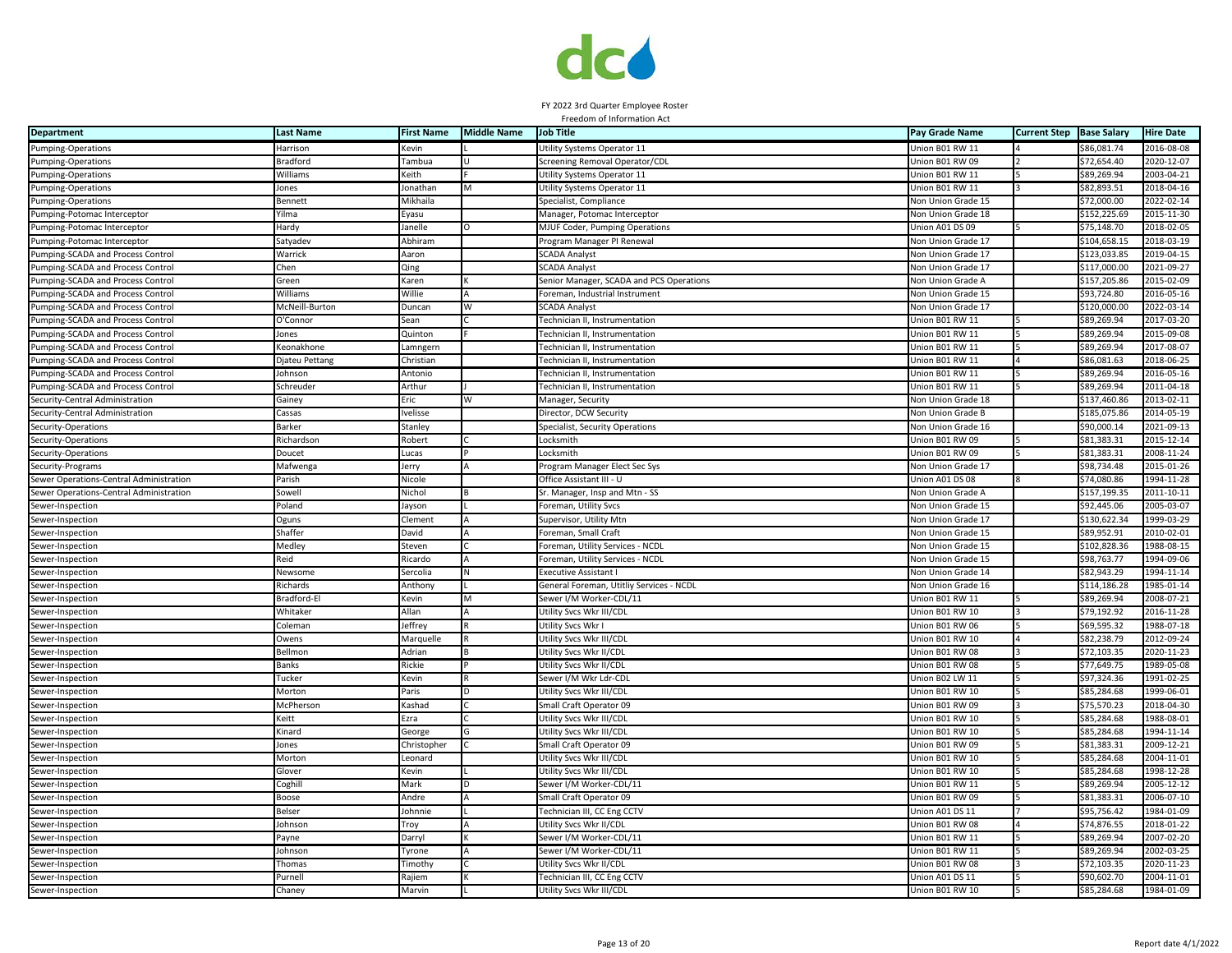

| <b>Department</b>            | <b>Last Name</b> | <b>First Name</b>                                                                                                                           | <b>Middle Name</b> | <b>Job Title</b>                         | Pay Grade Name         | <b>Current Step Base Salary</b> |              | <b>Hire Date</b> |
|------------------------------|------------------|---------------------------------------------------------------------------------------------------------------------------------------------|--------------------|------------------------------------------|------------------------|---------------------------------|--------------|------------------|
| Sewer-Inspection             | Wilson           | Uri                                                                                                                                         |                    | Utility Svcs Wkr III/CDL                 | Union B01 RW 10        |                                 | \$79,192.92  | 2016-12-12       |
| Sewer-Inspection             | Stewart          | Frank                                                                                                                                       |                    | Utility Svcs Wkr III/CDL                 | Union B01 RW 10        |                                 | \$85,284.68  | 2008-06-09       |
| Sewer-Inspection             | Speaks           | Darnell                                                                                                                                     |                    | Utility Svcs Wkr II/CDL                  | Union B01 RW 08        |                                 | \$77,649.75  | 2012-09-24       |
| Sewer-Inspection             | Kinney           | Quentin                                                                                                                                     |                    | Utility Svcs Wkr II/CDI                  | Union B01 RW 08        |                                 | \$74,876.55  | 2018-01-22       |
| Sewer-Inspection             | Conyers          | Demetrius                                                                                                                                   |                    | Utility Svcs Wkr III/CDL                 | Union B01 RW 10        |                                 | \$79,185.60  | 2018-04-16       |
| Sewer-Inspection             | Wiley            | Ionathan                                                                                                                                    |                    | Sr. Utility Svcs Wkr CDL                 | Union B01 RW 11        |                                 | \$89,269.94  | 1988-07-18       |
| Sewer-Inspection             | Richardson       | Christopher                                                                                                                                 |                    | Utility Svcs Wkr II/CDL                  | Union B01 RW 08        |                                 | \$69,330.14  | 2022-02-28       |
| Sewer-Inspection             | Young            | David                                                                                                                                       |                    | Sewer I/M Wkr Ldr-CDL                    | Union B02 LW 11        |                                 | \$97,324.36  | 1998-12-14       |
| Sewer-Inspection             | <b>Braxton</b>   | Damon                                                                                                                                       |                    | Utility Svcs Wkr II/CDL                  | Union B01 RW 08        |                                 | \$66,556.88  | 2022-02-14       |
| Sewer-Inspection             | Philson          | Vera                                                                                                                                        |                    | Utility Svcs Wkr II/CDL                  | Jnion B01 RW 08        |                                 | \$77,649.75  | 1996-06-10       |
| Sewer-Inspection             | Dawson           | James                                                                                                                                       | M                  | Utility Svcs Wkr III/CDL                 | Union B01 RW 10        |                                 | \$82,238.79  | 2015-09-21       |
| Sewer-Inspection             | Herbert          | James                                                                                                                                       |                    | Utility Svcs Wkr III/CDL                 | Jnion B01 RW 10        |                                 | \$85,284.68  | 2008-04-28       |
| Sewer-Inspection             | yles             | Stephen                                                                                                                                     |                    | Utility Svcs Wkr II/CDL                  | Jnion B01 RW 08        |                                 | \$74,880.00  | 2018-01-22       |
| Sewer-Maintenance and Repair | Crews            | Earl                                                                                                                                        |                    | Utility Svcs Wkr I                       | Union B01 RW 06        |                                 | \$69,595.32  | 1998-12-14       |
| Sewer-Maintenance and Repair | Gordon           | Joseph                                                                                                                                      |                    | Utility Svcs Wkr III/CDL                 | Union B01 RW 10        |                                 | \$85,284.58  | 2015-10-19       |
| Sewer-Maintenance and Repair | <b>Scruggs</b>   | John                                                                                                                                        |                    | Utility Svcs Wkr II/CDL                  | Union B01 RW 08        |                                 | \$74,876.55  | 2016-12-12       |
| Sewer-Maintenance and Repair | Minor            | David                                                                                                                                       | Andre              | Utility Svcs Wkr II/CDL                  | Union B01 RW 08        |                                 | \$69,330.14  | 2022-02-28       |
| Sewer-Maintenance and Repair | Gamble           | Jeffery                                                                                                                                     |                    | Sr. Utility Svcs Wkr CDL                 | Union B01 RW 11        |                                 | \$89,273.60  | 1989-07-30       |
| Sewer-Maintenance and Repair | McPherson        | hillip                                                                                                                                      |                    | Utility Svcs Wkr III/CDL                 | Union B01 RW 10        |                                 | \$85,284.68  | 2008-06-23       |
| Sewer-Maintenance and Repair | Robinson         | Andre                                                                                                                                       |                    | Utility Svcs Wkr II/CDL                  | Union B01 RW 08        |                                 | \$69,330.14  | 2022-03-14       |
| Sewer-Maintenance and Repair | Taylor           | Ronald                                                                                                                                      |                    | Foreman, Utility Services - NCDL         | Non Union Grade 15     |                                 | \$103,867.13 | 1988-07-18       |
| Sewer-Maintenance and Repair | Kelly            | Eric                                                                                                                                        |                    | Foreman, Utility Services - NCDL         | Non Union Grade 15     |                                 | \$93,212.29  | 1987-09-14       |
| Sewer-Maintenance and Repair | McCray           | Clarence                                                                                                                                    |                    | Program Manager, Catch Basins            | Non Union Grade 17     |                                 | \$104,457.54 | 2008-06-23       |
| Sewer-Maintenance and Repair | Sharp            | Sigrun                                                                                                                                      |                    | Manager, Const and Repair                | Non Union Grade 18     |                                 | \$143,996.63 | 2014-08-11       |
| Sewer-Maintenance and Repair | Gutrick          | Carter                                                                                                                                      |                    | Foreman, Utility Svcs                    | Non Union Grade 15     |                                 | \$102,190.40 | 1988-08-01       |
| Sewer-Maintenance and Repair | Morton           | Everette                                                                                                                                    |                    | Foreman, Utility Services - NCDL         | Non Union Grade 15     |                                 | \$106,369.16 | 1988-08-01       |
| Sewer-Maintenance and Repair | Jhingory         | Kevin                                                                                                                                       |                    | General Foreman, Utility Services - NCDL | Non Union Grade 16     |                                 | \$112,516.23 | 1999-07-19       |
| Sewer-Maintenance and Repair | Bass             | Kenneth                                                                                                                                     |                    | Utility Svcs Wkr II/CDL                  | Union B01 RW 08        |                                 | \$77,649.75  | 2013-03-25       |
| Sewer-Maintenance and Repair | Luckey           | Alfred                                                                                                                                      | W                  | Utility Svcs Wkr III/CDL                 | Jnion B01 RW 10        |                                 | \$85,284.68  | 2013-09-09       |
| Sewer-Maintenance and Repair | Powell           | Roland                                                                                                                                      |                    | Utility Svcs Wkr II/CDL                  | Jnion B01 RW 08        |                                 | \$74,876.55  | 2016-11-28       |
| Sewer-Maintenance and Repair | Anjorin          | Gary                                                                                                                                        |                    | Utility Svcs Wkr III/CDL                 | Union B01 RW 10        |                                 | \$82,238.79  | 2012-09-10       |
| Sewer-Maintenance and Repair | Franklin         | David                                                                                                                                       |                    | Utility Svcs Wkr III/CDL                 | Union B01 RW 10        |                                 | \$85,284.68  | 1988-07-05       |
| Sewer-Maintenance and Repair | Floyd            | Kenyatta                                                                                                                                    |                    | Operator II, Eng Equ/CDL                 | Union B01 RW 11        |                                 | \$86,091.20  | 2017-11-27       |
| Sewer-Maintenance and Repair | Taylor           | James                                                                                                                                       |                    | Utility Svcs Wkr III/CDL                 | Union B01 RW 10        |                                 | \$82,238.79  | 1998-11-23       |
| Sewer-Maintenance and Repair | Wiley            | Micheaux                                                                                                                                    |                    | Utility Svcs Wkr II/CDL                  | Union B01 RW 08        |                                 | \$74,876.55  | 2018-02-20       |
| Sewer-Maintenance and Repair | Wilson           | Christopher                                                                                                                                 |                    | Sr. Utility Svcs Wkr CDL                 | Union B01 RW 11        |                                 | \$89,269.94  | 2015-09-21       |
| Sewer-Maintenance and Repair | Holly            | Michael                                                                                                                                     |                    | Sr. Utility Svcs Wkr CDL                 | Union B01 RW 11        |                                 | \$89,269.94  | 2010-06-07       |
| Sewer-Maintenance and Repair | Salmon           | Richard                                                                                                                                     |                    | Utility Svcs Wkr II/CDL                  | Union B01 RW 08        |                                 | \$66,556.88  | 2020-04-27       |
| Sewer-Maintenance and Repair | Greaves          | Robert                                                                                                                                      |                    | Sr. Utility Svcs Wkr CDL                 | Jnion B01 RW 11        |                                 | \$89,269.94  | 2011-07-19       |
| Sewer-Maintenance and Repair | Huntley          | John                                                                                                                                        | W                  | Utility Svcs Wkr Ldr/CDL                 | Union B02 LW 11        |                                 | \$97,324.36  | 1998-11-23       |
| Sewer-Maintenance and Repair | Dickens          | Brandon                                                                                                                                     |                    | Utility Svcs Wkr II/CDL                  | Union B01 RW 08        |                                 | \$74,880.00  | 2012-10-09       |
| Sewer-Maintenance and Repair | Hunter           | Terrance                                                                                                                                    |                    | Utility Svcs Wkr III/CDL                 | Union B01 RW 10        |                                 | \$85,284.68  | 1998-11-23       |
| Sewer-Maintenance and Repair | Newsome          | Gerald                                                                                                                                      |                    | Utility Svcs Wkr Ldr/CDL                 | Union B02 LW 11        |                                 | \$97,324.36  | 1990-03-12       |
| Sewer-Maintenance and Repair | Butler           | Altonia                                                                                                                                     |                    | Utility Svcs Wkr III/CDL                 | Union B01 RW 10        |                                 | \$85,284.68  | 2009-08-31       |
| Sewer-Maintenance and Repair | Jones            | James                                                                                                                                       |                    | Operator II, Eng Equ/CDL                 | <b>Jnion B01 RW 11</b> |                                 | \$89,269.94  | 2005-04-18       |
| Sewer-Maintenance and Repair | Winston          | Morris                                                                                                                                      |                    | Operator II, Eng Equ/CDL                 | Jnion B01 RW 11        |                                 | \$89,269.94  | 2006-10-02       |
| Sewer-Maintenance and Repair | Stevens          | Jaryl                                                                                                                                       |                    | Operator II, Eng Equ/CDL                 | Union B01 RW 11        |                                 | \$89,269.94  | 1990-03-26       |
| Sewer-Maintenance and Repair | Davis            | Gregory                                                                                                                                     |                    | Operator II, Eng Equ/CDL                 | Jnion B01 RW 11        |                                 | \$89,269.94  | 2002-10-07       |
| Sewer-Maintenance and Repair | Edmonds          | Anthony                                                                                                                                     |                    | Utility Svcs Wkr I                       | Union B01 RW 06        |                                 | \$64,624.23  | 2021-09-13       |
| Sewer-Maintenance and Repair | Poge             | Kevin                                                                                                                                       |                    | Utility Svcs Wkr Ldr/CDL                 | Jnion B02 LW 11        |                                 | \$97,324.36  | 1998-12-07       |
| Sewer-Maintenance and Repair | Shaw             | Tony                                                                                                                                        |                    | Utility Svcs Wkr II/CDL                  | Union B01 RW 08        |                                 | \$77,649.75  | 1995-07-24       |
| Sewer-Maintenance and Repair | Little           | Reginald                                                                                                                                    |                    | Utility Svcs Wkr II/CDL                  | Union B01 RW 08        |                                 | \$77,649.75  | 1987-09-14       |
| Sewer-Maintenance and Repair | Morgan           | <enneth< td=""><td></td><td>Utility Svcs Wkr III/CDL</td><td>Union B01 RW 10</td><td></td><td>\$85,284.68</td><td>1998-11-23</td></enneth<> |                    | Utility Svcs Wkr III/CDL                 | Union B01 RW 10        |                                 | \$85,284.68  | 1998-11-23       |
| Sewer-Maintenance and Repair | Harris           | James                                                                                                                                       |                    | Utility Svcs Wkr III/CDL                 | Union B01 RW 10        |                                 | \$85,284.68  | 2002-03-25       |
| Sewer-Maintenance and Repair | Ramos            | Wilber                                                                                                                                      |                    | Utility Svcs Wkr II/CDL                  | Union B01 RW 08        |                                 | \$72,103.35  | 2018-04-02       |
| Sewer-Maintenance and Repair | Howell           | Reginald                                                                                                                                    |                    | Utility Svcs Wkr Ldr/CDL                 | Jnion B02 LW 11        |                                 | \$93.848.50  | 2009-12-21       |
| Sewer-Maintenance and Repair | Bowman           | Joseph                                                                                                                                      | М                  | Utility Svcs Wkr III/CDL                 | Union B01 RW 10        |                                 | \$85,284.68  | 2000-01-03       |
|                              |                  |                                                                                                                                             |                    |                                          |                        |                                 |              |                  |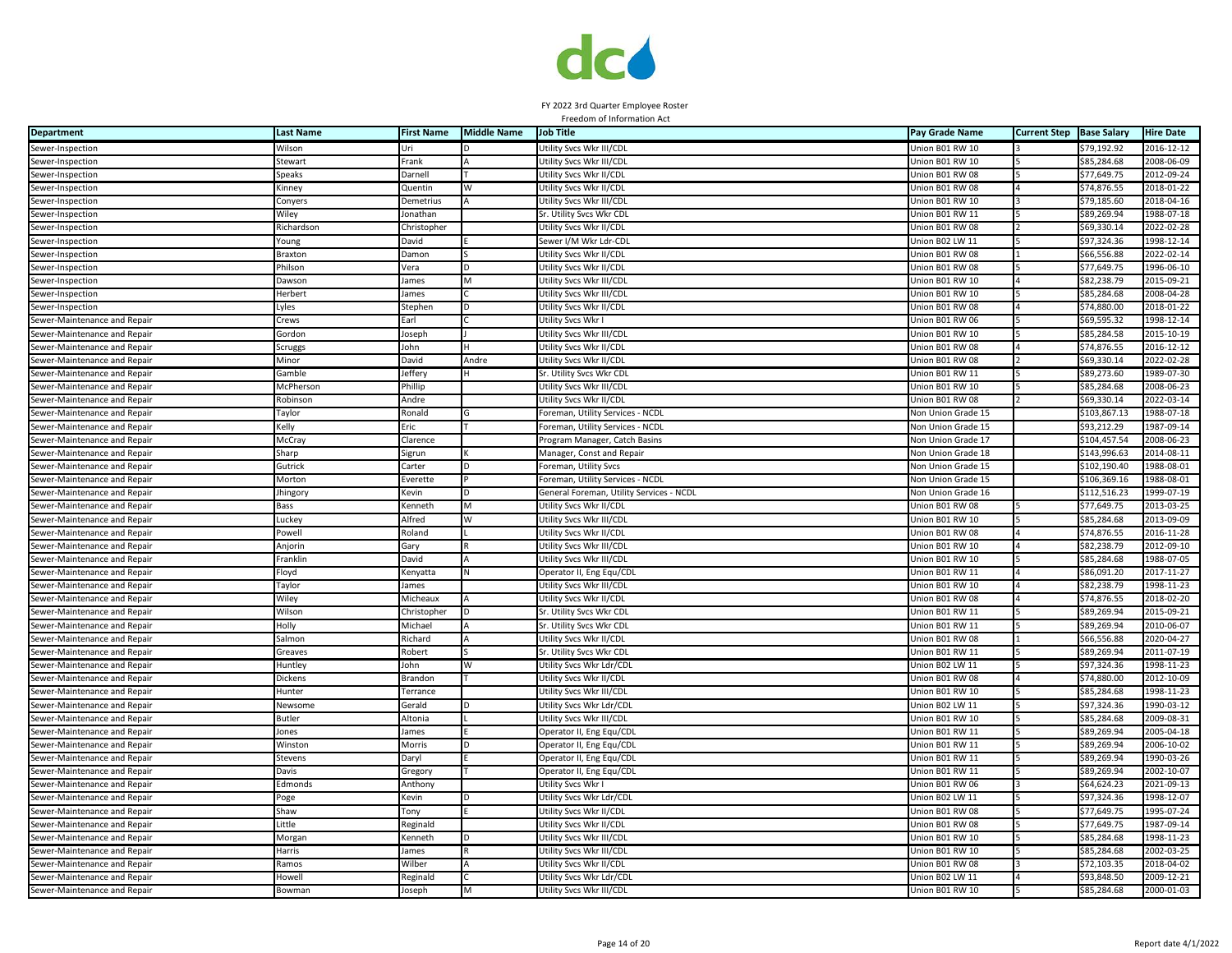

| <b>Department</b>                      | <b>Last Name</b> | <b>First Name</b> | <b>Middle Name</b> | <b>Job Title</b>                | Pay Grade Name            | <b>Current Step</b> | <b>Base Salary</b> | <b>Hire Date</b> |
|----------------------------------------|------------------|-------------------|--------------------|---------------------------------|---------------------------|---------------------|--------------------|------------------|
| Sewer-Maintenance and Repair           | Bond             | Tommy             |                    | Utility Svcs Wkr Ldr/CDL        | Jnion B02 LW 11           |                     | \$97,324.36        | 2004-11-01       |
| Sewer-Maintenance and Repair           | McPhaul          | Gary              |                    | Utility Svcs Wkr Ldr/CDL        | Union B02 LW 11           |                     | \$97,324.36        | 1987-09-28       |
| Sewer-Maintenance and Repair           | oung/            | Derrick           |                    | Sr. Utility Svcs Wkr CDL        | Jnion B01 RW 11           |                     | \$89,269.94        | 2006-11-13       |
| WWT-Clean Water Quality and Technology | Pathak           | Bipin             |                    | Specialist, Research & Dev      | Jnion A01 DS 11           | 10                  | \$103,487.03       | 2013-03-25       |
| WWT-Clean Water Quality and Technology | Namata           | Flores            | M                  | Physical Science Technician     | Jnion A01 DS 10           | 10                  | \$94,182.57        | 1988-10-01       |
| WWT-Clean Water Quality and Technology | Pena Velasquez   | Efrain            |                    | Physical Science Technician     | Jnion A01 DS 10           |                     | \$80,125.97        | 2021-04-26       |
| WWT-Clean Water Quality and Technology | Dockett          | Norman            | D                  | Program Manager, Process Dev    | Non Union Grade 17        |                     | \$117,459.37       | 2017-05-30       |
| WWT-Clean Water Quality and Technology | Philips          | Gregory           |                    | Program Manager, Laboratory     | Non Union Grade 17        |                     | \$136,648.12       | 1988-10-01       |
| WWT-Clean Water Quality and Technology | Mitchel          | Mandy             | G                  | Physical Science Technician     | Jnion A01 DS 10           |                     | \$82,468.73        | 2021-05-10       |
| WWT-Clean Water Quality and Technology | Wilson           | Elaine            |                    | Manager WQ & Pretreatment       | <b>Von Union Grade 18</b> |                     | \$157,768.60       | 2000-11-20       |
| WWT-Clean Water Quality and Technology | Lyle             | Sharita           |                    | Physical Science Technician     | Union A01 DS 10           | 10                  | \$94,182.57        | 1988-12-05       |
| WWT-Clean Water Quality and Technology | Abdus-Sabur      | Maryam            |                    | Physical Science Technician     | Jnion A01 DS 10           |                     | \$80,125.97        | 2021-05-24       |
| WWT-Clean Water Quality and Technology | Amaro            | Domingos          |                    | Physical Science Technician     | Jnion A01 DS 10           | 10                  | \$94,182.57        | 2003-09-08       |
| WWT-Clean Water Quality and Technology | De Clippelei     | Haydee            |                    | Manager, Research & Development | Non Union Grade 18        |                     | \$169,775.22       | 2015-03-09       |
| <b>WWT-Operations</b>                  | Muschette        | Henry             |                    | WWT Plant Operator 09           | Union B01 RW 09           |                     | \$78,476.76        | 2018-02-05       |
| <b>WWT-Operations</b>                  | McDougal         | Chauteona         |                    | WWT Plant Operator 09           | Union B01 RW 09           |                     | \$81,383.31        | 2007-06-11       |
| <b>WWT-Operations</b>                  | Price            | Duane             |                    | WWT Plant Operator 09           | Jnion B01 RW 09           |                     | \$81,383.31        | 1977-05-24       |
| <b>WWT-Operations</b>                  | Smith            | Melvin            |                    | WWT Plant Operator 09           | Jnion B01 RW 09           |                     | \$81.383.31        | 1974-08-04       |
| <b>WWT-Operations</b>                  | Hunter           | Carlos            | W                  | WWT Plant Operator 09           | Jnion B01 RW 09           |                     | \$81,383.31        | 1994-09-06       |
| <b>WWT-Operations</b>                  | 3elt             | Marvin            |                    | WWT Plant Operator 09           | Jnion B01 RW 09           |                     | \$81,383.31        | 2007-06-11       |
| <b>WWT-Operations</b>                  | Gambrill         | Tyrone            |                    | WWT Plant Operator 09           | Jnion B01 RW 09           |                     | \$81,383.31        | 2010-02-01       |
| <b>WWT-Operations</b>                  | Riley            | Jacques           |                    | WWT Plant Operator 09           | Jnion B01 RW 09           |                     | \$78,476.76        | 2018-02-05       |
| <b>WWT-Operations</b>                  | Vermillion       | Robert            | $\overline{A}$     | WWT Plant Operator 09           | Union B01 RW 09           |                     | \$81,383.31        | 2014-07-28       |
| <b>WWT-Operations</b>                  | 3aker            | Derek             |                    | WWT Plant Operator 09           | Jnion B01 RW 09           |                     | \$81,383.31        | 1988-08-01       |
| <b>WWT-Operations</b>                  | Chamberlain      | Marc              |                    | WWT Plant Operator 09           | Union B01 RW 09           |                     | \$81,383.31        | 2012-07-16       |
| <b>WWT-Operations</b>                  | cobb             | Marvin            |                    | WWT Plant Operator 09           | Jnion B01 RW 09           |                     | \$81,383.31        | 2007-06-25       |
| <b>WWT-Operations</b>                  | Wesley           | Roger             |                    | WWT Plant Operator 09           | Jnion B01 RW 09           |                     | \$75,570.23        | 2021-05-24       |
| <b>WWT-Operations</b>                  | Michael          | Leon              |                    | WWT Plant Operator 09           | Jnion B01 RW 09           |                     | \$81,383.31        | 2007-06-18       |
| <b>WWT-Operations</b>                  | ates             | Louis             |                    | WWT Plant Operator 09           | Jnion B01 RW 09           |                     | \$81,383.3         | 2008-12-08       |
| <b>WWT-Operations</b>                  | Ford             | James             |                    | WWT Plant Operator 09           | Union B01 RW 09           |                     | \$72,663.68        | 2020-09-14       |
| <b>WWT-Operations</b>                  | oung/            | Keith             |                    | WWT Plant Operator 09           | Union B01 RW 09           |                     | \$78,476.76        | $2017 - 04 - 17$ |
| <b>WWT-Operations</b>                  | Gregory          | Samuel            |                    | WWT Plant Operator 09           | Union B01 RW 09           |                     | \$78,476.76        | 2018-02-05       |
| <b>WWT-Operations</b>                  | <b>Hutchins</b>  | Erik              |                    | WWT Plant Operator 09           | Jnion B01 RW 09           |                     | \$69,757.17        | 2021-11-22       |
| <b>WWT-Operations</b>                  | Dagley           | Tiffany           |                    | WWT Plant Operator 09           | Jnion B01 RW 09           |                     | \$81,383.31        | 2015-06-01       |
| <b>WWT-Operations</b>                  | Savoy            | William           |                    | WWT Plant Operator 09           | Jnion B01 RW 09           |                     | \$78,476.74        | 2018-06-25       |
| <b>WWT-Operations</b>                  | Wroten           | Antoine           |                    | WWT Plant Operator 09           | Jnion B01 RW 09           |                     | \$78,476.74        | 2018-06-25       |
| <b>WWT-Operations</b>                  | Sterling         | Angelo            |                    | WWT Plant Operator 09           | Jnion B01 RW 09           |                     | \$72,663.76        | 2021-05-24       |
| <b>WWT-Operations</b>                  | Dunnington       | Lamar             |                    | WWT Plant Operator 09           | Jnion B01 RW 09           |                     | \$72,663.76        | 2021-05-24       |
| <b>WWT-Operations</b>                  | Blumgart         | John              | D                  | WWT Plant Operator 09           | Union B01 RW 09           |                     | \$75,570.14        | 2019-11-12       |
| <b>WWT-Operations</b>                  | Montgomery       | Jerome            |                    | WWT Plant Operator 09           | Jnion B01 RW 09           |                     | \$81,383.31        | 2015-01-12       |
| <b>WWT-Operations</b>                  | ODell            | Shayne            |                    | WWT Plant Operator 09           | Jnion B01 RW 09           |                     | \$81,383.31        | 2014-06-16       |
| <b>WWT-Operations</b>                  | Sturdevant       | Robert            |                    | WWT Plant Operator 09           | Jnion B01 RW 09           |                     | \$81.383.31        | 1989-01-17       |
| <b>WWT-Operations</b>                  | Maddox           | Corey             | In                 | WWT Plant Operator 09           | Jnion B01 RW 09           |                     | \$81,383.31        | 2007-06-11       |
| <b>WWT-Operations</b>                  | Addison          | Michael           |                    | WWT Plant Operator 09           | Jnion B01 RW 09           |                     | \$81,383.31        | 2014-05-05       |
| <b>WWT-Operations</b>                  | 3elk             | Roscoe            |                    | WWT Plant Operator 09           | Jnion B01 RW 09           |                     | \$81,383.3         | 1971-12-01       |
| <b>WWT-Operations</b>                  | Whalen           | John              |                    | WWT Plant Operator 09           | Union B01 RW 09           |                     | \$81,383.31        | 1999-11-01       |
| <b>WWT-Operations</b>                  | Reese            | Gerald            |                    | WWT Plant Operator 09           | Union B01 RW 09           |                     | \$72,663.68        | 2020-09-14       |
| <b>WWT-Operations</b>                  | Jackson          | Danyle            |                    | WWT Plant Operator 09           | Union B01 RW 09           |                     | \$78,476.76        | 2017-04-17       |
| <b>WWT-Operations</b>                  | Proctor          | Alonzo            |                    | WWT Plant Operator 09           | Jnion B01 RW 09           |                     | \$81,383.31        | 2004-05-17       |
| <b>WWT-Operations</b>                  | Feldmeier        | <b>Brian</b>      |                    | WWT Plant Operator 09           | Jnion B01 RW 09           |                     | \$78,476.76        | 2017-04-17       |
| <b>WWT-Operations</b>                  | Gomez            | Joseph            |                    | WWT Plant Operator 09           | Jnion B01 RW 09           |                     | \$81,383.31        | 2014-02-24       |
| <b>WWT-Operations</b>                  | Bolton           | Lester            |                    | WWT Plant Operator 09           | Jnion B01 RW 09           |                     | \$78,476.76        | 2018-02-05       |
| <b>WWT-Operations</b>                  | Smith            | Wendell           |                    | Technician Chemical Eng         | Jnion A01 DS 11           | 10                  | \$103,487.03       | 1999-03-08       |
| <b>WWT-Operations</b>                  | Bethea           | Alphonso          |                    | Foreman, Wastewater Treatment   | Non Union Grade 15        |                     | \$88,950.49        | 2006-05-01       |
| <b>WWT-Operations</b>                  | Quander          | Lamonte           |                    | Apprentice WWT Plant Operator   |                           |                     | \$55,806.40        | 2020-04-27       |
| <b>WWT-Operations</b>                  | Smith            | Daryl             |                    | Apprentice WWT Plant Operator   |                           |                     | \$55,806.40        | 2020-04-27       |
| <b>WWT-Operations</b>                  | McCoy            | Duane             |                    | Foreman, Wastewater Treatment   | Non Union Grade 15        |                     | \$96,755.65        | 2001-01-02       |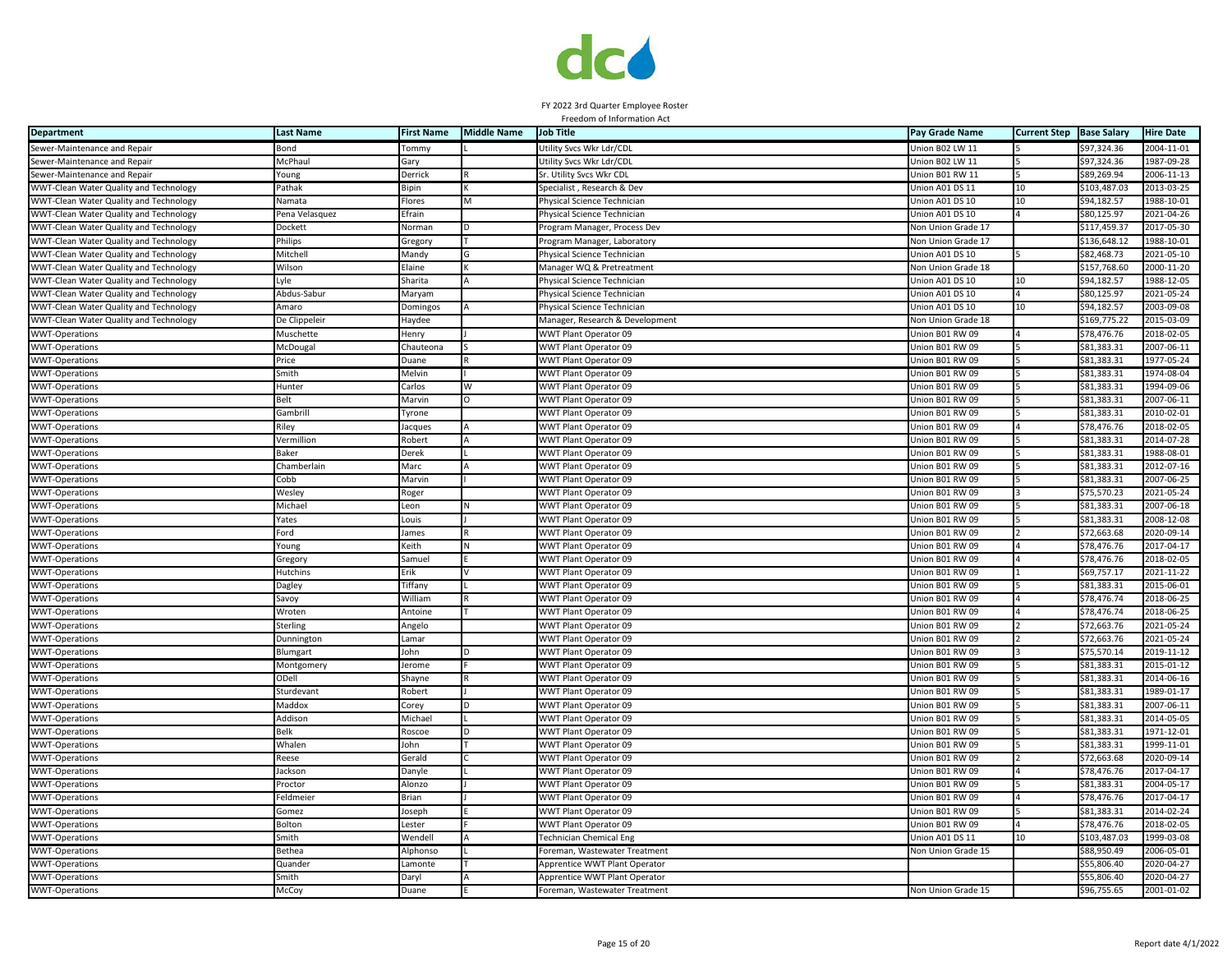

| <b>Department</b>                             | <b>Last Name</b> | <b>First Name</b> | <b>Middle Name</b> | <b>Job Title</b>                      | Pay Grade Name            | <b>Current Step</b> | <b>Base Salary</b> | <b>Hire Date</b> |
|-----------------------------------------------|------------------|-------------------|--------------------|---------------------------------------|---------------------------|---------------------|--------------------|------------------|
| <b>WWT-Operations</b>                         | Robinson         | Dennis            |                    | General Foreman, WWT                  | Non Union Grade 16        |                     | \$106,000.94       | 2004-05-03       |
| WWT-Operations                                | Anyaka           | Anthony           |                    | Foreman, Wastewater Treatment         | Non Union Grade 15        |                     | \$88,557.66        | 2010-03-29       |
| <b>WWT-Operations</b>                         | Butturff         | Kevin             |                    | Program Manager, AM Systems           | Non Union Grade 17        |                     | \$152,491.68       | 2016-06-13       |
| <b>WWT-Operations</b>                         | Strother         | Anthony           |                    | Apprentice WWT Plant Operator         |                           |                     | \$55,806.40        | 2020-04-27       |
| <b>WWT-Operations</b>                         | Bruton           | Theresa           |                    | Manager, Asset Management             | Non Union Grade 18        |                     | \$159,990.40       | 2014-04-21       |
| <b>WWT-Operations</b>                         | Yates            | Wayne             |                    | Foreman, Wastewater Treatment         | Non Union Grade 15        |                     | \$89,458.08        | 2008-06-23       |
| <b>WWT-Operations</b>                         | Swann            | Anthony           |                    | General Foreman, WWT                  | Non Union Grade 16        |                     | \$106,967.06       | 2001-01-02       |
| <b>WWT-Operations</b>                         | Green            | Carlos            |                    | Foreman, Wastewater Treatment         | Non Union Grade 15        |                     | \$88,343.76        | 2007-12-31       |
| <b>WWT-Operations</b>                         | Spearmar         | Johnnie           |                    | Foreman, Wastewater Treatment         | Non Union Grade 15        |                     | \$88,870.89        | 2015-05-04       |
| <b>WWT-Operations</b>                         | Gilliam          | Clarence          |                    | Foreman, Wastewater Treatment         | <b>Von Union Grade 15</b> |                     | \$95,733.93        | 2004-10-04       |
| <b>WWT-Operations</b>                         | Haywood          | Travis            |                    | WWT Plant Operator 09                 | Union B01 RW 09           |                     | \$75,570.23        | 2019-02-04       |
| <b>WWT-Operations</b>                         | Mohamed          | <b>Almis</b>      |                    | WWT Plant Operator 09                 | Union B01 RW 09           |                     | \$78,476.76        | 2017-04-17       |
| <b>WWT-Operations</b>                         | Motley           | Craig             |                    | WWT Plant Operator 09                 | Jnion B01 RW 09           |                     | \$81,383.31        | 2013-03-11       |
| <b>WWT-Operations</b>                         | .atty            | Joslyn            |                    | WWT Plant Operator 09                 | Union B01 RW 09           |                     | \$81,383.31        | 2014-06-16       |
| <b>WWT-Operations</b>                         | Washington       | Reginald          |                    | WWT Plant Operator 09                 | Union B01 RW 09           |                     | \$81,383.31        | 2008-10-27       |
| <b>WWT-Operations</b>                         | Tellez-Ugarte    | Ivan              |                    | General Foreman, WWT                  | Non Union Grade 16        |                     | \$101,677.89       | 2012-07-16       |
| <b>WWT-Operations</b>                         | Proctor          | Jeffrey           |                    | Program Manager, WWT SP               | Non Union Grade 17        |                     | \$136,954.02       | 1990-01-02       |
| WWT-Operations                                | Bodjona          | Kibanou           |                    | Program Manager, Asset Engineering    | Non Union Grade 17        |                     | \$112,508.95       | 2017-06-26       |
| <b>WWT-Operations</b>                         | Shook            | Evan              |                    | Foreman, Wastewater Treatment         | Non Union Grade 15        |                     | \$87,997.44        | 2014-06-16       |
| <b>WWT-Operations</b>                         | Ragins           | Adam              |                    | Apprentice WWT Plant Operator         |                           |                     | \$55,806.40        | 2020-04-27       |
| <b>WWT-Operations</b>                         | Cusic            | Christopher       |                    | Specialist, WWT Operations            | Non Union Grade 15        |                     | \$88,424.90        | 2008-03-31       |
| <b>WWT-Operations</b>                         | Awajo            | Adinew            |                    | Foreman, Wastewater Treatment         | Non Union Grade 15        |                     | \$93,567.16        | 2006-11-27       |
| <b>WWT-Operations</b>                         | Addison          | Michael           |                    | General Foreman, WWT                  | Non Union Grade 16        |                     | \$107,007.31       | 2002-05-20       |
| <b>WWT-Operations</b>                         | Albrittain       | Chanda            |                    | Specialist, WWT Operations            | Non Union Grade 15        |                     | \$100,323.70       | 2014-09-08       |
| <b>WWT-Operations</b>                         | <b>McKinley</b>  | John              |                    | Foreman, Wastewater Treatment         | Non Union Grade 15        |                     | \$88,816.04        | 2014-02-24       |
| <b>WWT-Operations</b>                         | Albrittain       | William           |                    | Program Manager, WWT LP               | Non Union Grade 17        |                     | \$142,112.21       | 1978-01-23       |
| <b>WWT-Operations</b>                         | Johnson          | Avra              |                    | Foreman, Wastewater Treatment         | Non Union Grade 15        |                     | \$87,900.80        | 2008-06-23       |
| <b>WWT-Operations</b>                         | iisborn          | David             |                    | Program Manager, Asset Engineering    | <b>Non Union Grade 17</b> |                     | \$112,180.97       | 2015-06-01       |
| <b>WWT-Operations</b>                         | :lark            | Sterling          |                    | General Foreman, WWT                  | <b>Non Union Grade 16</b> |                     | \$101,802.25       | 2002-07-01       |
| <b>WWT-Operations</b>                         | Hardison         | Shawn             |                    | Foreman, Wastewater Treatment         | Non Union Grade 15        |                     | \$87,529.69        | 2004-05-03       |
| <b>WWT-Operations</b>                         | Aikens           | Darrell           | W                  | WWT Plant Operator 09                 | Union B01 RW 09           |                     | \$81,383.31        | 2014-02-24       |
| <b>WWT-Operations</b>                         | McNeil           | Brian             |                    | WWT Plant Operator 09                 | Union B01 RW 09           |                     | \$81,383.31        | 2001-01-02       |
| <b>WWT-Operations</b>                         | DeGrange         | David             |                    | WWT Plant Operator 09                 | Union B01 RW 09           |                     | \$72,663.68        | 2020-09-14       |
| WWT-Operations                                | McWillis         | James             |                    | WWT Plant Operator 09                 | Jnion B01 RW 09           |                     | \$81,383.31        | 2004-08-09       |
| <b>WWT-Operations</b>                         | Douglas          | Steven            |                    | WWT Plant Operator 09                 | Jnion B01 RW 09           |                     | \$81,383.31        | 1999-11-01       |
| <b>WWT-Operations</b>                         | Cruz Trejo       | Dennis            |                    | WWT Plant Operator 09                 | Jnion B01 RW 09           |                     | \$75,570.23        | 2018-06-25       |
| <b>WWT-Operations</b>                         | Berry            | Jamie             |                    | WWT Plant Operator 09                 | Union B01 RW 09           |                     | \$81,383.31        | 2012-07-30       |
| <b>WWT-Operations</b>                         | Hunter           | Chester           |                    | WWT Plant Operator 09                 | Jnion B01 RW 09           |                     | \$81,383.31        | 1978-10-10       |
| <b>WWT-Operations</b>                         | Coburn           | Edward            |                    | WWT Plant Operator 09                 | Union B01 RW 09           |                     | \$81,383.31        | 2007-04-30       |
| <b>WWT-Operations</b>                         | Proctor          | Thomas            |                    | WWT Plant Operator 09                 | Union B01 RW 09           |                     | \$81,383.31        | 2016-11-14       |
| <b>WWT-Operations</b>                         | Coates           | Troy              |                    | WWT Plant Operator 09                 | Union B01 RW 09           |                     | \$81,383.31        | 1989-06-19       |
| <b>WWT-Operations</b>                         | Monopoli         | Daniel            |                    | Apprentice WWT Plant Operator         | Jnion B01 RW 09           |                     | \$72,663.68        | 2021-05-24       |
| <b>WWT-Operations</b>                         | <b>Hurley</b>    | Paula             |                    | Apprentice WWT Plant Operator         | Jnion B01 RW 09           |                     | \$72,663.68        | 2021-05-24       |
| <b>WWT-Operations</b>                         | Savoy            | Kyro              |                    | WWT Plant Operator 09                 | Jnion B01 RW 09           |                     | \$75,570.14        | 2019-11-12       |
| <b>WWT-Operations</b>                         | Slechter         | Michael           |                    | WWT Plant Operator 09                 | Jnion B01 RW 09           |                     | \$75,570.14        | 2019-11-12       |
| <b>WWT-Operations</b>                         | Clarke           | Octavius          | M                  | WWT Plant Operator 09                 | Union B01 RW 09           |                     | \$81,383.31        | 2013-02-11       |
| <b>WWT-Operations</b>                         | Larimore         | James             |                    | Tech III Res Rec Biosolids            | Union A01 DS 11           |                     | \$82,872.10        | 2018-02-05       |
| <b>WWT-Operations</b>                         | Borowy           | Joseph            |                    | WWT Plant Operator 09                 | Union B01 RW 09           |                     | \$81,383.31        | 2016-11-14       |
| <b>WWT-Resource Recovery</b>                  | Battiste         | John              |                    | Heavy Equip Operator RR               | Union B01 RW 10           |                     | \$82,305.60        | 2018-04-30       |
| <b>WWT-Resource Recovery</b>                  | Fotouhi          | James             |                    | Program Manager, Biosolids Operations | Non Union Grade 17        |                     | \$106,913.39       | $2017 - 12 - 11$ |
| <b>WWT-Resource Recovery</b>                  | leter            | Douglas           |                    | Crane Operator 07                     | Jnion B01 RW 07           |                     | \$73,748.38        | 2014-07-14       |
| WWT-Resource Recovery                         | Harris           | Alton             |                    | Foreman, Biosolids                    | Non Union Grade 15        |                     | \$105,023.07       | 1995-01-09       |
| <b>WWT-Resource Recovery</b>                  | <b>Kinter</b>    | Saul              |                    | Program Manager, Bus Dev              | Non Union Grade 17        |                     | \$103,982.55       | 2014-06-10       |
| Wastewater Engineering-Central Administration | Montgomery       | Aaron             |                    | Supervisor, Construction              | <b>Non Union Grade 18</b> |                     | \$157,595.65       | 2007-11-26       |
| Wastewater Engineering-Central Administration | Wheatley         | Scott             |                    | Supervisor, Construction              | Non Union Grade 18        |                     | \$146,625.40       | 2018-09-04       |
| Wastewater Engineering-Central Administration | ampson           | Leton             |                    | Engineer II, Electrical               | Union A01 DS 12           |                     | \$111,671.41       | 2009-03-30       |
| Wastewater Engineering-Central Administration | Mukira           | Duncan            |                    | Supervisor, Sys Program Mgt           | Non Union Grade 18        |                     | \$158,482.15       | 2007-12-17       |
|                                               |                  |                   |                    |                                       |                           |                     |                    |                  |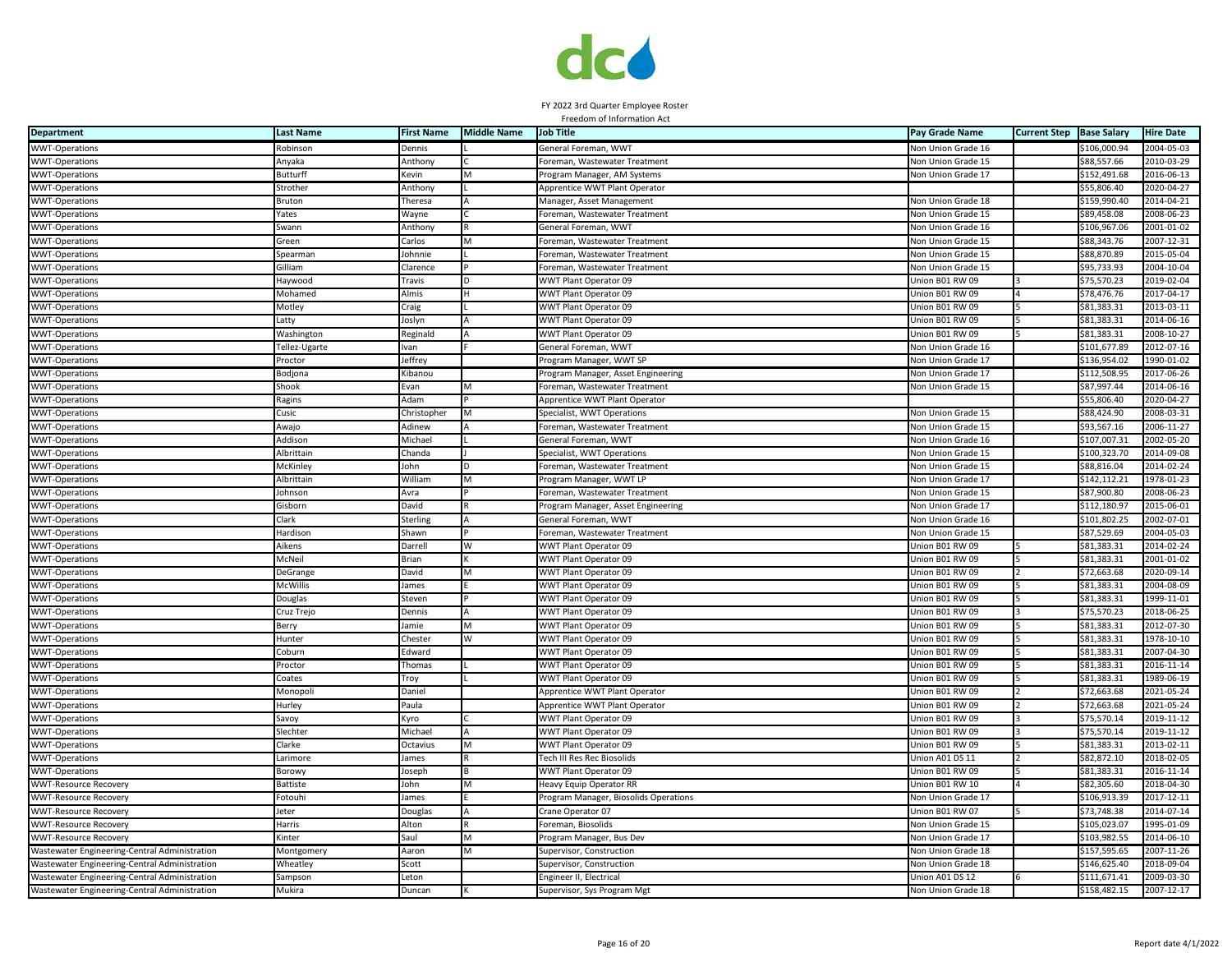

| <b>Department</b>                                      | <b>Last Name</b>    | <b>First Name</b> | <b>Middle Name</b> | <b>Job Title</b>                                        | Pay Grade Name            | <b>Current Step</b> | <b>Base Salary</b> | <b>Hire Date</b> |
|--------------------------------------------------------|---------------------|-------------------|--------------------|---------------------------------------------------------|---------------------------|---------------------|--------------------|------------------|
| Wastewater Engineering-Central Administration          | Sims                | Anthony           |                    | Technician III, Construction Civil Engineering          | Union A01 DS 11           |                     | \$95,756.42        | 2011-06-06       |
| Wastewater Engineering-Central Administration          | Derminassian        | Rouben            |                    | Civil Engineer 13                                       | Jnion A01 DS 13           | 10                  | \$147,488.24       | 1989-02-14       |
| Wastewater Engineering-Central Administration          | Hughes              | Garrett           |                    | Program Manager WWE                                     | Non Union Grade 17        |                     | \$114,075.77       | 2019-03-04       |
| Wastewater Engineering-Central Administratior          | Parker              | David             | M                  | Director, Wastewater Engineering                        | Non Union Grade B         |                     | \$205,440.02       | 2017-11-13       |
| Wastewater Engineering-Central Administration          | Ohanyerenwa         | Chiedo            |                    | Supervisor, Construction                                | Non Union Grade 18        |                     | \$131,545.77       | 2006-05-31       |
| Wastewater Treatment-Operations-Central Administration | Peot                | Christopher       |                    | Director, DCW Resource Recovery                         | Non Union Grade B         |                     | \$208,941.64       | 1999-11-15       |
| Wastewater Treatment-Operations-Central Administration | Simmons             | Jessica           |                    | <b>Executive Assistant I</b>                            | Non Union Grade 15        |                     | \$82,369.85        | 2003-08-11       |
| Wastewater Treatment-Operations-Central Administration | Addison             | Alecia            |                    | <b>Business Operations Manager</b>                      | Non Union Grade 17        |                     | \$145,376.86       | 2007-01-08       |
| Wastewater Treatment-Operations-Central Administration | Jolly               | Ernest            |                    | <b>Energy Chief</b>                                     | Non Union Grade 18        |                     | \$186,651.92       | 2008-08-18       |
| Wastewater Treatment-Operations-Central Administration | Sutton              | Antron            |                    | Senior Manager, WWT Operations                          | <b>Non Union Grade A</b>  |                     | \$166,415.56       | 2014-12-29       |
| Wastewater Treatment-Operations-Central Administration | Taylor              | Sharell           | D                  | Office Assistant III - U                                | Union A01 DS 08           |                     | \$74,080.86        | 2003-08-11       |
| Wastewater Treatment-Operations-Central Administration | Tesfaye             | Aklile            |                    | Vice-President, Wastewater Operations                   | <b>Von Union Grade C</b>  |                     | \$236,388.19       | 1994-11-28       |
| Water Operations-Central Administration                | Brown               | Darryle           |                    | Operations Analyst                                      | Non Union Grade 16        |                     | \$92,521.33        | 2013-02-25       |
| Water Operations-Central Administration                | Hughes              | Jason             |                    | Vice-President, Water Operations                        | Non Union Grade C         |                     | \$217,427.97       | 2009-12-21       |
| Water Operations-Central Administration                | Morse               | Stacey            |                    | <b>Business Operations Manager</b>                      | Non Union Grade 17        |                     | \$129,515.90       | 2012-03-12       |
| Water Operations-Central Administration                | Rosser              | Storm             |                    | <b>Operations Analyst</b>                               | Non Union Grade 16        |                     | \$93,697.55        | 2012-09-10       |
| <b>Water-Construction Contract Mgt</b>                 | Dixon               | Stephen           |                    | Supervisor, Constr Projects                             | Non Union Grade 17        |                     | \$133,780.86       | 2012-01-30       |
| Water-Construction Contract Mgt                        | <b>Bing</b>         | Tiffani           | M                  | Supervisor, Utility Services                            | Non Union Grade 16        |                     | \$84,683.66        | 2014-12-29       |
| <b>Water-Construction Contract Mgt</b>                 | lardy               | Antonio           |                    | Technician III, CC Eng (CM)                             | Union A01 DS 11           |                     | \$95,756.42        | 2008-08-04       |
| Water-Construction Contract Mg                         | Cupitt              | Terence           |                    | Supervisor, Field Tech (CM)                             | Non Union Grade 16        |                     | \$105,955.20       | 2015-04-20       |
| Water-Construction Contract Mgt                        | Reichenbacher       | David             |                    | Technician III, Const Civil Eng WS                      | Jnion A01 DS 11           |                     | \$100,910.16       | 2006-10-02       |
| Water-Construction Contract Mgt                        | Watson              | Dale              |                    | Technician III, Const Civil Eng WS                      | Jnion A01 DS 11           |                     | \$98,333.29        | 1989-03-27       |
| <b>Water-Construction Contract Mgt</b>                 | Huq                 | Mohammad          |                    | Engineer III, CC Eng (CM)                               | Union A01 DS 13           |                     | \$129,129.64       | 2010-10-04       |
| <b>Water-Construction Contract Mgt</b>                 | Davis               | lamal             |                    | <b>Operations Services Assistant</b>                    | Union A01 DS 07           |                     | \$68,919.93        | 2007-08-20       |
|                                                        | Stewart             | Kyle              |                    |                                                         | Union A01 DS 11           |                     | \$98,342.40        | 2006-11-13       |
| Water-Construction Contract Mgt                        | <b>Bekele</b>       |                   |                    | Technician III, CC Eng (CM)<br>Office Assistant III - U | Jnion A01 DS 08           |                     | \$74,080.86        | 2004-06-28       |
| <b>Water-Construction Contract Mgt</b>                 | Iohnson             | Tegist            |                    |                                                         | Non Union Grade 16        |                     | \$108,659.20       | 2011-11-07       |
| Water-Construction Contract Mgt                        |                     | Tyrone            |                    | Supervisor, Field Tech (CM)                             |                           |                     |                    |                  |
| Water-Construction Contract Mgt                        | Adam                | Yasin             |                    | Technician III, Const Civil Eng WS                      | Jnion A01 DS 11           |                     | \$98,333.29        | 2014-08-11       |
| Water-Construction Contract Mgt                        | Demeke              | Aregay            |                    | Technician III, Const Civil Eng WS                      | Union A01 DS 11           |                     | \$95,756.42        | 2005-11-14       |
| Water-Construction Contract Mgt                        | Courtney            | Rico              |                    | Technician III, Const Civil Eng WS                      | Jnion A01 DS 11           |                     | \$90,602.70        | 2009-08-31       |
| Water-Construction Contract Mgt                        | Thomas              | Vincent           |                    | Technician III, CC Eng (CM)                             | Union A01 DS 11           | 10                  | \$103,487.03       | 2002-03-11       |
| Water-Construction Contract Mgt                        | <b>Gebrekristos</b> | Genene            |                    | Technician III, CC Eng (CM)                             | Jnion A01 DS 11           |                     | \$98.333.29        | 2015-06-29       |
| Water-Construction Contract Mgt                        | Williams            | Tonya             |                    | <b>Operations Services Assistant</b>                    | Union A01 DS 07           | 10                  | \$70,668.44        | 1990-06-18       |
| <b>Water-Construction Contract Mgt</b>                 | Speaks              | Lashawn           |                    | <b>Operations Services Assistant</b>                    | Jnion A01 DS 07           | 10                  | \$70,668.44        | 1995-01-17       |
| <b>Water-Construction Contract Mgt</b>                 | Ahmad               | Mohammad          |                    | Engineer III, CC Eng (CM)                               | Union A01 DS 13           |                     | \$129,130.14       | 2011-08-01       |
| Water-Construction Contract Mgt                        | Stewart             | Debra             |                    | <b>Operations Services Assistant</b>                    | Jnion A01 DS 07           |                     | \$68,919.93        | 2013-04-08       |
| <b>Water-Construction Contract Mgt</b>                 | Dramani             | Adam              |                    | Technician III, CC Eng (CM)                             | Jnion A01 DS 11           |                     | \$90,602.70        | 2012-12-17       |
| Water-Construction Contract Mgt                        | Olatunj             | Akintayo          |                    | Supervisor, Constr Projects                             | <b>Non Union Grade 17</b> |                     | \$133,867.70       | 2003-06-02       |
| <b>Water-Construction Contract Mgt</b>                 | Tubbs               | Charles           |                    | Supervisor, Field Tech (CM)                             | Non Union Grade 16        |                     | \$105,859.52       | 2007-08-06       |
| Water-Construction Contract Mgt                        | Udeh                | Crescent          |                    | Supervisor, Public Space                                | Non Union Grade 17        |                     | \$118,221.58       | 2013-09-09       |
| Water-Construction Contract Mgt                        | Berhanu             | Tsedale           |                    | Sr. Manager, CC&O CC Mgmt                               | <b>Non Union Grade A</b>  |                     | \$179,011.89       | 1987-11-09       |
| Water-Distribution                                     | Carter              | Andre             |                    | Foreman, Water Services - NCDL                          | Non Union Grade 15        |                     | \$99,008.00        | 2001-01-02       |
| Water-Distribution                                     | Franzen             | Marlee            |                    | Sr. Manager, Water Oprs (WS)                            | <b>Non Union Grade A</b>  |                     | \$160,672.10       | 2014-12-01       |
| Water-Distribution                                     | <b>Blanchard</b>    | Renard            |                    | General Foreman, Water Services - NCDL                  | Non Union Grade 16        |                     | \$120,592.80       | 1989-03-27       |
| Water-Distribution                                     | <b>Brown</b>        | Curtis            |                    | General Foreman, Water Services - NCDL                  | Non Union Grade 16        |                     | \$110,465.35       | 1988-01-19       |
| Water-Distribution                                     | √aughar             | Samaria           |                    | Water Services Worker 08 CDI                            | Jnion B01 RW 08           |                     | \$77,649.75        | 2015-04-20       |
| Water-Distribution                                     | Mimms               | Charles           |                    | Water Services Worker 10 CDI                            | Union B01 RW 10           |                     | \$85,284.68        | 1999-05-03       |
| Water-Distribution                                     | Okogi               | Sylvia            |                    | Operations Prog Mgr Utility Svcs                        | Non Union Grade 17        |                     | \$123,239.33       | 2017-08-21       |
| Water-Distribution                                     | Okonkwo             | Churchil          |                    | Assistant Program Mgr-WS                                | Non Union Grade 16        |                     | \$96,703.09        | 2010-09-13       |
| Water-Distribution                                     | Asiimwe             | Andrew            |                    | Assistant Program Mgr-WS                                | Non Union Grade 16        |                     | \$104,071.94       | 2020-10-13       |
| Water-Distribution                                     | Yearwood            | Donald            |                    | Foreman, Water Services-NCDI                            | Non Union Grade 15        |                     | \$97,742.67        | 2007-07-09       |
| Water-Distribution                                     | Smith               | Arthur            |                    | Foreman, Water Services - NCDL                          | Non Union Grade 15        |                     | \$106,204.80       | 1987-10-05       |
| Water-Distribution                                     | Gebremedhin         | Dagnachew         |                    | Water Services Worker 08                                | Jnion B01 RW 08           |                     | \$77,649.75        | 2007-04-16       |
| Water-Distribution                                     | Baker               | Tyrone            |                    | Water Services Worker 10                                | Union B01 RW 10           |                     | \$89,544.00        | 1995-06-26       |
| Water-Distribution                                     | Anderson            | William           |                    | Water Services Worker 11                                | Jnion B01 RW 11           |                     | \$89,269.94        | 986-07-21        |
| Water-Distribution                                     | Collins             | Joel              |                    | Engineering Equip Oper 10-CDL                           | Union B01 RW 10           |                     | \$82,238.79        | 2017-06-26       |
| Water-Distribution                                     | Copeland            | Sherman           | D                  | Water Services Worker 08 CDL                            | Union B01 RW 08           |                     | \$77,649.75        | 2007-03-19       |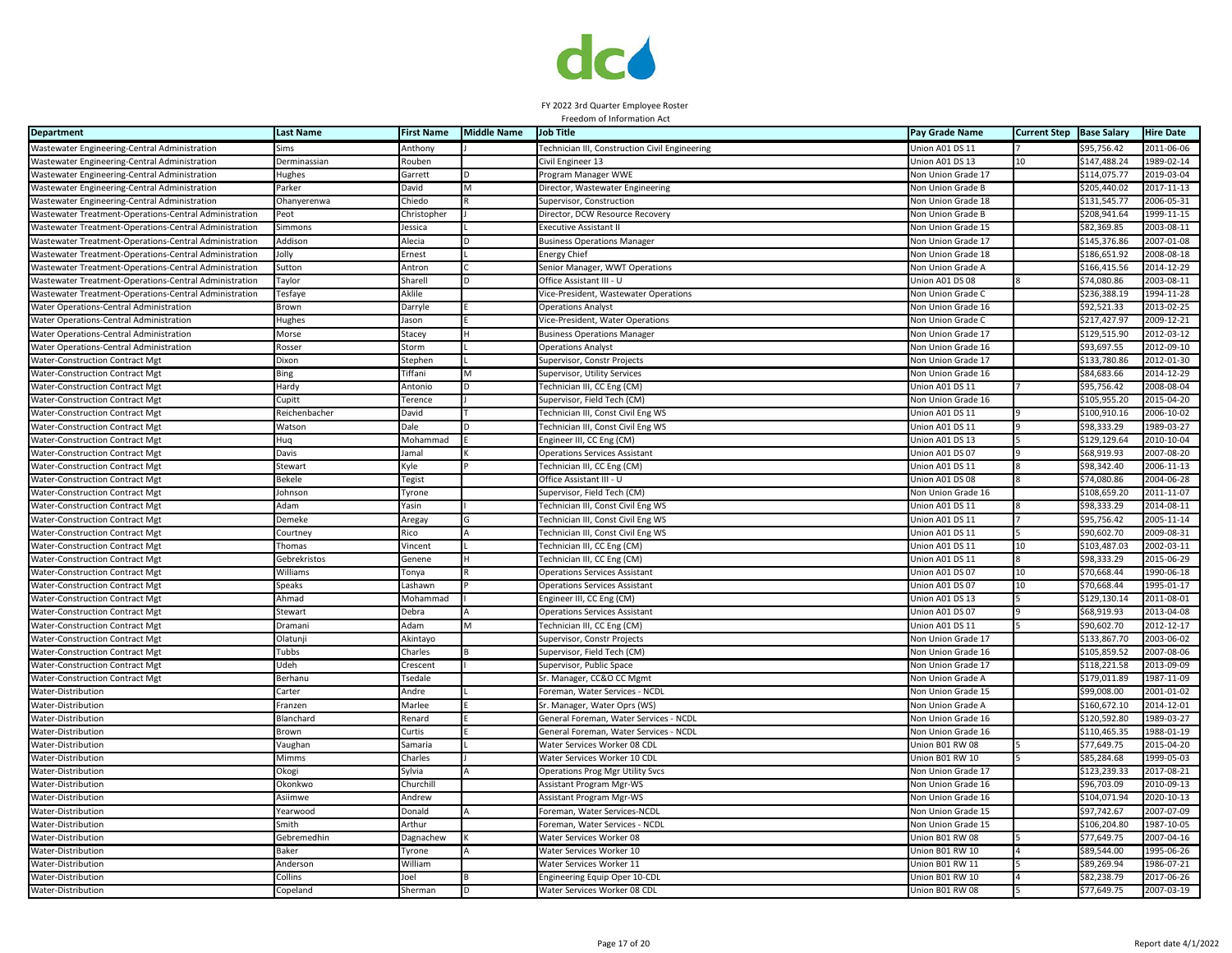

# FY 2022 3rd Quarter Employee Roster

| Freedom of Information Act               |                               |                   |                    |                                                      |                                    |                     |                            |                          |  |  |
|------------------------------------------|-------------------------------|-------------------|--------------------|------------------------------------------------------|------------------------------------|---------------------|----------------------------|--------------------------|--|--|
| <b>Department</b>                        | <b>Last Name</b>              | <b>First Name</b> | <b>Middle Name</b> | <b>Job Title</b>                                     | Pay Grade Name                     | <b>Current Step</b> | <b>Base Salary</b>         | <b>Hire Date</b>         |  |  |
| Water-Distribution                       | Sylver                        | Darryl            |                    | Water Services Worker 08 CDL                         | Jnion B01 RW 08                    |                     | \$77,649.75                | 2015-04-06               |  |  |
| Water-Distribution                       | Rogers                        | Tony              |                    | Water Services Worker 08 CDL                         | Jnion B01 RW 08                    |                     | \$77,649.75                | $2014 - 10 - 20$         |  |  |
| Water-Distribution                       | McCall                        | Maurice           |                    | Water Services Worker 11/CDL                         | Jnion B01 RW 11                    |                     | \$89,273.60                | 1999-10-25               |  |  |
| Water-Distribution                       | Boney                         | Edward            |                    | Water Services Worker 10 CDL                         | Jnion B01 RW 10                    |                     | \$85,284.68                | 2011-03-28               |  |  |
| Water-Distribution                       | Jackson                       | Michael           |                    | Water Services Worker 08                             | Union B01 RW 08                    |                     | \$77,649.75                | 1995-07-10               |  |  |
| Water-Distribution                       | McCray                        | Jonathan          |                    | Water Services Worker 11                             | Union B01 RW 11                    |                     | \$82,893.62                | 1994-09-06               |  |  |
| Water-Distribution                       | Armstrong                     | Christopher       |                    | Water Services Worker 11                             | Jnion B01 RW 11                    |                     | \$82,893.62                | 2012-12-17               |  |  |
| Water-Distribution                       | Reyes                         | Thedy             |                    | Water Services Worker 11                             | Union B01 RW 11                    |                     | \$89,273.60                | 2006-10-03               |  |  |
| Water-Distribution                       | Mason                         | Ronnell           |                    | Water Services Worker 10                             | Union B01 RW 10                    |                     | \$85,284.68                | 1994-09-06               |  |  |
| Water-Distribution                       | Dove                          | Shawn             |                    | Water Services Worker 11                             | Jnion B01 RW 11                    |                     | \$89,273.60                | 2000-03-20               |  |  |
| Water-Distribution                       | <b>Butler</b>                 | Timothy           |                    | Water Services Worker 08                             | Jnion B01 RW 08                    |                     | \$77,649.75                | 2000-03-06               |  |  |
| Water-Distribution                       | Roberson                      | Glen              |                    | Water Services Worker 08                             | Union B01 RW 08                    |                     | \$74,880.00                | 2013-06-17               |  |  |
| Water-Distribution                       | Parker                        | Curtis            |                    | Water Services Worker 08 CDL                         | Jnion B01 RW 08                    |                     | \$74.876.46                | 2018-07-09               |  |  |
| Water-Distribution                       | Roberts                       | Aaron             |                    | Water Services Worker 11                             | Jnion B01 RW 11                    |                     | \$89,269.94                | 1985-04-01               |  |  |
| Water-Distribution                       | <b>Banks</b>                  | Donnell           |                    | Water Services Worker 10                             | Jnion B01 RW 10                    |                     | \$85.280.00                | 1990-03-26               |  |  |
| Water-Distribution                       | Proctor                       | William           |                    | Water Services Worker 11                             | Jnion B01 RW 11                    |                     | \$89,269.94                | 1999-06-14               |  |  |
| Water-Distribution                       | Cherubin                      | Presley           |                    | Operations Services Assistant                        | Jnion A01 DS 07                    |                     | \$67,171.40                | 2013-04-08               |  |  |
| Water-Distribution                       | Greenidge                     | Kamron            | N                  | Water Services Worker 10 CDL                         | Jnion B01 RW 10                    |                     | \$85,284.68                | $2006 - 10 - 30$         |  |  |
| Water-Distribution                       | lerndon                       | James             |                    | Water Services Worker 08 CDL                         | Jnion B01 RW 08                    |                     | \$77,646.40                | 2014-10-20               |  |  |
| Water-Distribution                       | Manley                        | Anthony           | W                  | Water Quality Worker 09                              | Union B01 RW 09                    |                     | \$85,284.68                | 1999-05-03               |  |  |
| Water-Distribution                       | Hammond                       | Levernon          |                    | Water Services Worker 08 CDL                         | Jnion B01 RW 08                    |                     | \$77,649.75                | 2015-04-06               |  |  |
| Water-Distribution                       | hompson                       | Arthur            |                    | Water Services Worker 10                             | Jnion B01 RW 10                    |                     | \$85,284.68                | 1988-06-20               |  |  |
| Water-Distribution                       | Carpenter                     | Linwood           |                    | Engineering Equip Oper 10-CDL                        | Union B01 RW 10                    |                     | \$82,238.79                | 2017-08-07               |  |  |
| Water-Distribution                       | Matthews                      | Michael           |                    | Water Services Worker 10 CDL                         | Jnion B01 RW 10                    |                     | \$85,284.68                | 1986-11-24               |  |  |
| Water-Distribution                       |                               |                   |                    |                                                      | Jnion B02 LW 10                    |                     | \$89,722.40                | 2011-10-24               |  |  |
|                                          | Hodgson                       | Jose<br>sam       |                    | Water Services Wkr Leader/CDL                        | Jnion B01 RW 10                    |                     | \$85,284.68                | 2006-07-10               |  |  |
| Water-Distribution                       | ridges                        |                   |                    | Water Services Worker 10 CDL                         |                                    |                     |                            |                          |  |  |
| Water-Distribution                       | <b>Tyndle</b>                 | Shantay           |                    | Water Quality Worker 09                              | Union B01 RW 09                    |                     | \$81,383.31                | 2013-01-28               |  |  |
| Water-Distribution                       | Godwin                        | Bobby             |                    | Engineering Equip Oper 11/CDL                        | Jnion B01 RW 11                    |                     | \$89,269.94                | 2010-10-12               |  |  |
| Water-Distribution<br>Water-Distribution | Orozco<br><b>Herring</b>      | Cesar<br>John     | O                  | Water Services Worker 10 CDL                         | Jnion B01 RW 10<br>Jnion B01 RW 09 |                     | \$85,280.00<br>\$81,383.31 | 2009-08-17<br>2011-02-28 |  |  |
|                                          |                               |                   |                    | Water Quality Worker 09                              |                                    |                     |                            |                          |  |  |
| Water-Distribution                       | <b>Flowers</b>                | Eric              |                    | Water Quality Worker 09                              | Jnion B01 RW 09                    |                     | \$81,383.31                | 1999-05-03               |  |  |
| Water-Distribution<br>Water-Distribution | <b>Roots</b><br><b>Rucker</b> | Calvin<br>Aquilla |                    | Water Services Worker 10<br>Water Services Worker 10 | Jnion B01 RW 10<br>Jnion B01 RW 10 |                     | \$82,243.20<br>\$85,284.68 | 2013-09-23<br>1995-10-02 |  |  |
|                                          | <b>Brown</b>                  |                   |                    |                                                      | Jnion B01 RW 09                    |                     |                            | 1986-02-18               |  |  |
| Water-Distribution                       |                               | Victor            |                    | Water Quality Worker 09                              |                                    |                     | \$81,383.31                |                          |  |  |
| Water-Distribution                       | Savoy                         | William           |                    | Water Quality Worker 09                              | Jnion B01 RW 09                    |                     | \$81,383.31                | 2013-02-11               |  |  |
| Water-Distribution                       | Brown                         | Tirrell           | M                  | Water Services Worker 08 CDL                         | Jnion B01 RW 08                    |                     | \$72,103.35                | 2017-04-03               |  |  |
| Water-Distribution                       | ohnson                        | Charles           |                    | Water Services Worker 06                             | Jnion B01 RW 06                    |                     | \$69,595.32                | 2006-08-21               |  |  |
| Water-Distribution                       | Walls                         | Brian             |                    | Technician III, Asset Mgmt                           | Union A01 DS 11                    |                     | \$93,179.57                | 2005-10-17               |  |  |
| Water-Distribution                       | Strong                        | Carl              |                    | Water Services Wkr Leader/CDL                        | Jnion B02 LW 10                    |                     | \$93,045.45                | 1988-01-19               |  |  |
| Water-Distribution                       | Floyd                         | Tremayne          |                    | Water Services Worker 10 CDL                         | Union B01 RW 10                    |                     | \$85,284.68                | 2005-10-03               |  |  |
| Water-Distribution                       | 3arbour                       | Joseph            |                    | Water Services Worker 08                             | Jnion B01 RW 08                    |                     | \$77,649.75                | 1994-11-14               |  |  |
| Water-Distribution                       | ordan                         | Roosevelt         | M                  | Water Services Worker 10                             | Jnion B01 RW 10                    |                     | \$85,284.68                | 1985-04-29               |  |  |
| Water-Distribution                       | <b>Smalls</b>                 | Robert            |                    | Engineering Equip Oper 11/CDL                        | Jnion B01 RW 11                    |                     | \$89,269.94                | 1990-01-02               |  |  |
| Water-Distribution                       | Shanks                        | Jonathan          | D                  | Water Services Worker 08 CDL                         | Union B01 RW 08                    |                     | \$77,649.75                | 1988-08-29               |  |  |
| Water-Distribution                       | Chapman                       | Latrell           |                    | Water Services Worker 11/CDL                         | Jnion B01 RW 11                    |                     | \$89,269.94                | 2004-10-04               |  |  |
| Water-Distribution                       | Colbert                       | Robert            |                    | Water Services Worker 08 CDL                         | Jnion B01 RW 08                    |                     | \$77,649.75                | 2012-12-17               |  |  |
| Water-Distribution                       | Griffin                       | Iohn              |                    | Water Services Worker 08 CDL                         | Jnion B01 RW 08                    |                     | \$72,103.35                | 2016-06-13               |  |  |
| Water-Distribution                       | Clarke                        | Rodney            |                    | Water Services Worker 10 CDL                         | Jnion B01 RW 10                    |                     | \$90,604.80                | 2006-09-05               |  |  |
| Water-Distribution                       | Austin                        | Marquette         |                    | Water Services Worker 08                             | Jnion B01 RW 08                    |                     | \$77,649.75                | 2004-10-04               |  |  |
| Water-Linear Asset Management            | Bedane                        | Tamrat            |                    | Supervisor, Asset Mgt                                | <b>Non Union Grade 17</b>          |                     | \$129,503.34               | 2012-02-27               |  |  |
| Water-Linear Asset Management            | aborode                       | Jumoke            | O                  | Assistant Program Mgr-WS                             | <b>Von Union Grade 16</b>          |                     | \$95,619.14                | 2017-08-21               |  |  |
| Water-Linear Asset Management            | Burrell                       | LaShema           | M                  | Supervisor, AM-Sewer                                 | <b>Non Union Grade 17</b>          |                     | \$132,282.00               | 2011-12-05               |  |  |
| Water-Linear Asset Management            | Ball                          | Frankie           |                    | Technician III, Asset Mgmt                           | Union A01 DS 11                    |                     | \$93,179.57                | 2009-07-06               |  |  |
| Water-Linear Asset Management            | Regis                         | Darius            |                    | Technician III, Asset Mgmt                           | Jnion A01 DS 11                    |                     | \$88,025.83                | 2011-12-05               |  |  |
| Water-Linear Asset Management            | Hanou                         | Severin           |                    | Technician III, Asset Mgmt                           | Union A01 DS 11                    |                     | \$95,763.20                | 2014-02-10               |  |  |
| Water-Linear Asset Management            | Browne-Dennis                 | Thea              |                    | Technician III, Asset Mgmt                           | Union A01 DS 11                    |                     | \$98,333.29                | 2005-06-01               |  |  |
| Water-Linear Asset Management            | Jackson                       | Terrance          |                    | Technician III, Asset Mgmt                           | Union A01 DS 11                    |                     | \$93,179.57                | 2010-11-08               |  |  |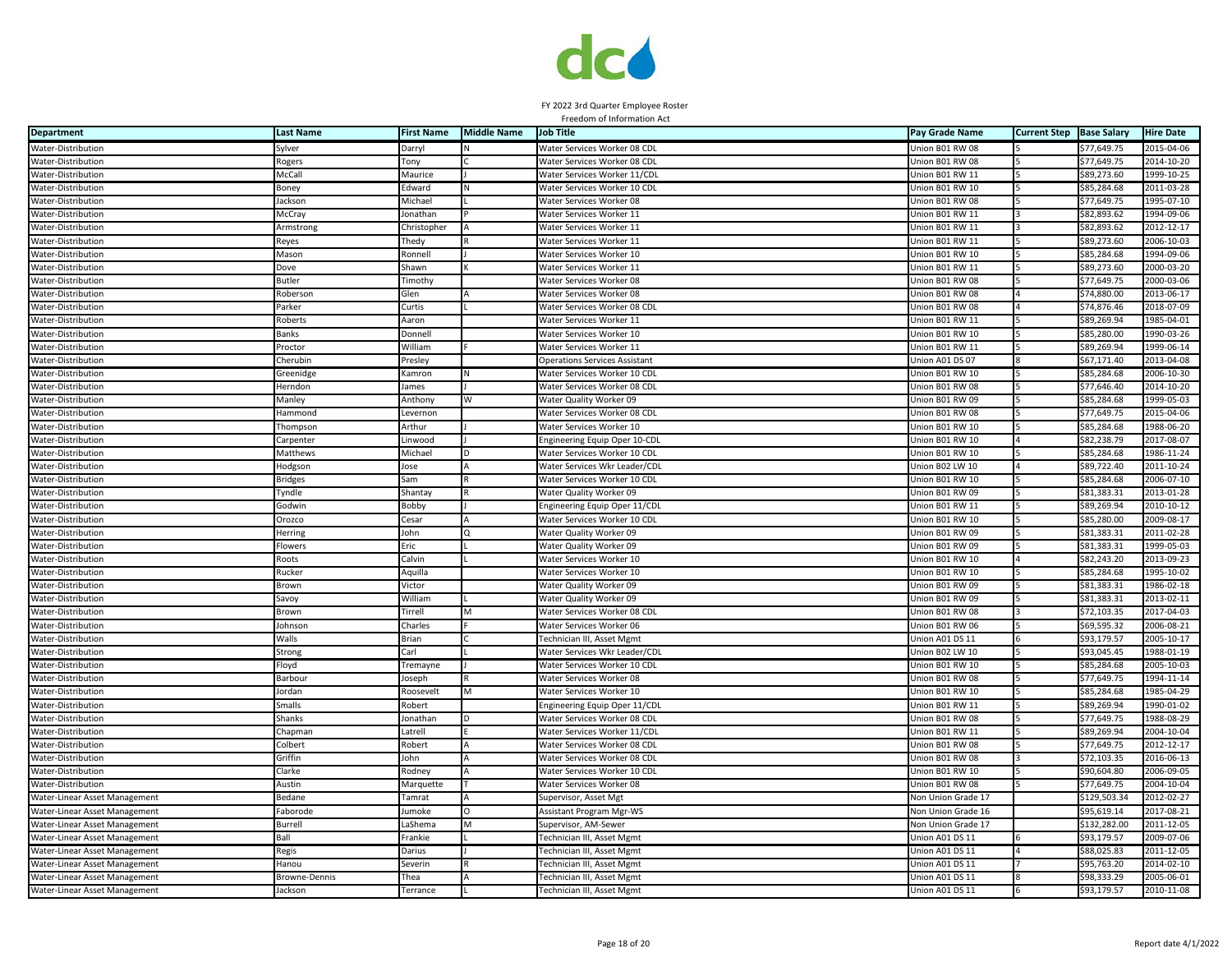

| <b>Department</b>            | <b>Last Name</b> | <b>First Name</b> | <b>Middle Name</b> | <b>Job Title</b>                           | Pay Grade Name            | <b>Current Step</b> | <b>Base Salary</b> | <b>Hire Date</b> |
|------------------------------|------------------|-------------------|--------------------|--------------------------------------------|---------------------------|---------------------|--------------------|------------------|
| Water-Quality and Technology | Walsh            | Michael           |                    | Program Manager, Lead Services             | Non Union Grade 17        |                     | \$125,000.00       | 2022-01-03       |
| Water-Quality and Technology | Cabiles          | David             |                    | Technician II, Water Quality               | Union A01 DS 09           |                     | \$81,555.76        | 2007-05-14       |
| Water-Quality and Technology | Deignan          | John              |                    | Program Manager, Lead Services             | <b>Non Union Grade 17</b> |                     | \$116,354.16       | 2017-08-21       |
| Water-Quality and Technology | Islam            | Anjuman           |                    | Manager, Water Quality                     | Non Union Grade 18        |                     | \$142,833.06       | 2017-01-09       |
| Water-Quality and Technology | Moore            | Sedrick           |                    | Assistant Program Manager, WQ&T Compliance | <b>Von Union Grade 16</b> |                     | \$95,627.90        | 2020-01-06       |
| Water-Quality and Technology | Boateng          | Albert            |                    | Specialist, Compliance WQ                  | Non Union Grade 15        |                     | \$88,366.14        | 2007-04-30       |
| Water-Quality and Technology | Belete           | Hanna             |                    | Technician II, Water Quality               | Union A01 DS 09           |                     | \$83,691.44        | 2005-01-24       |
| Water-Quality and Technology | Risher           | Adam              |                    | Assistant Program Manager, WQ&T Compliance | Non Union Grade 16        |                     | \$95,558.76        | 2015-09-21       |
| Water-Quality and Technology | Ramirez          | Mario             |                    | Specialist, Water Quality Instrumentation  | <b>Non Union Grade 15</b> |                     | \$80,000.13        | 2021-09-13       |
| Water-Quality and Technology | Dav              | Darrick           |                    | Specialist, Compliance WQ                  | <b>Jon Union Grade 15</b> |                     | \$92,476.22        | 2013-10-21       |
| Water-Quality and Technology | McCauley         | Douglas           | M                  | Assistant Program Manager WQ               | Non Union Grade 16        |                     | \$96,600.13        | 2017-11-13       |
| Water-Quality and Technology | Schmelling       | Maureen           |                    | Director, Water Quality                    | <b>Von Union Grade B</b>  |                     | \$192,300.20       | 2005-01-24       |
| Water-Quality and Technology | Timilsina        | Yadav             |                    | Specialist, Water Quality                  | <b>Non Union Grade 15</b> |                     | \$73,632.15        | 2021-02-16       |
| Water-Quality and Technology | Tesfai           | Fikremariam       |                    | Specialist, Water Quality                  | Non Union Grade 15        |                     | \$87,338.56        | 2005-03-21       |
| Water-Quality and Technology | Purchase         | Jeannie           |                    | Program Manager, Lead Services             | Non Union Grade 17        |                     | \$110,000.00       | 2022-01-03       |
| Water-Quality and Technology | Chen             | Kai Loon          |                    | Program Manager RD WQ                      | Non Union Grade 17        |                     | \$122,413.22       | 2017-07-24       |
| Water-Quality and Technology | Allen            | teginald          |                    | Analyst, Compliance WQ                     | <b>Von Union Grade 15</b> |                     | \$78,062.73        | 2016-07-11       |
| Water-Quality and Technology | Jordan           | Khristopher       |                    | Specialist, Compliance WQ                  | <b>Von Union Grade 15</b> |                     | \$94.530.18        | 2013-01-28       |
| Water-Quality and Technology | Obasi            | Silas             |                    | Specialist, Water Quality                  | <b>Von Union Grade 15</b> |                     | \$95,250.56        | 2002-06-17       |
| Water-Quality and Technology | Sun              | Louie             |                    | Technician III, Water Quality              | Jnion A01 DS 11           |                     | \$80,295.23        | 2015-08-24       |
| Water-Quality and Technology | <b>Baltimore</b> | Brian             |                    | Water Services Worker 10 CDI               | Jnion B01 RW 10           |                     | \$79,185.60        | 2017-02-06       |
| Water-Quality and Technology | Carranza         | Isidro            |                    | Technician III, Water Quality              | Jnion A01 DS 11           |                     | \$93,179.57        | 2005-01-24       |
| Water-Quality and Technology | Wilson           | Corey             |                    | Technician III, Water Quality              | Union A01 DS 11           |                     | \$90,602.70        | 2011-02-28       |
| Water-Quality and Technology | Stevens          | Eric              |                    | Water Quality Worker 09                    | Jnion B01 RW 09           |                     | \$81,383.31        | 1999-05-03       |
| Water-Quality and Technology | Thompson         | Thomas            |                    | Water Services Worker 08 CDI               | Union B01 RW 08           |                     | \$77,649.75        | 2017-04-17       |
| Water-Quality and Technology | Constant         | Pierre            |                    | Manager, Compliance Programs WQ            | <b>Non Union Grade 18</b> |                     | \$138,441.43       | 2005-02-07       |
| Water-Repair                 | Penn             | Richard           |                    | Foreman, Water Services - NCDL             | Non Union Grade 15        |                     | \$99,624.95        | 1989-06-05       |
| Water-Repair                 | Flucas           | Joseph            |                    | Water Services Worker 08 CDL               | Jnion B01 RW 08           |                     | \$74,876.55        | 2016-11-28       |
| Water-Repair                 | Gupta            | Anjali            |                    | <b>Operations Prog Mgr Utility Svcs</b>    | Non Union Grade 17        |                     | \$127,286.64       | 2016-03-07       |
| Water-Repair                 | Coit             | Christopher       |                    | Manager, DCW Water Distribution            | Non Union Grade 18        |                     | \$135,489.27       | 2011-03-14       |
| Water-Repair                 | lackson          | TaRon             |                    | Water Services Worker 08 CDL               | Union B01 RW 08           |                     | \$72,103.35        | 2015-12-14       |
| Water-Repair                 | lackson          | Ronald            |                    | Foreman, Water Services - NCDL             | Non Union Grade 15        |                     | \$99,648.56        | 1989-04-10       |
| Water-Repair                 | Mathis           | Darian            |                    | Foreman, Water Services - NCDL             | Von Union Grade 15        |                     | \$104,580.72       | 1986-12-29       |
| Water-Repair                 | Teeba            | Albert            |                    | Water Services Worker 10 CDL               | Union B01 RW 10           |                     | \$85,284.68        | 2007-04-02       |
| Water-Repair                 | Graham           | lames             |                    | Engineering Equip Oper 11/CDL              | Jnion B01 RW 11           |                     | \$89,269.94        | 2010-10-12       |
| Water-Repair                 | Owens            | Tavares           |                    | Water Services Worker 08 CDI               | Jnion B01 RW 08           |                     | \$72,103.35        | 2015-12-14       |
| Water-Repair                 | Parker           | Tyrone            |                    | Water Services Worker 10 CDL               | Jnion B01 RW 10           |                     | \$85,284.68        | 1992-04-05       |
| Water-Repair                 | Flores Ayala     | Juan              |                    | Water Services Worker 08 CDL               | Jnion B01 RW 08           |                     | \$77,649.75        | 2013-09-09       |
| Water-Repair                 | Gaines           | Nathan            |                    | Water Services Worker 10 CDL               | Union B01 RW 10           |                     | \$82,238.79        | 2013-07-15       |
| Water-Repair                 | Marsh            | Daryl             |                    | Water Services Worker 10 CDL               | Jnion B01 RW 10           |                     | \$85,284.68        | 1990-02-26       |
| Water-Repair                 | Thompson         | Lanford           |                    | Water Services Worker 10 CDL               | Jnion B01 RW 10           |                     | \$85,284.68        | 2008-12-22       |
| Water-Repair                 | Beasley          | Darby             |                    | Water Services Worker 08 CDL               | Jnion B01 RW 08           |                     | \$77,649.75        | 2013-03-25       |
| Water-Repair                 | Montgomery       | Tywon             |                    | Water Services Worker 08 CDL               | Jnion B01 RW 08           |                     | \$77,649.75        | 2009-01-21       |
| Water-Repair                 | Ball             | Clarence          |                    | Water Services Worker 08 CDL               | Jnion B01 RW 08           |                     | \$77,649.75        | 2014-09-22       |
| Water-Repair                 | Fullard          | Marcus            |                    | Water Services Worker 08 CDI               | Inion B01 RW 08           |                     | \$74,880.00        | 2017-10-16       |
| Water-Repair                 | Jones            | Milton            |                    | Water Services Worker 08 CDL               | Union B01 RW 08           |                     | \$77,649.75        | 1995-12-26       |
| Water-Repair                 | Collins          | John              |                    | Engineering Equip Oper 11/CDL              | Union B01 RW 11           |                     | \$89,269.94        | 2010-03-15       |
| Water-Repair                 | Redfearn         | Stephen           |                    | Water Services Worker 06                   | Union B01 RW 06           |                     | \$69,595.32        | 2007-04-02       |
| Water-Repair                 | Brown-Riley      | Daniel            |                    | Water Services Worker 10 CDL               | Jnion B01 RW 10           |                     | \$85,284.68        | 2007-04-02       |
| Water-Repair                 | lackson          | Antonio           |                    | Engineering Equip Oper 11/CDL              | Jnion B01 RW 11           |                     | \$89,269.94        | $1989 - 10 - 23$ |
| Water-Repair                 | Peoples          | lamel             |                    | Water Services Worker 10 CDL               | Jnion B01 RW 10           |                     | \$85,284.68        | 2007-07-09       |
| Water-Repair                 | lames            | Reginald          |                    | Water Quality Worker 09                    | Jnion B01 RW 09           |                     | \$81,383.31        | 1985-05-13       |
| Water-Repair                 | Wilhelm          | Joseph            |                    | Water Services Worker 06                   | Jnion B01 RW 06           |                     | \$69,595.32        | 2009-01-21       |
| Water-Repair                 | Taylor           | Ronald            |                    | Water Services Worker 08 CDI               | Jnion B01 RW 08           |                     | \$77,649.75        | 2013-03-25       |
| Water-Repair                 | Toure            | Sory              |                    | Water Services Worker 10 CDL               | Jnion B01 RW 10           |                     | \$85,284.68        | 2009-08-31       |
| Water-Repair                 | <b>Dewalt</b>    | Eugene            |                    | Water Services Wkr Leader/CDI              | Jnion B02 LW 10           |                     | \$93,045.45        | 1988-03-28       |
| Water-Repair                 | Lee              | Corey             |                    | Water Services Wkr Leader/CDI              | Union B02 LW 10           |                     | \$93,045.45        | 1990-05-21       |